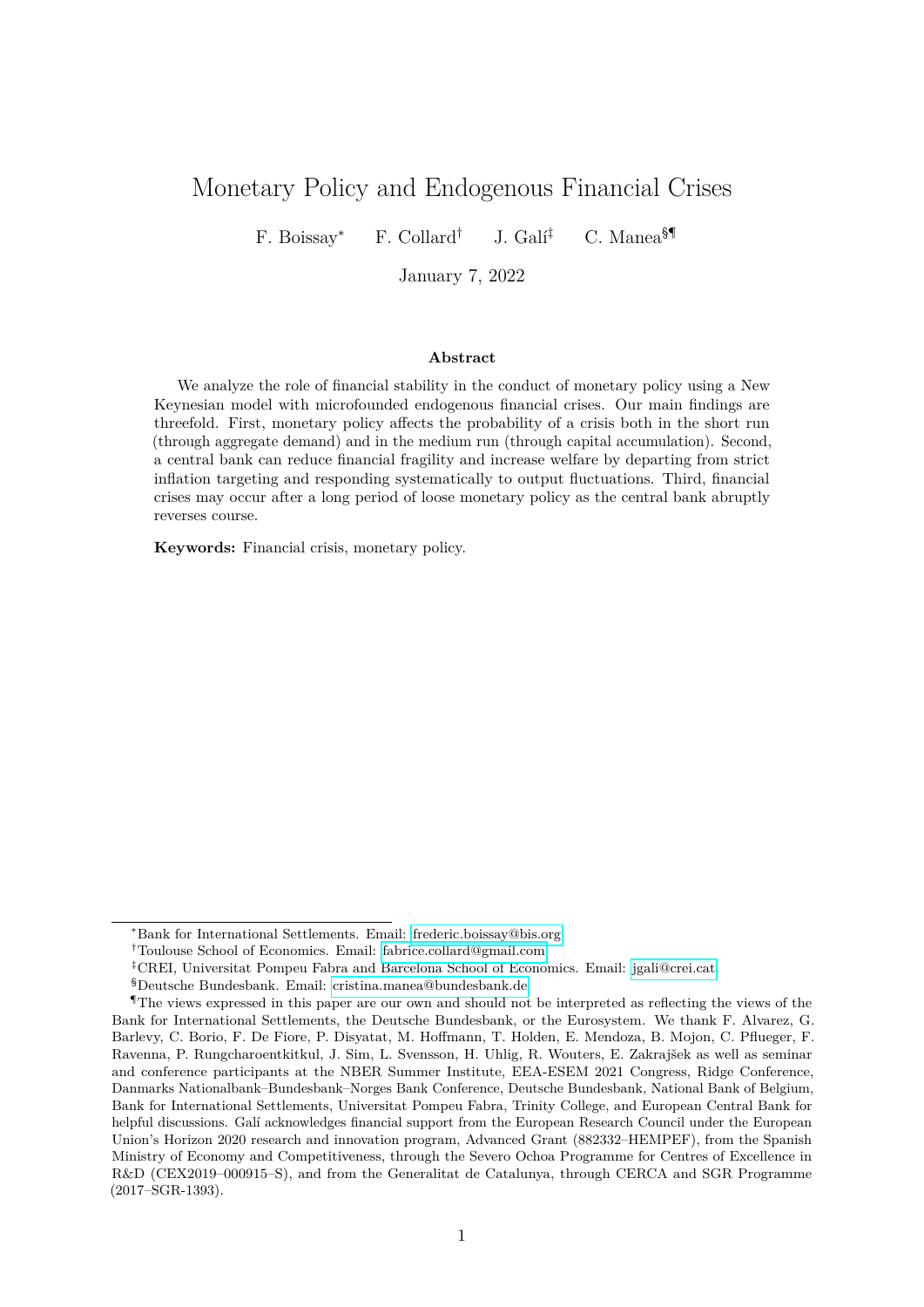"*While monetary policy may not be quite the right tool for the job, it has one important advantage relative to supervision and regulation —namely that it gets in all of the cracks.*" [\(Stein](#page-27-0) [\(2013\)](#page-27-0))

## **1 Introduction**

The effect of monetary policy on financial stability is ambivalent. On the one hand, loose monetary policy can help stave off financial crises. In response to the Covid–19 shock, for example, central banks swiftly lowered interest rates and acted as a backstop to the financial sector. These moves likely prevented a financial collapse that would otherwise have exacerbated the damage to the economy. On the other hand, empirical evidence shows that, by keeping their policy rates too low for too long, central banks may entice the financial sector to search for yield and feed macro–financial imbalances.<sup>[1](#page-1-0)</sup> Loose monetary policy is thus sometimes regarded as one of the causes of the 2007–8 Great Financial Crisis (GFC). [Taylor](#page-27-1) [\(2011\)](#page-27-1), in particular, refers to the period 2003–2005 in the US as the "Great Deviation", which he characterizes as one when monetary policy became less rule–based, less predictable, and excessively loose.

This ambivalence prompts the question of the adequate monetary policy in an environment where credit markets are fragile and financial crises may have multiple causes.<sup>[2](#page-1-1)</sup> *What are the channels through which monetary policy affects financial stability? Should central banks deviate from their objective of price stability to promote financial stability? To what extent may monetary policy itself brew financial vulnerabilities?* We study these questions within a novel New Keynesian (NK) model, where crises may arise endogenously (*e.g.* after a protracted boom or in the face of adverse non–financial shocks) and monetary policy is the only available policy tool. One caveat of abstracting from other (*e.g.* macroprudential) policies is that we neglect their potential complementarities with monetary policy.[3](#page-1-2) One important advantage, though, is that this allows us to precisely identify the effect of monetary policy on financial stability —which is the focus of this paper.

Our model departs from the textbook —three–equation— NK model in four important ways. First, it features endogenous capital accumulation, implying that the economy may deviate persistently from its steady state and expose itself to macro–financial imbalances. Second, firms are subject to idiosyncratic productivity shocks, in addition to aggregate ones. This heterogeneity

<span id="page-1-0"></span><sup>1</sup>Empirical evidence on the potential adverse effects of loose monetary policy on financial stability can be found in *e.g.*, Maddaloni and Peydró [\(2011\)](#page-26-0), Jiménez, Ongena, Peydró, and Saurina [\(2014\)](#page-26-1).

<span id="page-1-1"></span><sup>2</sup>The Federal Reserve and European Central Bank (ECB)'s recent strategy reviews both emphasize that the importance of financial stability considerations in the conduct of monetary policy has increased since the GFC [\(Goldberg, Klee, Prescott, and Wood](#page-25-0) [\(2020\)](#page-25-0), [ECB](#page-25-1) [\(2021\)](#page-25-1), [Schnabel](#page-27-2) [\(2021b\)](#page-27-2).

<span id="page-1-2"></span><sup>&</sup>lt;sup>3</sup>Despite the progress made since the GFC, macroprudential policies are still perceived as not offering full protection against financial stability risks, due to the rise of market finance and non–bank financial intermediation [\(Woodford](#page-27-3) [\(2012\)](#page-27-3), [Stein](#page-27-0) [\(2013\)](#page-27-0), [Schnabel](#page-26-2) [\(2021a\)](#page-26-2)). Moreover, in our model, macroprudential policies that apply to financial institutions may be less relevant as we consider financial stability risks emanating from the fragility of credit markets ("market runs"), as opposed to those emanating from the fragility of credit institutions (*e.g.* "bank runs").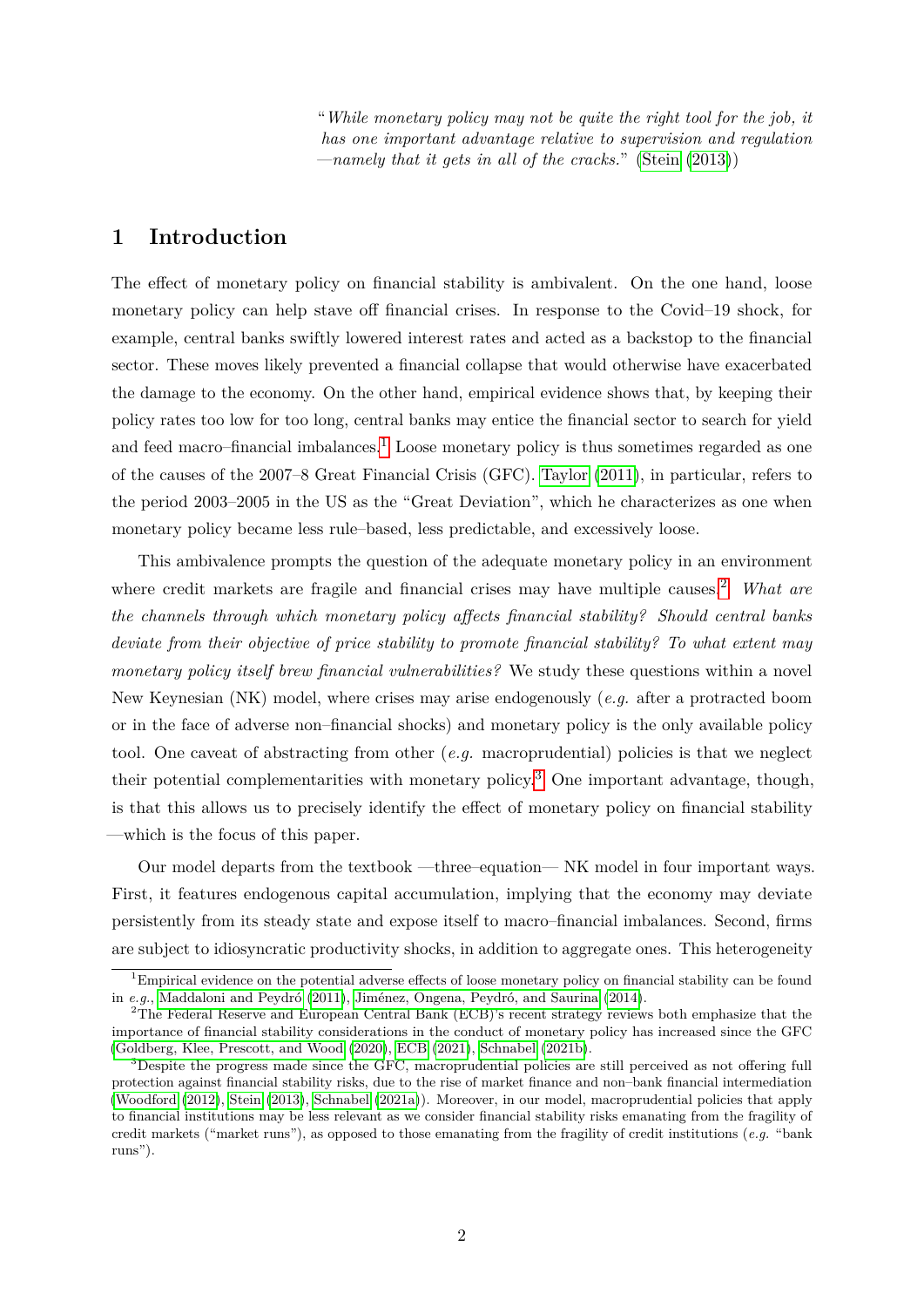gives rise to capital reallocation between productive and unproductive firms via a credit market.[4](#page-2-0) Third, we introduce financial frictions that make this credit market fragile, *i.e.* prone to collapses. One friction is that investors may not be able to seize the wealth of a defaulting borrower, thus allowing firms to borrow and abscond. This limited enforcement problem induces investors to constrain the amount of funds that each firm can borrow. Another friction is that idiosyncratic productivities are private information. Together, these frictions imply that the loan rate must be above a minimum threshold to entice the least productive firms to sell their capital stock and lend the proceeds —rather than borrow. When the marginal return on capital is too low, not even the most productive firms can afford paying this minimum loan rate and the credit market collapses. This is what we call a financial crisis. Most crises in our model break out toward the end of a protracted economic boom, when there is excess capital in the economy and the marginal productivity of capital is low. Crises are characterized by capital misallocation and a severe recession. Finally, the fourth departure from the textbook model is that we solve our model globally, which allows us to capture the non–linearities embedded in the endogenous booms and busts of the credit market.

We study whether monetary policy can tame such booms and busts and, more generally, whether a central bank should deviate from its objective of price stability to promote financial stability. In the process, we compare the performance of the economy under simple linear interest rate rules, non–linear rules, and monetary policy discretion. Our main findings are threefold.

First, monetary policy affects the probability of a crisis not only in the short run through its usual effects on output and inflation, but also in the medium run through its effects on capital accumulation. In particular, policies that systematically dampen output fluctuations tend to slow down the accumulation of savings. The lower saving rate stems excess capital accumulation and helps prevent financial crises. As these effects go through agents' expectations, they require that the central bank commit itself to a policy rule, and only materialize themselves in the medium run.

Second, a central bank can increase welfare by departing from strict inflation targeting (henceforth, SIT) and responding systematically to fluctuations in output. For example, we show that welfare may be higher under a Taylor–type rule, whereby the central bank responds to both inflation and output, than under SIT, even though the latter policy is optimal in the absence of financial frictions.

Third, we study the effects of discretionary monetary policy interventions, *i.e.* deviations from the rule, on financial stability. We show that financial crises may occur after a long period of unexpected monetary easing and that, in those instances, they break out when the central bank reverses course and abruptly raises its policy rate.

<span id="page-2-0"></span><sup>4</sup>One may interpret this credit market as a disintermediated corporate bond market or as an intermediated loan market, where banks would stand in–between buyers and sellers, the former taking bank loans to buy capital goods and the latter depositing the proceeds of the sales into the banks. Provided that banks are not themselves subject to financial frictions, adding banks is inessential and will not change anything to our results. Abstracting from banks, though, makes clear that *entity*–based regulations or policies may not suffice to contend with credit markets' intrinsic fragility.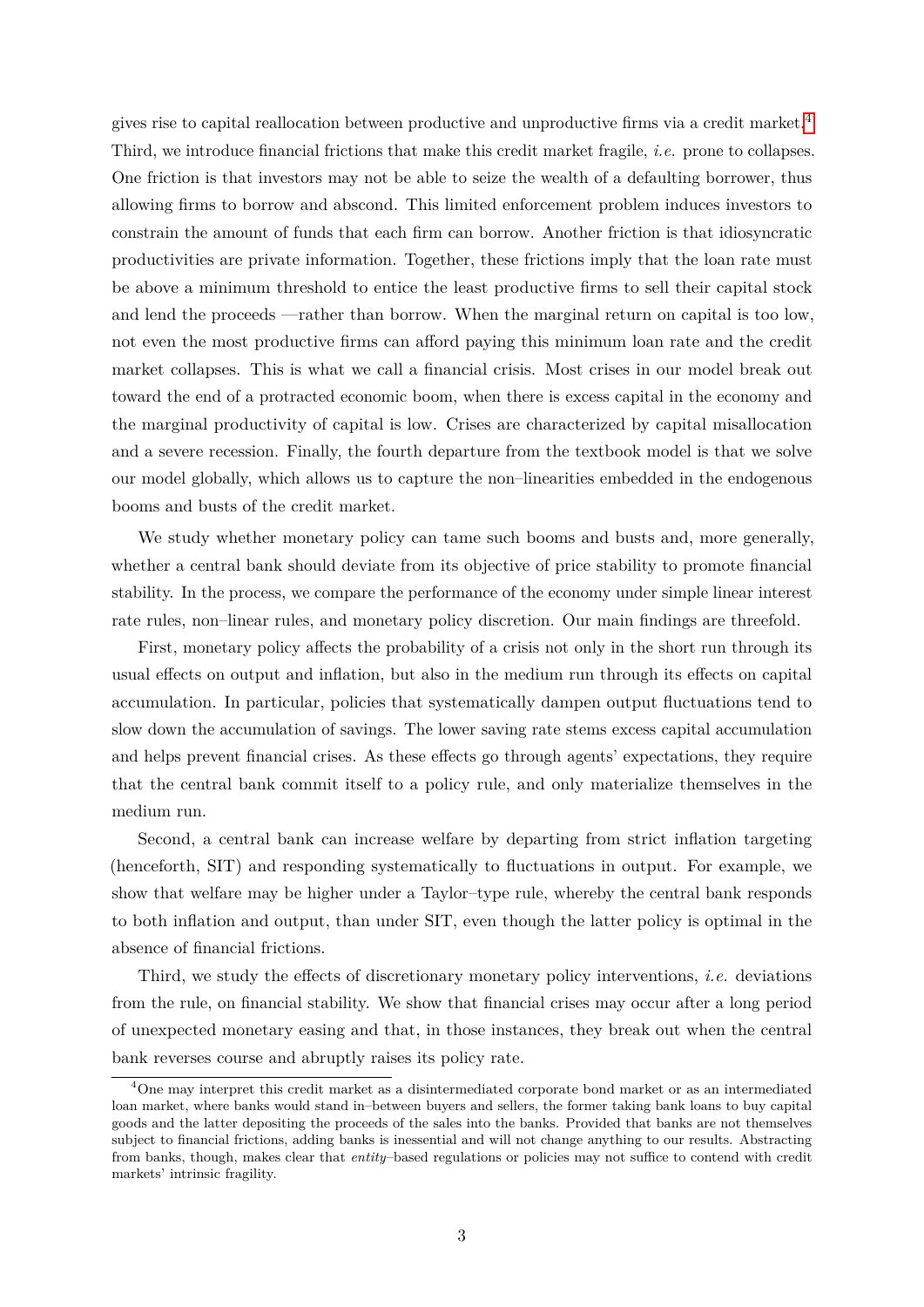At last, we discuss the welfare gain of following more complex —but perhaps less realistic monetary policy rules, whereby the central bank commits itself to doing whatever it takes whenever needed to forestall a crisis. We find that such policy significantly improves welfare but also increases the fragility of the financial sector, forcing the central bank to backstop the financial sector relatively often.

The paper bridges two main strands of the literature. The first is on monetary policy and financial stability. Like [Woodford](#page-27-3) [\(2012\)](#page-27-3) and [Gourio, Kashyap, and Sim](#page-25-2) [\(2018\)](#page-25-2), we introduce endogenous crises in a standard NK framework.<sup>[5](#page-3-0)</sup> The main difference is that they use reduced forms to determine how macro–financial variables (*e.g.* credit gap, credit growth, leverage) affect the likelihood of a crisis, whereas in our case financial crises —including their probability and size— are microfounded and derived from first principles. This has important consequences in terms of the prescriptions of the model. One is that, in our model, monetary policy also influences the size of the recessions that follow crises, and therefore the associated welfare cost. Another is that, even though crises can be seen as credit booms "gone wrong", as documented in [Schularick](#page-27-4) [and Taylor](#page-27-4) [\(2012\)](#page-27-4), not all booms are equally "bad" and conducive to crises in our model [\(Gorton](#page-25-3) and Ordoñez [\(2019\)](#page-25-3), [Sufi and Taylor](#page-27-5)  $(2021)$ ) —a key element to determine how hard to lean against booms. More generally, our findings do not depend on any postulated reduced functional form for the probability or size of a crisis. In this sense, our model can be seen as a canonical NK model with endogenous financial crises that provides microfoundations to existing models such as [Woodford](#page-27-3) [\(2012\)](#page-27-3) and [Svensson](#page-27-6) [\(2017\)](#page-27-6). The second strand of the literature relates to quantitative macro–financial models with microfounded endogenous financial crises [\(Gertler](#page-25-4) [and Kiyotaki](#page-25-4) [\(2015\)](#page-25-4), [Boissay, Collard, and Smets](#page-24-0) [\(2016\)](#page-24-0), [Gertler, Kiyotaki, and Prestipino](#page-25-5)  $(2019)$ .<sup>[6](#page-3-1)</sup> The novelty here is that we use our model to study the link between monetary policy and financial stability. Ours also complements existing work (*e.g.* [Gertler and Kiyotaki](#page-25-4) [\(2015\)](#page-25-4), [Gertler, Kiyotaki, and Prestipino](#page-25-5) [\(2019\)](#page-25-5)) in that it focusses on the fragility of financial *markets*, as opposed to *institutions*, and highlights excess savings and capital accumulation (instead of excess bank leverage) as a source of fragility.

Our paper also belongs to the literature on the transmission of monetary policy in heterogeneous agent New Keynesian (HANK) models. Most existing HANK models focus on household heterogeneity and study the channels through which this heterogeneity shapes the effects of monetary policy on aggregate demand [\(Guerrieri and Lorenzoni](#page-26-3) [\(2017\)](#page-26-3), [Kaplan, Moll, and](#page-26-4) [Violante](#page-26-4) [\(2018\)](#page-26-4), [Auclert](#page-24-1) [\(2019\)](#page-24-1), [Debortoli and Gal´ı](#page-25-6) [\(2021\)](#page-25-6)). In contrast, our model is on the effects of firm heterogeneity (as in [Adam and Weber](#page-24-2) [\(2019\)](#page-24-2), [Manea](#page-26-5) [\(2020\)](#page-26-5), [Ottonello and](#page-26-6) [Winberry](#page-26-6) [\(2020\)](#page-26-6)) and the role of credit markets in channelling resources to the most productive firms.

<span id="page-3-0"></span>Though in a more indirect way, our paper is also connected to recent works on how changes

 $5$ See [Smets](#page-27-7) [\(2014\)](#page-25-7) for a review of the literature as well as [Bernanke and Gertler](#page-24-3) [\(2000\)](#page-24-3), Galí (2014), [Filardo](#page-25-8) [and Rungcharoenkitkul](#page-25-8) [\(2016\)](#page-25-8), [Svensson](#page-27-6) [\(2017\)](#page-27-6), Cairó and Sim [\(2018\)](#page-24-4), Ajello, Laubach, López-Salido, and Nakata [\(2019\)](#page-24-5).

<span id="page-3-1"></span> $6$ See also [Benigno and Fornaro](#page-24-6) [\(2018\)](#page-24-6), [Paul](#page-26-7) [\(2020\)](#page-25-9), and [Dou, Lo, Muley, and Uhlig](#page-25-9) (2020) for a recent review of the literature.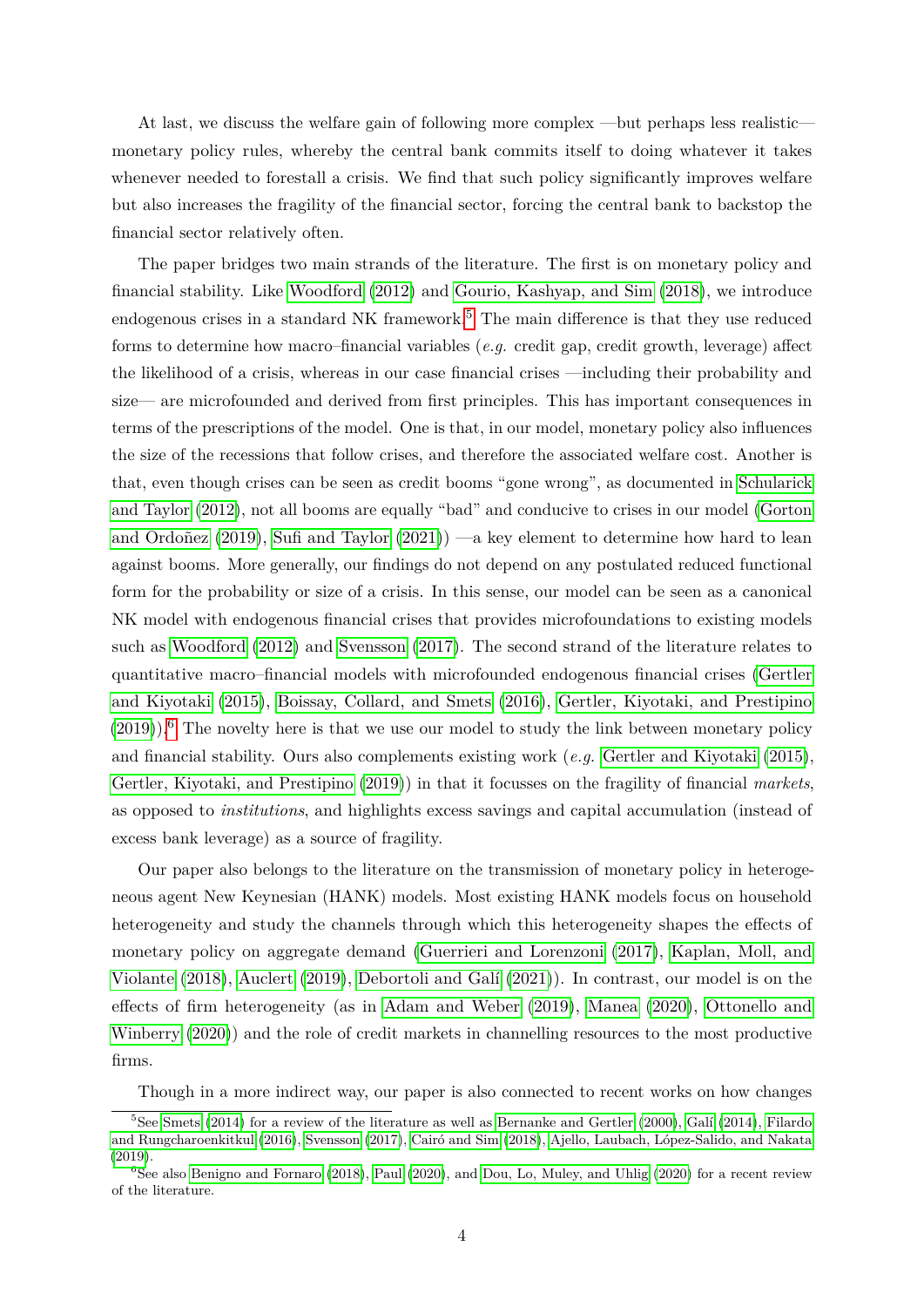in monetary policy rules affect economic outcomes in the medium term (*e.g.* [Borio, Disyatat,](#page-24-7) [and Rungcharoenkitkul](#page-24-7) [\(2019\)](#page-24-7), [Beaudry and Meh](#page-24-8) [\(2021\)](#page-24-8)) as well as to works on the link between firms' financing constraints and capital misallocation [\(Eisfeldt and Rampini](#page-25-10) [\(2006\)](#page-25-10)). In particular, the notion that financial crises impair capital reallocation dovetails with the narrative of the GFC in the US and the literature that shows that a great deal of the recession that followed the GFC can be explained by capital misallocation (*e.g.* [Campello, Graham, and Harvey](#page-24-9) [\(2010\)](#page-24-9), [Foster, Grim, and Haltiwanger](#page-25-11) [\(2016\)](#page-25-11), [Argente, Lee, and Moreira](#page-24-10) [\(2018\)](#page-24-10)).

The paper proceeds as follows. Section [2](#page-4-0) describes our theoretical framework, with a focus on the microfoundations of endogenous financial crises, and describes the channels through which monetary policy affects financial stability. Section [3](#page-13-0) presents the parametrization of the model as well as the average macroeconomic dynamics around financial crises. Section [4](#page-16-0) revisits the "divine coincidence" result and analyzes the tradeoff between price and financial stability. In Section [5,](#page-19-0) we study the effect of monetary policy shocks on financial stability as well as whether a central bank should commit itself to forestall crises. A last section concludes.

# <span id="page-4-0"></span>**2 Model**

Our model is an extension of the textbook NK model  $(Galif (2015))$  $(Galif (2015))$  $(Galif (2015))$ , with sticky prices à la [Rotemberg](#page-26-8) [\(1982\)](#page-26-8) and capital accumulation, where financial frictions give rise to occasional endogenous credit market freezes.

### **2.1 Agents**

The economy is populated with a central bank, a representative household, a continuum of monopolistically competitive retailers, and a continuum of competitive intermediate goods producers (henceforth, "firms"). The only non–standard agents are the firms, which live one period, are *ex ante* identical but experience *ex post* idiosyncratic productivity shocks that prompt them to resize their capital stock and participate in a credit market.

### **2.1.1 Central Bank**

The central bank sets the nominal interest rate *i<sup>t</sup>* on the risk–free bond according to the following simple policy rule:

<span id="page-4-1"></span>
$$
1 + i_t = \frac{1}{\beta} (1 + \pi_t)^{\phi_\pi} \left(\frac{Y_t}{\overline{Y}}\right)^{\phi_y} \tag{1}
$$

where  $\pi_t$  are  $Y_t$  and aggregate inflation and output in period t, and  $\overline{Y}$  is the aggregate output in the stochastic steady state. The central bank implicitly targets a zero inflation rate. Throughout the paper, we experiment with different values of  $\phi_{\pi}$  and  $\phi_{y}$  —including a Taylor–type rule with [Taylor](#page-27-8) [\(1993\)](#page-27-8)'s original parameters (henceforth, TR93), as well as with a SIT rule whereby the central bank sets the policy rate so that  $\pi_t = 0$  at all *t*.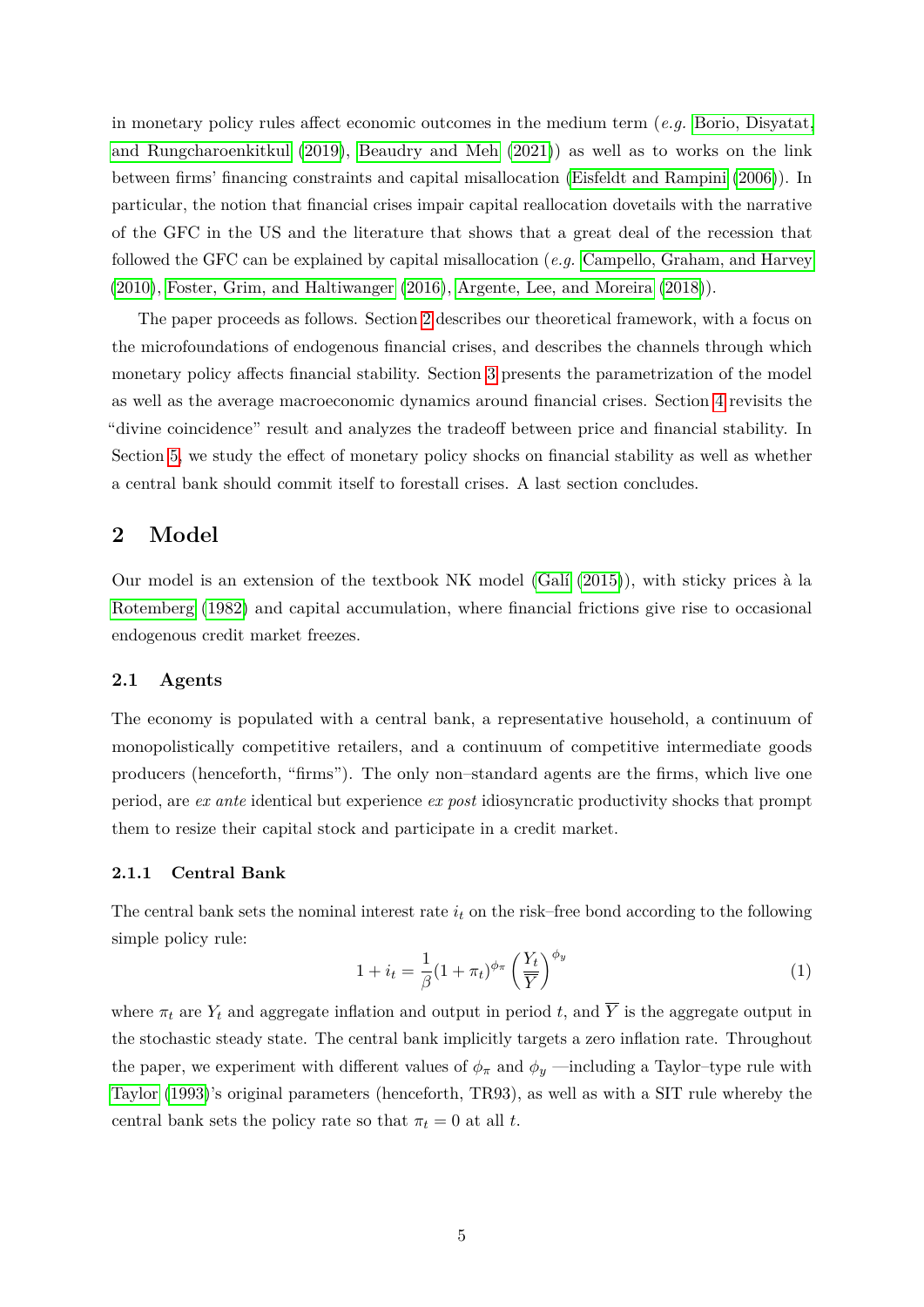#### **2.1.2 Household Sector**

The representative household is infinitely lived. In period  $t$ , the household supplies  $N_t$  hours of work at nominal wage  $W_t$ , consumes a Dixit-Stiglitz consumption basket of differentiated goods  $C_t \equiv \left(\int_0^1 C_t(i)^{\frac{\epsilon-1}{\epsilon}} \mathrm{d}i\right)^{\frac{\epsilon}{\epsilon-1}}$ , with  $C_t(i)$  the consumption of good *i* purchased at price  $P_t(i)$ , and invests its savings in risk–free nominal bonds  $B_t$  and equity  $Q_t(j)$  —in units of the consumption basket— issued by newborn firm  $j$  (with  $j \in [0,1]$ ). The household can thus be seen as a venture capitalist providing startup equity funding to intermediate goods producers.

The household maximizes its expected lifetime utility: $7$ 

$$
\mathbb{E}_0 \left[ \sum_{t=0}^{\infty} \beta^t \left( \frac{C_t^{1-\sigma} - 1}{1-\sigma} - \chi \frac{N_t^{1+\varphi}}{1+\varphi} \right) \right]
$$

subject to the sequence of budget constraints

<span id="page-5-2"></span>
$$
\int_0^1 P_t(i)C_t(i)di + B_t + P_t \int_0^1 Q_t(j)dj \le W_t N_t + (1 + i_{t-1})B_{t-1} + P_t \int_0^1 D_t(j)dj + \mathcal{X}_t \tag{2}
$$

for  $t = 0, 1, \ldots, +\infty$ , where  $D_t(j)$  is firm *j*'s the dividend payout (expressed in final goods), and  $\mathscr{X}_t$  denotes lump–sum transfers.<sup>[8](#page-5-1)</sup> The conditions describing the household's optimal behavior are given by (in addition to a transversality condition):

$$
C_t(i) = \left(\frac{P_t(i)}{P_t}\right)^{-\epsilon} C_t \quad \forall i \in [0, 1]
$$
 (3)

$$
\chi N_t^{\varphi} C_t^{\sigma} = \frac{W_t}{P_t} \tag{4}
$$

$$
\beta(1+i_t)\mathbb{E}_t\left[\left(\frac{C_{t+1}}{C_t}\right)^{-\sigma}\frac{1}{1+\pi_{t+1}}\right] = 1\tag{5}
$$

$$
\beta \mathbb{E}_t \left[ \left( \frac{C_{t+1}}{C_t} \right)^{-\sigma} \left( 1 + r_{t+1}^q(j) \right) \right] = 1 \quad \forall j \in [0, 1]
$$
\n
$$
(6)
$$

where

<span id="page-5-3"></span>
$$
1 + r_{t+1}^q(j) \equiv \frac{D_{t+1}(j)}{Q_t(j)}\tag{7}
$$

is firm *j*'s real rate of return on equity and  $\pi_{t+1} \equiv P_{t+1}/P_t - 1$  is the inflation rate, with  $P_t \equiv \left(\int_0^1 P_t(i)^{1-\epsilon} \mathrm{d}i\right)^{\frac{1}{1-\epsilon}}$  the price of the consumption basket. Since firms are born without resources and *ex ante* identical, the household ultimately invests the same amount *Q<sup>t</sup>* in every firm:

<span id="page-5-4"></span>
$$
Q_t(j) = Q_t \quad \forall j \in [0, 1] \tag{8}
$$

<span id="page-5-1"></span><span id="page-5-0"></span><sup>7</sup>The term  $\mathbb{E}_t(\cdot)$  denotes the expectation conditional on the information set available at the end of period *t*.

<sup>8</sup>These lump–sum transfers consist of retailers' rebated profits and menu costs. Since the firms live only one period, it should be clear that those that issue equity at the end of period *t* are not the same as those that pay dividends, and therefore that we use the same *j* index in  $Q_t(j)$  and  $D_t(j)$  only to economize on notations.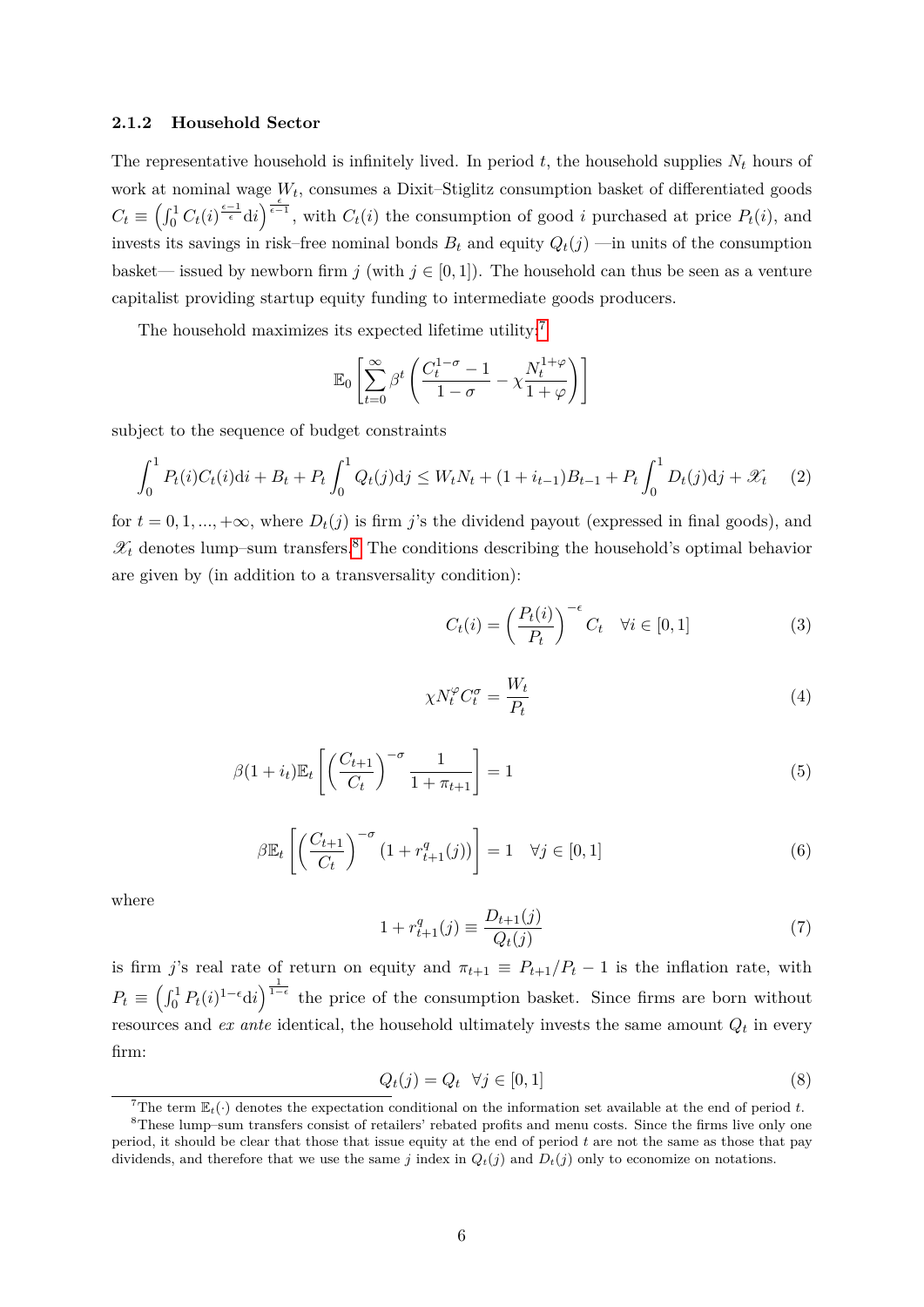### **2.1.3 Retailers**

A continuum of infinitely–lived retailers purchase intermediate goods at price *p<sup>t</sup>* , differentiate them, and resell them in a monopolistically competitive environment subject to nominal price rigidities. Each retailer  $i \in [0, 1]$  sells  $Y_t(i)$  units of the differentiated final good *i* and, following [Rotemberg](#page-26-8) [\(1982\)](#page-26-8), sets its price  $P_t(i)$  subject to adjustment costs  $\frac{\varrho}{2} P_t Y_t \left( \frac{P_t(i)}{P_{t-1}(i)} - 1 \right)^2$ , where  $Y_t \equiv \left(\int_0^1 Y_t(i)^{\frac{\epsilon-1}{\epsilon}} \mathrm{d}i\right)^{\frac{\epsilon}{\epsilon-1}}$  denotes the aggregate output. The demand for final goods emanates from both the representative household and the firms, which use them as inputs to produce intermediate goods. More specifically, capital goods take the form of a basket of final goods similar to that of consumption goods, implying that firms' demand for final good *i* at the end of period *t* is

$$
I_t(i) = \left(\frac{P_t(i)}{P_t}\right)^{-\epsilon} I_t \quad \forall i \in [0, 1]
$$
\n
$$
(9)
$$

where  $I_t$  is aggregate capital investment.<sup>[9](#page-6-0)</sup> Accordingly, retailer *i* faces the demand schedule

<span id="page-6-1"></span>
$$
Y_t(i) = \left(\frac{P_t(i)}{P_t}\right)^{-\epsilon} Y_t \quad \forall i \in [0, 1]
$$
\n
$$
(10)
$$

where  $Y_t(i) = C_t(i) + I_t(i)$ . Each period, the retailer chooses its price  $P_t(i)$  and production  $Y_t(i)$ so as to maximize its expected stream of future profits:

$$
\mathbb{E}_0 \left[ \sum_{t=0}^{\infty} \Lambda_{0,t} \left( \frac{P_t(i)}{P_t} Y_t(i) - \frac{(1-\tau)p_t}{P_t} Y_t(i) - \frac{\varrho}{2} Y_t \left( \frac{P_t(i)}{P_{t-1}(i)} - 1 \right)^2 \right) \right]
$$

subject to [\(10\)](#page-6-1) for  $t = 0, 1, \ldots, +\infty$ , where  $\Lambda_{t,t+k} \equiv \beta^k (C_{t+k}/C_t)^{-\sigma}$  is the stochastic discount factor between period *t* and  $t + k$  and  $\tau = 1/\varepsilon$  is a subsidy rate on the purchase of intermediate goods.<sup>[10](#page-6-2)</sup> In the symmetric equilibrium, where  $Y_t(i) = Y_t$  and  $P_t(i) = P_t$ , the optimal price setting behavior satisfies

$$
(1+\pi_t)\pi_t = \mathbb{E}_t\left(\Lambda_{t,t+1}\frac{Y_{t+1}}{Y_t}(1+\pi_{t+1})\pi_{t+1}\right) - \frac{\epsilon-1}{\varrho}\left(1-\frac{\mathscr{M}}{\mathscr{M}_t}\right) \tag{11}
$$

where  $\mathcal{M}_t$  is retailers' average markup given by

<span id="page-6-3"></span>
$$
\mathcal{M}_t \equiv \frac{P_t}{(1-\tau)p_t} \tag{12}
$$

and  $\mathcal{M} \equiv \epsilon/(\epsilon - 1)$  is its (deterministic) steady state value.

### **2.1.4 Intermediate Goods Producers ("Firms")**

Firms live only one period, are born at the end of period *t* − 1 and die at the end of period *t*. Thus, two generations of firms overlap at the end of each period. Consider firm  $j \in [0,1]$ born at the end of period  $t - 1$ . At birth, this firm receives  $P_{t-1}Q_{t-1}$  startup equity funding, which it immediately uses to buy  $K_t$  units of capital goods. Among the latter,  $(1 - \delta)K_{t-1}$  are old capital goods that they purchase from the previous generation of firms, where  $\delta$  is the rate

<span id="page-6-0"></span><sup>&</sup>lt;sup>9</sup>Since capital goods are homogenous to consumption goods, they also have the same price  $P_t$ .

<span id="page-6-2"></span><sup>&</sup>lt;sup>10</sup>This subsidy corrects for monopolistic market–power distortions in the flexible–price version of the model.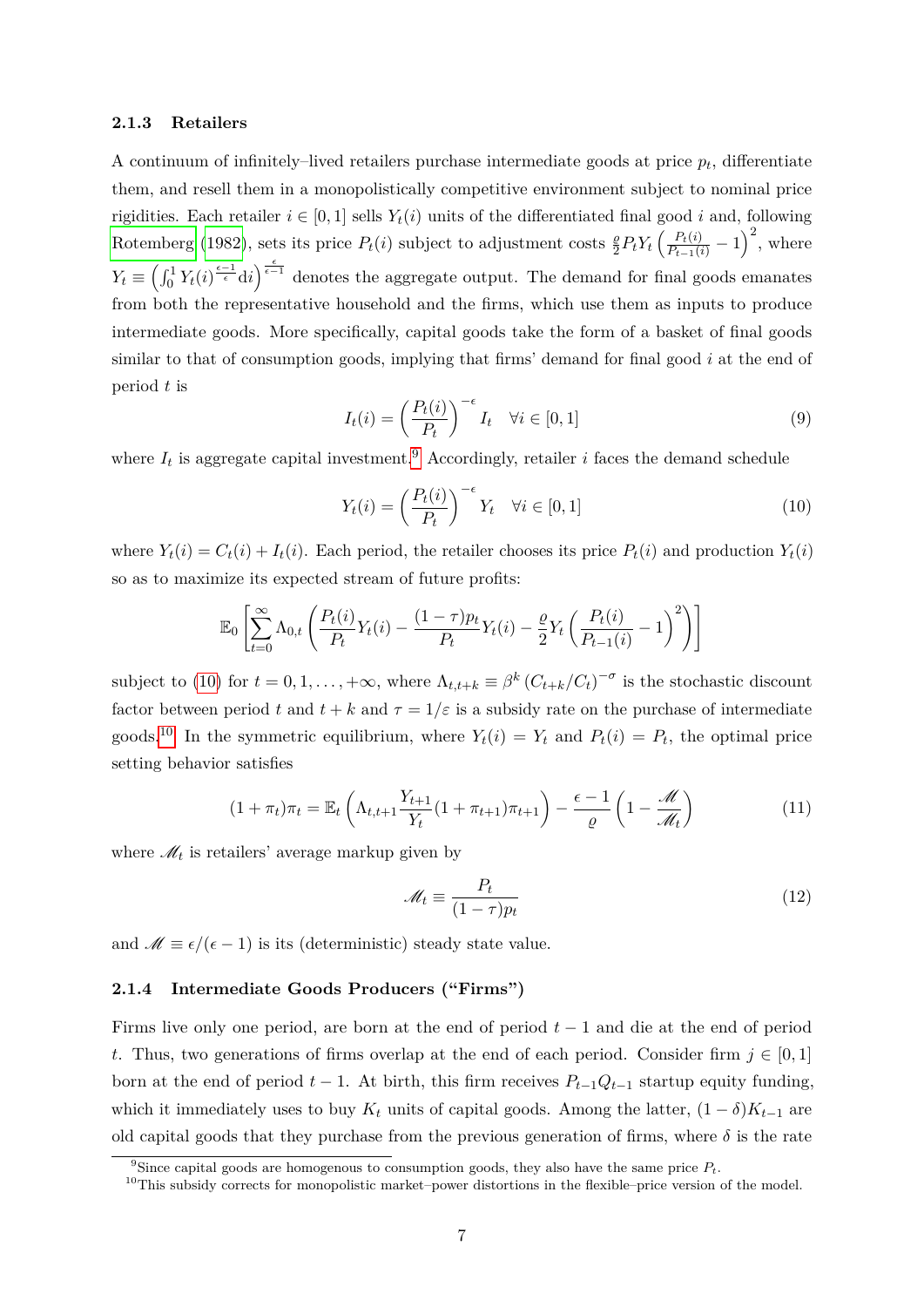of depreciation (or maintenance cost) of capital, and *It*−<sup>1</sup> are newly produced capital goods. New capital goods are produced instantaneously and one–for–one with final goods, and are homogenous to the old capital goods (net of the depreciation and maintenance  $\cosh$ ).<sup>[11](#page-7-0)</sup> All capital goods are therefore purchased at price  $P_{t-1}$ , implying that

$$
K_t = Q_{t-1} \tag{13}
$$

At the beginning of period *t*, firm *j* experiences an aggregate shock, *A<sup>t</sup>* , as well as an idiosyncratic productivity shock,  $\omega_t(j)$ , and has access to a constant–return–to–scale technology represented by the production function

<span id="page-7-4"></span>
$$
y_t(j) = A_t(\omega_t(j)K_t(j))^{\alpha} N_t(j)^{1-\alpha} \tag{14}
$$

where  $K_t(j)$  and  $N_t(j)$  denote the levels of capital and labor that firm *j* uses as inputs conditional on the realization of  $\omega_t(j)$  and  $A_t$ , and  $y_t(j)$  is the associated output. The idiosyncratic shock  $\omega_t(j) \in \{0,1\}$  takes the value 0 for a fraction  $\mu$  of the firms ("unproductive") and 1 for a fraction 1−*μ* of the firms ("productive"). We denote the set of unproductive firms by  $Ω_t^u$   $\equiv$  {*j* |  $ω_t(j) = 0$ } and that of productive firms by  $\Omega_t^p \equiv \{j \mid \omega_t(j) = 1\}$ . The aggregate shock  $A_t$  evolves randomly according to a stationary  $AR(1)$  process  $\ln(A_t) = \rho_a \ln(A_{t-1}) + \varepsilon_t^a$  with  $|\rho_a| < 1$  and  $\varepsilon \to N(0, \sigma_a^2)$ .

Upon observing  $\omega_t(j)$ , firm *j* may resize its capital stock by purchasing or selling capital goods on a secondary capital goods market.<sup>[12](#page-7-1)</sup> To fill any gap between its desired capital stock  $K_t(j)$  and its initial (and predetermined) one,  $K_t$ , firm *j* may borrow or lend on a credit market. The latter thus operates in lockstep with the secondary capital goods market. If  $K_t(j) > K_t$ , firm *j* borrows and uses the proceeds to buy capital goods. If  $K_t(j) < K_t$ , it instead sells capital goods and lends the proceeds to other firms.

Let  $r_t^c$  denote the real rate on the credit market, and consider a firm  $j$  that buys (or sells)  $|K_t(j) - K_t|$  capital goods, hires labor  $N_t(j)$ , and produces intermediate goods  $y_t(j)$ . Then, at the end of the period, this firm sells its production  $y_t(j)$  to retailers at price  $p_t$ , pays workers the unit wage  $W_t$ , sells its un–depreciated capital  $(1 - \delta)K_t(j)$  at price  $P_t$ , and pays (or receives)  $P_t(1 + r_t^c)|K_t(j) - K_t|$  to the lenders (from borrowers). Since firm *j* distributes its revenues as dividends  $P_t D_t(j)$  (see relation [\(2\)](#page-5-2)), one obtains

<span id="page-7-2"></span>
$$
P_t D_t(j) = p_t A_t(\omega_t(j) K_t(j))^{\alpha} N_t(j)^{1-\alpha} - W_t N_t(j) + (1-\delta) P_t K_t(j) - P_t(1+r_t^c) (K_t(j) - K_t)
$$
 (15)

for all  $j \in [0, 1]$ . Implicit in [\(15\)](#page-7-2) is the assumption that capital depreciates at the same rate  $\delta$ (or must be maintained at the same cost) when firm  $j$  does not produce  $-i.e.$  keeps its capital stock idle— as when it does.<sup>[13](#page-7-3)</sup> Using [\(7\)](#page-5-3), [\(8\)](#page-5-4), and [\(12\)](#page-6-3)–[\(15\)](#page-7-2), one can express firm *j*'s real rate

<span id="page-7-0"></span><sup>&</sup>lt;sup>11</sup>Hence,  $K_t = (1 - \delta)K_{t-1} + I_{t-1}$ . Given that firms live only one period, note that the inter-temporal decisions regarding capital accumulation within the intermediate good sector are, in effect, taken by the household —their shareholder.

<span id="page-7-1"></span> $12$ Following [Eisfeldt and Rampini](#page-25-10) [\(2006\)](#page-25-10), we refer to this market as a secondary market because trades take place after the realization of the shocks.

<span id="page-7-3"></span> $13$ This assumption simply implies that the marginal return on capital of a productive firm is always strictly higher than that of an unproductive firm, as relation  $(20)$  shows.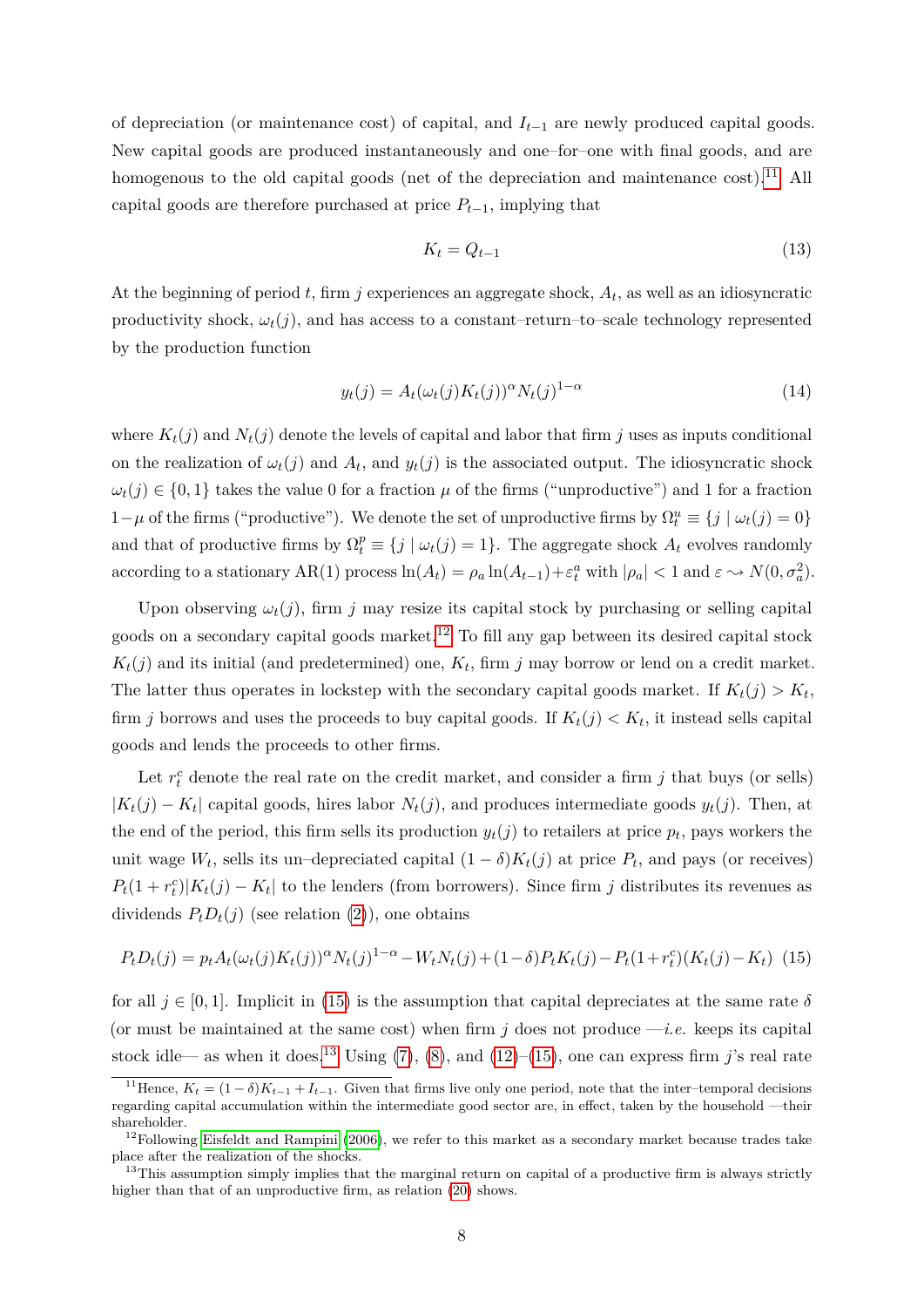of return on equity as

<span id="page-8-2"></span>
$$
r_t^q(j) = \frac{y_t(j)}{(1-\tau)\mathcal{M}_t K_t} - \frac{W_t}{P_t} \frac{N_t(j)}{K_t} - (r_t^c + \delta) \frac{K_t(j) - K_t}{K_t} - \delta \qquad \forall j \in [0, 1]
$$
 (16)

The objective of firm *j* is to maximize  $r_t^q$  $f_t^q(j)$  with respect to  $N_t(j)$  and  $K_t(j)$ . We present the maximization problem of unproductive and productive firms in turn.

**Choices of an Unproductive Firm.** Unproductive firms all take the same decisions, and choose  $N_t(j) = 0$ ,  $y_t(j) = 0$ , and  $K_t(j) = K_t^u$  for all  $j \in \Omega_t^u$ , where the optimal adjusted capital stock  $K_t^u$  will be determined as the credit and secondary capital goods markets clear (see Section [2.2\)](#page-8-1). Using [\(16\)](#page-8-2), firm *j*'s real rate of return on equity can be written as

<span id="page-8-5"></span>
$$
r_t^q(j) = r_t^c - (r_t^c + \delta) \frac{K_t^u}{K_t} \qquad \forall j \in \Omega_t^u \tag{17}
$$

**Choices of a Productive Firm.** Productive firms all take the same decisions, and choose  $N_t(j) = N_t^p$  $y_t^p$ ,  $y_t(j) = y_t^p$  $t_t^p$ , and  $K_t(j) = K_t^p$  $t_t^p$  for all  $j \in \Omega_t^p$  $t_t^p$ , where the optimal labour demand  $N_t^p$ *t* satisfies the first order condition *p*

$$
\frac{W_t}{P_t} = \frac{(1-\alpha)y_t^p}{(1-\tau)\mathscr{M}_t N_t^p}
$$

and will be determined along with the optimal adjusted capital stock  $K_t^p$  $t^p$ . Using  $(14)$ , the above condition can be rewritten as

<span id="page-8-3"></span>
$$
\Phi_t \equiv \frac{\alpha y_t^p}{K_t^p} = \alpha A_t^{\frac{1}{\alpha}} \left( \frac{1 - \alpha}{(1 - \tau) \mathcal{M}_t \frac{W_t}{P_t}} \right)^{\frac{1 - \alpha}{\alpha}}
$$
(18)

where  $\Phi_t$  denotes the marginal product of capital for a productive firm. The last term in relation [\(18\)](#page-8-3) emphasizes that  $\Phi_t$  is a function of the real wage  $W_t/P_t$  and retailers' markup  $\mathcal{M}_t$  and is, therefore, taken as given by firm *j*. Using [\(18\)](#page-8-3), firm *j*'s real rate of return on equity in [\(16\)](#page-8-2) can be written as

<span id="page-8-4"></span>
$$
r_t^q(j) = r_t^c + \left(r_t^k - r_t^c\right) \frac{K_t^p}{K_t} \qquad \forall j \in \Omega_t^p \tag{19}
$$

where

<span id="page-8-0"></span>
$$
r_t^k \equiv \frac{\Phi_t}{(1-\tau)\mathscr{M}_t} - \delta > -\delta \tag{20}
$$

denotes the marginal return on capital (net of depreciation) for a productive firm —and is also taken as given by firm *j*.

### <span id="page-8-1"></span>**2.2 Market Clearing**

We first consider the benchmark case of a frictionless credit market, where the idiosyncratic productivity shocks can be observed by all potential investors, and where financial contracts are fully enforceable, with no constraint on the amount that a firm can borrow. Then, we introduce financial frictions.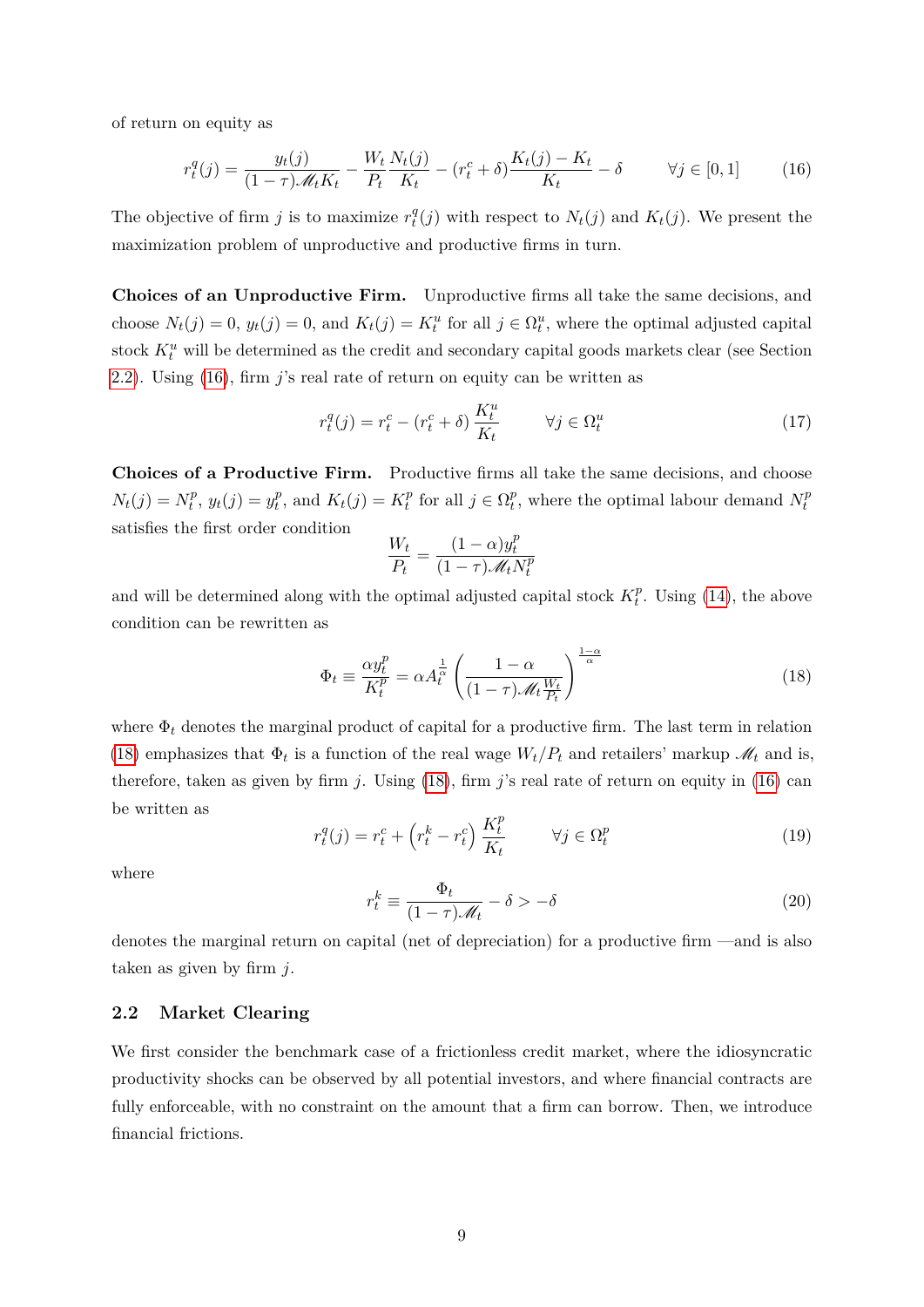### <span id="page-9-4"></span>**2.2.1 Frictionless Credit Market**

Absent financial frictions, productive firms borrow and purchase capital as long as  $r_t^c < r_t^k$ and until they break even. In equilibrium, one therefore obtains that  $r_t^c = r_t^k > -\delta$ , implying that  $r_t^q$  $t^q(t) = r^k_t$  for all  $j \in \Omega_t^p$  $t_t$ <sup>*t*</sup> (see [\(19\)](#page-8-4)). Since  $r_t^c > -\delta$ , the mass  $\mu$  of unproductive firms sell their entire capital stock  $K_t$  to the mass  $1 - \mu$  of productive firms, implying that  $K_t^u = 0$  and  $r_t^q$  $t_i^q(j) = r_t^k$  for all  $j \in \Omega_t^u$  (see [\(17\)](#page-8-5)). As a result,

<span id="page-9-3"></span>
$$
K_t^p = \frac{K_t}{1 - \mu} \tag{21}
$$

and all capital goods are used productively (see Figure [7.1](#page-28-0) in the appendix). In this case, the model thus boils down to the textbook NK model with one representative intermediate goods firm.

### **2.2.2 Frictional Credit Market**

Next, consider the case of financial frictions arising from limited commitment and asymmetric information. We assume that a firm that keeps its capital idle and sells it at the end of the period has the possibility to abscond with the proceeds of the sale. Since a firm may borrow, purchase more capital, and abscond, it cannot commit itself to paying back its debt.<sup>[14](#page-9-0)</sup> We also assume that investors do not observe a given firm *j*'s productivity  $\omega_t(j)$ , and hence cannot assess its incentives to borrow and default. As we show next, these frictions put an upper bound on the leverage of any individual firm.[15](#page-9-1)

Suppose that an unproductive firm were to mimic a productive firm by borrowing and purchasing  $K_t^p - K_t \geq 0$  capital goods, and then keep its capital stock idle, resell it at the end of the period, and default. Its implied payoff would be  $P_t(1 - \delta)K_t^p$  $t^p$ . That firm will not abscond as long as this payoff is smaller than the return,  $P_t(1 + r_t^c)K_t$ , from selling its entire capital stock and lending the proceeds —which is its best alternative option. Hence the incentive compatibility constraint that ensures that no firm defaults is

<span id="page-9-2"></span>
$$
P_t(1-\delta)K_t^p \le P_t(1+r_t^c)K_t \Longrightarrow \frac{K_t^p - K_t}{K_t} \le \psi_t \equiv \max\left\{\frac{r_t^c + \delta}{1-\delta}, 0\right\} \tag{22}
$$

where  $\psi_t$  is the firm's maximum leverage ratio. As long as condition  $(22)$  is satisfied, unproductive firms will refrain from borrowing and defaulting. Importantly, the borrowing limit *ψ<sup>t</sup> increases*

<span id="page-9-0"></span><sup>&</sup>lt;sup>14</sup>The assumption here is that the proceeds from the sales of capital goods at the end of period  $t$  can only be concealed if the capital goods have not been used for production. One can think of the firms that produce and sell intermediate goods as firms that operate transparently, and whose revenues can easily be seized by creditors. In contrast, the firms that keep their capital idle have the possibility to "go underground" and default, which limits the enforceability of financial contracts.

<span id="page-9-1"></span> $15$ The opportunity cost of absconding is higher for productive than for unproductive firms, which therefore have more incentive to default. Since firm productivity is private information and unproductive firms may pretend they are productive, productive firms can only commit themselves to paying back their debt if they limit its amount. Such a combination of limited contract enforcement and asymmetric information is standard in the macro–finance literature [\(Gertler and Rogoff](#page-25-13) [\(1990\)](#page-25-13), [Azariadis and Smith](#page-24-11) [\(1998\)](#page-24-11), [Boissay, Collard, and Smets](#page-24-0) [\(2016\)](#page-24-0)) and needed here to occasionally cause the credit market to freeze, and hence the model economy to depart from the standard NK economy. Without asymmetric information, unproductive firms would sell their entire capital stock to productive firms. Without limited enforcement, productive firms could borrow and purchase capital until they break even, as in the frictionless credit market case.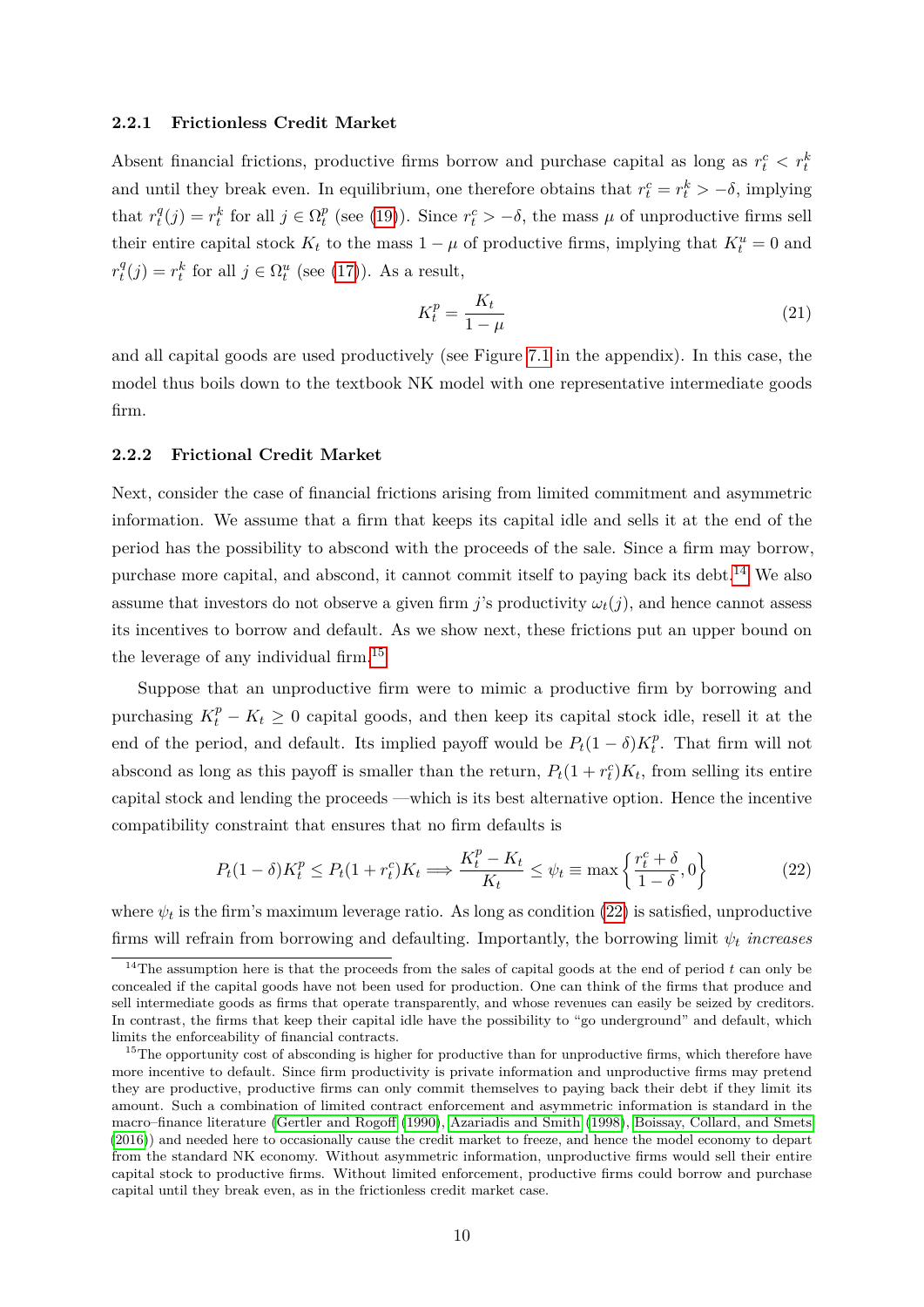with  $r_t^c$ : the higher the loan rate, the higher unproductive firms' opportunity cost of absconding, and hence the higher productive firms' incentive–compatible leverage.

**Supply and Demand Schedules.** Given relations [\(17\)](#page-8-5) and [\(22\)](#page-9-2), unproductive firms' aggregate credit supply, denoted  $L^S(r_t^c)$ , reads:

$$
L^{S}(r_{t}^{c}) = \mu (K_{t} - K_{t}^{u}) = \begin{cases} \mu K_{t} & \text{for } r_{t}^{c} > -\delta \\ [0, \mu K_{t}] & \text{for } r_{t}^{c} = -\delta \\ 0 & \text{for } r_{t}^{c} < -\delta \end{cases}
$$

When  $r_t^c > -\delta$ , the mass  $\mu$  of unproductive firms sell their capital stock  $K_t$  and lend the proceeds on the credit market, implying  $L^S(r_t^c) = \mu K_t$ . When  $r_t^c = -\delta$ , they are indifferent between lending or keeping their capital idle, implying  $L^S(r_t^c) \in [0, \mu K_t]$ . When  $r_t^c < -\delta$ , they keep their capital stock  $K_t$  idle:  $L^S(r_t^c) = 0$ . Similarly, productive firms' aggregate credit demand, denoted  $L^D(r_t^c)$ , is given by (using [\(19\)](#page-8-4) and [\(22\)](#page-9-2)):

$$
L^{D}(r_{t}^{c}) = (1 - \mu)(K_{t}^{p} - K_{t}) = \begin{cases} -(1 - \mu)K_{t} & \text{for } r_{t}^{c} > r_{t}^{k} \\ [-(1 - \mu)K_{t}, (1 - \mu)\psi_{t}K_{t}] & \text{for } r_{t}^{c} = r_{t}^{k} \\ (1 - \mu)\psi_{t}K_{t} & \text{for } r_{t}^{c} < r_{t}^{k} \end{cases}
$$

The  $1 - \mu$  productive firms borrow only if the net return from expanding their capital stock is positive. When  $r_t^c > r_t^k$ , they prefer to sell their capital and lend the proceeds rather than borrow:  $L^D(r_t^c) = -(1 - \mu)K_t$ . When  $r_t^c = r_t^k$ , they are indifferent but may each borrow up to  $\psi_t$ , implying (using [\(22\)](#page-9-2))  $L^D(r_t^c) \in [-(1-\mu)K_t, (1-\mu)\psi_t K_t]$ . When  $r_t^c < r_t^k$ , they borrow up to the limit:  $L^D(r_t^c) = (1 - \mu)\psi_t K_t$ .

Figure 1: Credit Market Equilibrium

<span id="page-10-0"></span>

Note: This figure illustrates unproductive firms' aggregate supply on the credit market (black) and productive firms' incentive–compatible aggregate credit demand (gray) curves. In Panel [\(a\),](#page-10-0) the demand curve is associated with a value of  $r_t^k$  strictly above  $\bar{r}^k$  and multiple equilibria *A*, *E*, and *U*. In this case, *U* and *A* are ruled out on the ground that they are unstable (for *U*) and Pareto–dominated (for *A*). In Panel [\(b\),](#page-10-0) the demand curve is associated with a value of  $r_t^k$  strictly below  $\bar{r}^k$  and A as unique equilibrium. The threshold for the loan rate,  $\bar{r}^k$ , is constant and corresponds to the minimum incentive–compatible loan rate that is required to ensure that every unproductive firm sells its entire capital stock and lends the proceeds.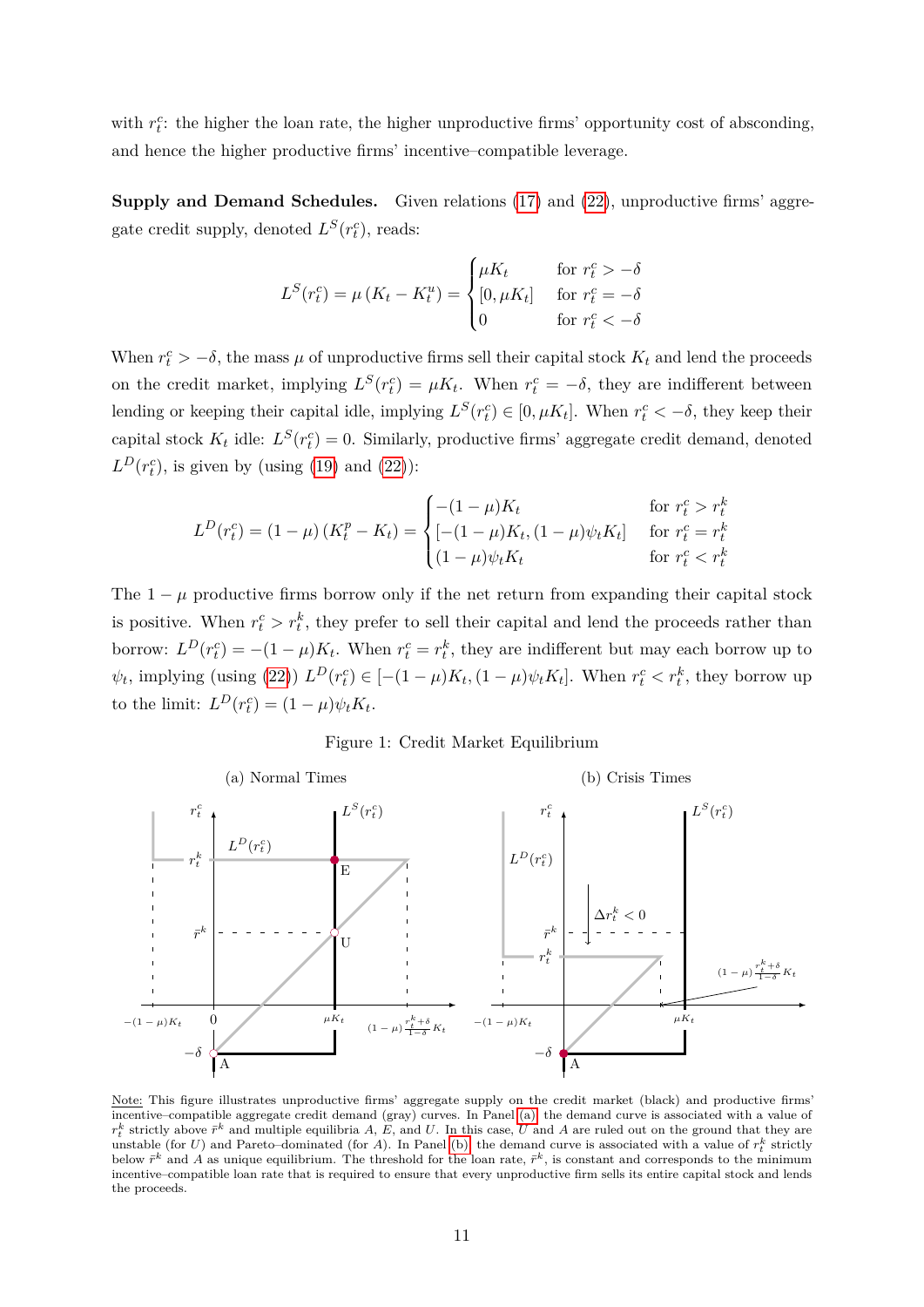**Credit Market Equilibrium.** Figure [1](#page-10-0) depicts the credit supply and demand schedules. Panel [\(a\)](#page-10-0) corresponds to a situation where there is a range of interest rates for which demand exceeds supply, such that

<span id="page-11-1"></span>
$$
\lim_{r_t^c \nearrow r_t^k} L^D\left(r_t^c\right) \ge \lim_{r_t^c \nearrow r_t^k} L^S\left(r_t^c\right) \Longleftrightarrow r_t^k \ge \bar{r}^k \equiv \frac{\mu - \delta}{1 - \mu} \tag{23}
$$

where  $\bar{r}^k$  denotes the minimum return on investment that guarantees the existence of an equilibrium with trade.<sup>[16](#page-11-0)</sup> When condition  $(23)$  holds, productive firms can afford paying the required loan rate, and there exist three possible equilibria, denoted by *E*, *U*, and *A* in Figure [1.](#page-10-0) In what follows, we focus on equilibria  $A$  and  $E$  which, unlike  $U$ , are stable under tatônnement.<sup>[17](#page-11-2)</sup> When [\(23\)](#page-11-1) does not hold, *A* is the only possible equilibrium. We describe equilibria *A* and *E* in turn.

Consider equilibrium *A* (for "Autarky"), where  $r_t^c = -\delta$ . At that rate, unproductive firms are indifferent as lending, and therefore any supply of funds within the interval  $[0, \mu K_t]$  is consistent with optimal firm behavior. However, the incentive compatible amount of funds that can be borrowed at that rate is zero  $(\psi_t = 0)$ . As a result,  $L^D(-\delta) = L^S(-\delta) = 0$  and there is no trade and no capital reallocation, implying that  $K_t^u = K_t^p = K_t$ . In what follows, we refer to this autarkic equilibrium as a "financial crisis".

Equilibrium *E*, in contrast, features a loan rate  $r_t^c = r_t^k \geq \overline{r}^k > -\delta$ , at which every unproductive firm sells capital to productive firms, as if there were no financial frictions. In that case, there is perfect capital reallocation, with  $K_t^u = 0$  and  $K_t^p = K_t/(1 - \mu)$  (see relation [\(21\)](#page-9-3)). We refer to this equilibrium as "normal times".

Finally, consider what happens when productive firms' return on capital,  $r_t^k$ , falls below the threshold  $\bar{r}^k$ , so that condition [\(23\)](#page-11-1) is not satisfied anymore. This is illustrated in Panel [\(b\)](#page-10-0) of Figure [1.](#page-10-0) In this case, the range of loan rates for which  $L^D(r_t^c) > L^S(r_t^c)$  vanishes altogether, and only the autarkic equilibrium *A* survives.

In the rest of the paper, we assume that when equilibria *A* and *E* coexist, market participants coordinate on the most efficient one, namely, equilibrium  $E^{18}$  $E^{18}$  $E^{18}$ . As a result, a crisis breaks out if and only if *A* is the only possible equilibrium, *i.e.* if and only if [\(23\)](#page-11-1) does not hold.

<span id="page-11-0"></span><sup>16</sup>This threshold can also be seen as the minimum loan rate that is required to permit and entice *every* unproductive firm to lend on the credit market —rather than borrow and default.

<span id="page-11-2"></span><sup>&</sup>lt;sup>17</sup>We rule out equilibrium *U* because it is not tatônnement–stable. An equilibrium rate  $r_t^c$  is tatônnement–stable if, following any small perturbation to  $r_t^c$ , a standard adjustment process —whereby the loan rate goes up (down) whenever there is excess demand (supply) of credit — pulls  $r_t^c$  back to its equilibrium value (see [Mas-Colell,](#page-26-9) [Whinston, and Green](#page-26-9) [\(1995\)](#page-26-9), Chapter 17). Since firms take  $r_t^c$  as given, tatônnement stability is the relevant concept of equilibrium stability. Note nonetheless that U and E yield the same aggregate outcome and overall rate<br>of return on equity  $\int_0^1 r_t^q(j) d j$ , and only differ in terms of the distribution of individual returns  $r$ 

<span id="page-11-3"></span><sup>&</sup>lt;sup>18</sup>There are of course several —but less parsimonious— ways to select the equilibrium. For example, one could introduce a sunspot, *e.g.* assume that firms coordinate on equilibrium *E* (*i.e.* are "optimistic") with some constant and exogenous probability whenever this equilibrium exists. It should be clear, however, that the central element of our analysis is condition [\(23\)](#page-11-1) for the existence of *E*, not the selection of *E* conditional on its existence. In other terms, our analysis does not hinge on the equilibrium selection mechanism that we assume.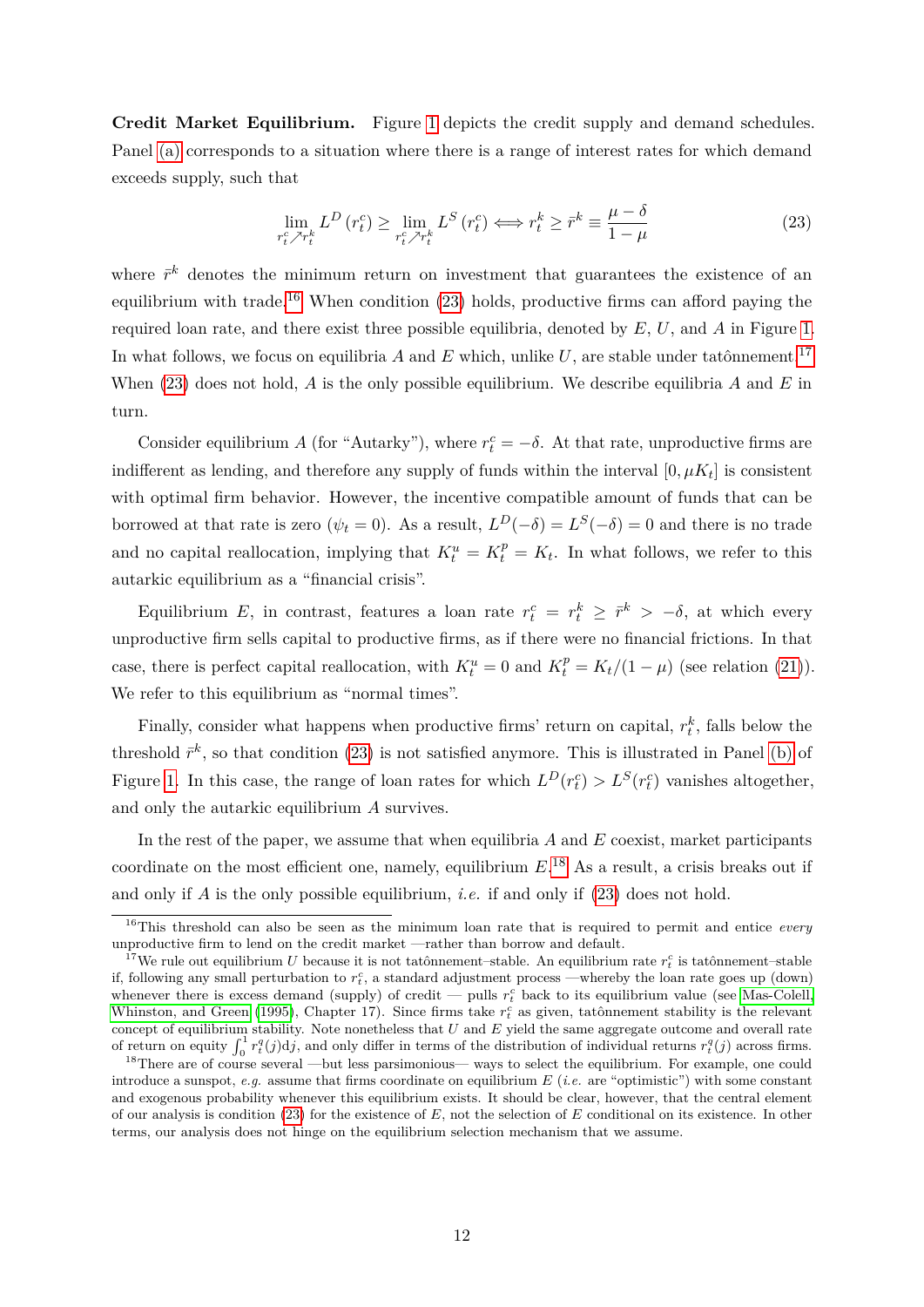### **2.2.3 Other Markets**

As only productive firms hire labor and produce, the labor, intermediate goods, and final goods markets clear when

<span id="page-12-2"></span>
$$
N_t = \int_{j \in \Omega_t^p} N_t(j) \mathrm{d}j = (1 - \mu) N_t^p
$$
  

$$
Y_t = \int_{j \in \Omega_t^p} y_t(j) \mathrm{d}j = (1 - \mu) y_t^p
$$
 (24)

and

 $Y_t = C_t + I_t$ 

### **2.3 Equilibrium Outcome**

The level of aggregate output depends on the equilibrium of the credit market. In normal times, the entire capital stock of the economy is used productively and, given  $K_t$  and  $N_t$ , aggregate output is the same as in an economy without financial frictions (in our case, the textbook NK economy):

$$
Y_t = A_t K_t^{\alpha} N_t^{1-\alpha} \tag{25}
$$

In crisis times, in contrast, unproductive firms keep their capital idle, only a fraction  $1 - \mu$  of the economy's aggregate capital stock is used productively, and aggregate productivity falls. For the same  $K_t$  and  $N_t$ , output is therefore lower than in normal times:

$$
Y_t = A_t \left( (1 - \mu) K_t \right)^\alpha N_t^{1 - \alpha} \tag{26}
$$

Even though in normal times aggregate output is the same as in an economy with a frictionless credit market given  $K_t$  and  $N_t$ , note that the latter (and therefore output) will in general differ between the two economies. The reason is that the household and retailers respectively tend to accumulate precautionary savings and raise markups to compensate for the fall in consumption and productivity should a crisis break out —hence the difference between the two economies. The mere anticipation of a crisis thus induces the economy to drift away from the economy without financial frictions. Whether a crisis is imminent can be measured by the one–step–ahead crisis probability:[19](#page-12-0)

<span id="page-12-1"></span>
$$
\mathbb{E}_{t-1}\left(\mathbb{1}\left\{\frac{Y_t}{\mathcal{M}_t K_t} < \frac{(1-\tau)(1-\delta)\mu}{\alpha(1-\mu)}\right\}\right) \tag{27}
$$

where  $1\{\cdot\}$  is a dummy variable equal to one when the inequality inside the curly braces holds (*i.e.* there is a crisis) and to zero otherwise.

Expression [\(27\)](#page-12-1) makes clear that crises may emerge through a fall in aggregate output (the "Y–channel"), a rise in retailers' markup (the "M–channel"), or excess capital accumulation (the "K–channel"). For example, given a (predetermined) capital stock  $K_t$ , a crisis is more likely to break out following a shock that lowers output and/or increases the markup. Such a shock does

<span id="page-12-0"></span><sup>&</sup>lt;sup>19</sup>Expression [\(27\)](#page-12-1) combines relations [\(18\)](#page-8-3), [\(20\)](#page-8-0), [\(23\)](#page-11-1), and [\(24\)](#page-12-2), and the result that  $K_t^p = K_t/(1 - \mu)$  in normal times.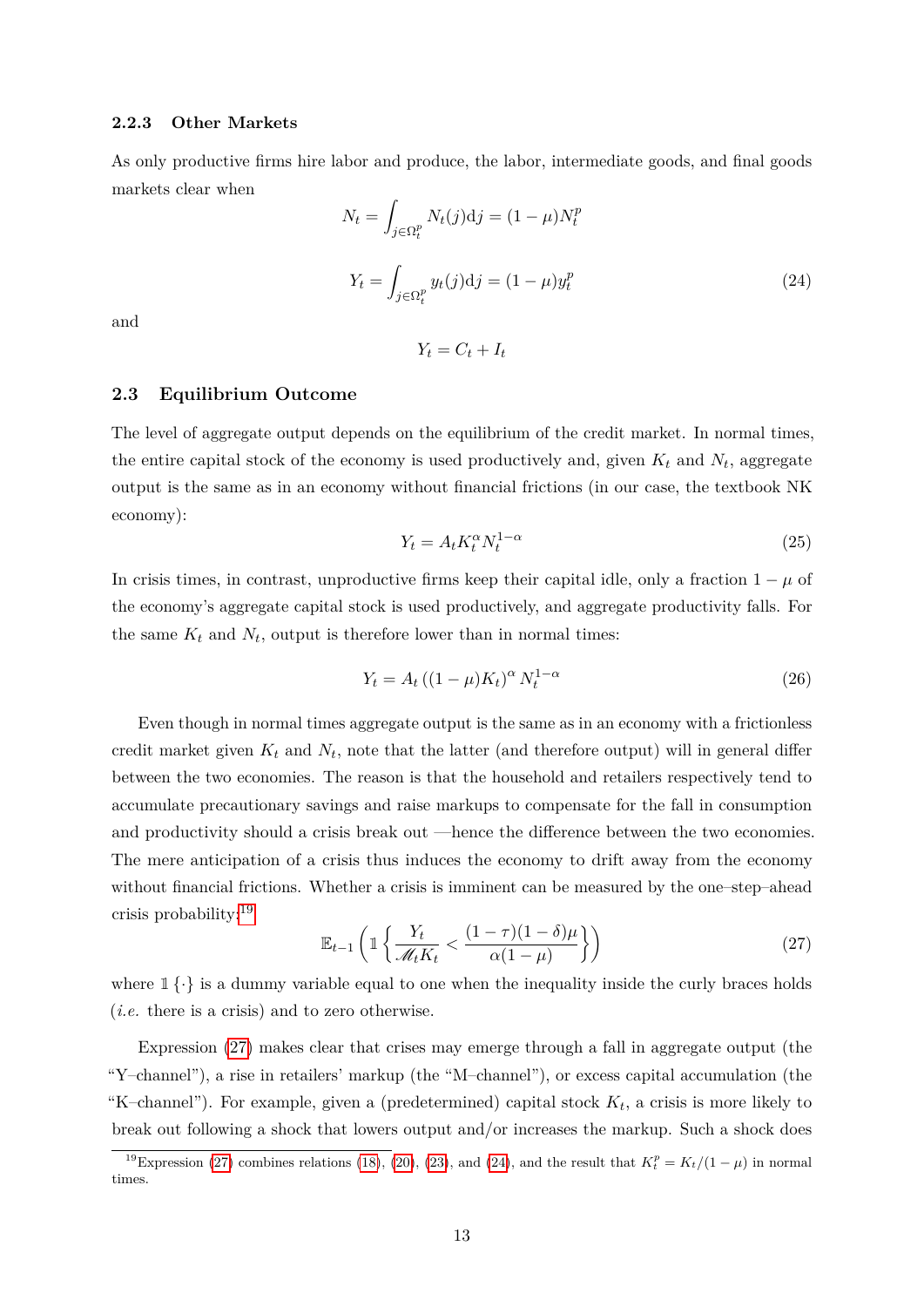not need to be large to trigger a crisis, if the economy has accumulated a large enough capital stock. Indeed, when *K<sup>t</sup>* is high, all other things equal, productive firms' marginal return on capital is low, and the credit market is fragile. As we show later, this may happen towards the end of an unusually long economic boom. In this case, even a modest change in  $Y_t$  or  $\mathcal{M}_t$  may trigger a crisis.

As the above discussion suggests, the central bank can affect the probability of a crisis both in the short and in the medium run. In the short run, it does so through the effect of contemporaneous changes in its policy rate on output and inflation (the Y– and M–channels). For example, assume that the central bank unexpectedly raises its policy rate. On impact, all other things equal, the hike works to reduce aggregate demand and to increase retailers' markups. As a result, firms' marginal return on capital diminishes, which brings the economy closer to a crisis (as shown in expression  $(27)$ ). In the medium run, in contrast, monetary policy affects financial stability through its impact on the household's saving behavior and capital accumulation (the K–channel). For example, a central bank that commits itself to systematically and forcefully responding to fluctuations in output (*i.e.* to a high  $\phi_y$ ) will typically slow down capital accumulation during booms, and thereby improve the resilience of the economy to adverse shocks.

### <span id="page-13-0"></span>**3 Anatomy of a Financial Crisis**

Our model features various types of crises, whose origins may *a priori* range from an extreme exogenous adverse technology shock to an endogenous and protracted investment boom.[20](#page-13-1) The aim of this section is to describe the "average" dynamics around financial crises under a realistic parametrization of the model. As we shall see, the average crisis is in effect a mix of the above two polar types of crises.

### <span id="page-13-3"></span>**3.1 Parametrization of the Model**

We parameterize our model based on quarterly data (see Table [1\)](#page-14-0) in the presence of aggregate TFP shocks and under [Taylor](#page-27-8) [\(1993\)](#page-27-8)'s original monetary policy rule (*i.e.* with  $\phi_{\pi} = 1.5$  and  $\phi_y = 0.5/4$ .<sup>[21](#page-13-2)</sup> The standard parameters of the model take the usual values. The utility function is logarithmic with respect to consumption ( $\sigma = 1$ ). The parameters of labor dis–utility are set to  $\chi = 0.814$  and  $\varphi = 0.5$  so as to normalize hours to one in the deterministic steady state and to obtain an inverse Frish labor elasticity of 2 —this is in the ballpark of the estimates for industrialized countries. We set the discount factor to  $\beta = 0.989$ , which corresponds to an annualized average return on financial assets of about 4%. The elasticity of substitution between intermediate goods  $\epsilon$  is set to 10, which generates a markup of 11% in the steady state. Given

<span id="page-13-1"></span><sup>&</sup>lt;sup>20</sup>The stylized graphical representation of the optimal capital accumulation decision rule in Figure [7.2](#page-29-0) in the appendix illustrates these polar cases.

<span id="page-13-2"></span> $^{21}$ In addition to supply shocks, one could naturally also consider demand shocks. One can show that, with a standard parametrization, the presence of demand shocks would affect neither the main tradeoffs relating to financial stability nor our main results. For the sake of parsimony, we therefore work with productivity shocks only and relegate the analysis with both shocks to the appendix (see Section [7.5\)](#page-31-0).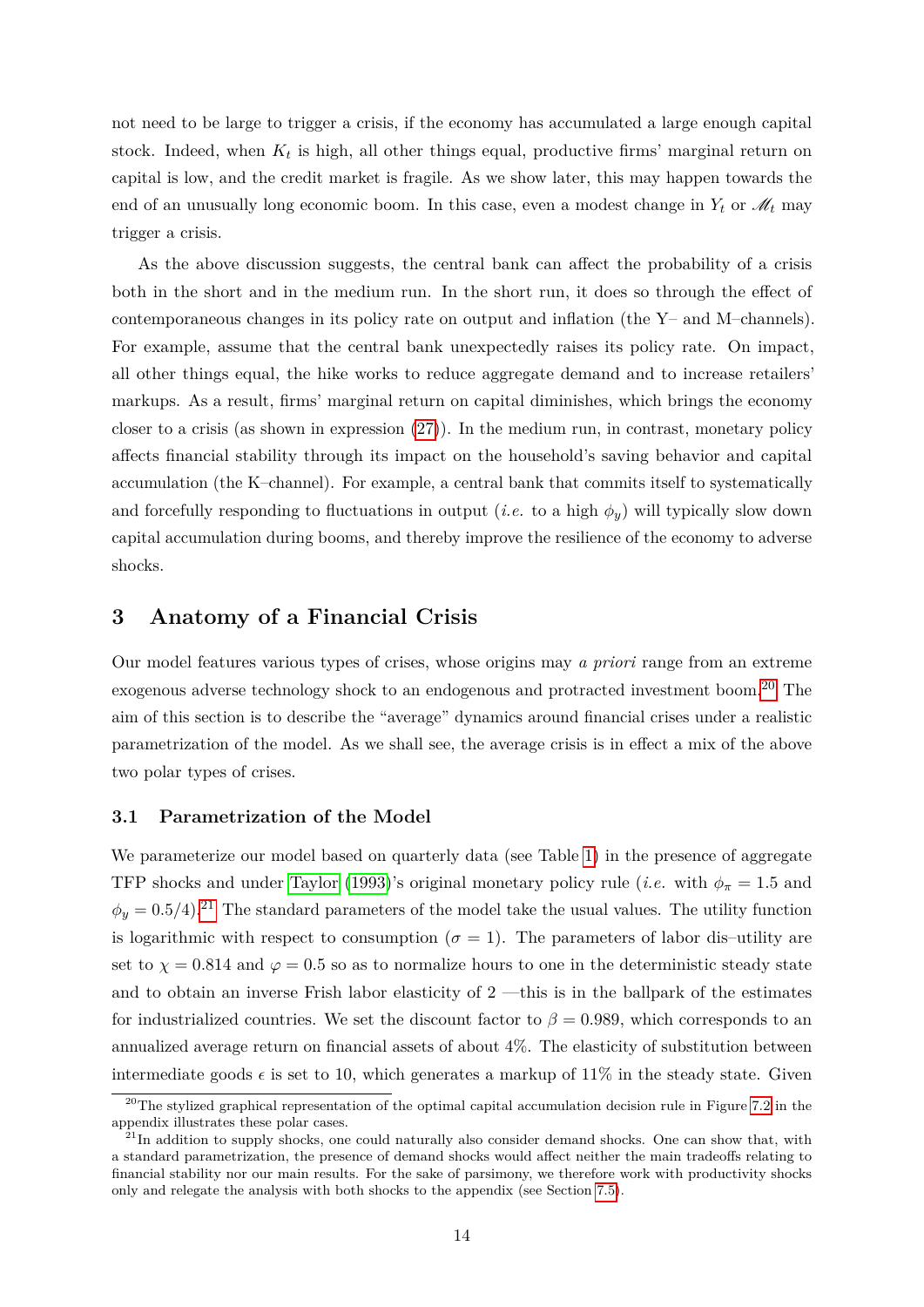this, we set the capital elasticity parameter  $\alpha$  to 0.36 in order to obtain a labor income share of 64% in the steady state. We assume that capital depreciates by 6% per year ( $\delta = 0.015$ ). We set the price adjustment cost parameter to  $\rho = 105$ , so that the model generates the same slope of the Phillips curve as in a Calvo pricing model with an average duration of prices of 4 quarters. The processus of the technology shock is also standard, with  $\rho_a = 0.95$  and  $\sigma_a = 0.007$ .

Compared to the textbook NK model, there is only one additional parameter: the share of unproductive firms  $\mu$ . This parameter implicitly governs the degree of asymmetric information and, therefore, the prevalence of financial frictions. All other things equal, the higher  $\mu$ , the higher the required minimum loan rate  $\bar{r}^k$  (see relation [\(23\)](#page-11-1)) and the higher the probability of a crisis. When  $\mu = 0$ , in particular, one obtains  $\bar{r}^k = -\delta$ , and our model boils down to the textbook NK model. We set  $\mu = 2.42\%$  so that the economy spends 8% of the time in a crisis in the stochastic steady state, which matches existing data on financial crises. $22$ 

<span id="page-14-0"></span>

| ParameterTarget |                                                         |         |  |  |
|-----------------|---------------------------------------------------------|---------|--|--|
|                 | Preferences                                             |         |  |  |
| β               | $4\%$ annual real interest rate                         | 0.989   |  |  |
| $\sigma$        | Logarithmic utility on consumption                      | 1.000   |  |  |
| $\varphi$       | Inverse Frish elasticity equals 2                       | 0.500   |  |  |
| $\chi$          | Steady state hours equal 1                              | 0.814   |  |  |
|                 | <i>Technology and price setting</i>                     |         |  |  |
| $\alpha$        | $64\%$ labor share                                      | 0.360   |  |  |
| $\delta$        | 6\% annual capital depreciation rate                    | 0.015   |  |  |
| $\varrho$       | Slope of the Phillips curve as with Calvo price setting | 105.000 |  |  |
| $\epsilon$      | $11\%$ markup rate                                      | 10.000  |  |  |
|                 | <i>Aggregate TFP shocks</i>                             |         |  |  |
| $\rho_a$        | Persistence                                             | 0.950   |  |  |
| $\sigma_a$      | Standard deviation of innovations (in $\%$ )            | 0.700   |  |  |
|                 | Interest rate rule                                      |         |  |  |
| $\phi_{\pi}$    | Standard quarterly Taylor rule (Taylor (1993))          | 1.500   |  |  |
| $\phi_y$        |                                                         | 0.125   |  |  |
|                 | Share of unproductive firms                             |         |  |  |
| $\mu$           | The economy spends $8\%$ of the time in a crisis        | 0.0242  |  |  |

Table 1: Parametrization

### **3.2 Average Dynamics Around Crises**

To derive the dynamics around the typical crisis, we proceed in two steps. First, we numerically solve our non–linear model using a global method.<sup>[23](#page-14-2)</sup> Second, starting from the stochastic steady state, we feed the model with the productivity shocks, simulate it over 1,000,000 periods, and

<span id="page-14-1"></span><sup>&</sup>lt;sup>22</sup>In [Reinhart and Rogoff](#page-26-10) [\(2014\)](#page-26-10), [Laeven and Valencia](#page-26-11) [\(2018\)](#page-26-11), and [Baron, Verner, and Xiong](#page-24-12) [\(2020\)](#page-24-12), for example, countries spend 6% to 12% of the time in a crisis. The gap is due to differences in the definition of a crisis, the identification of the starting and ending dates, and the country coverage. The combination of these three data sets over the period 1980–2017 (38 years) and 60 countries yields 110 financial crises of about seven quarters on average. It follows that a country spends on average  $110\times7/(60\times38\times4)\simeq8\%$  of the time in a crisis.

<span id="page-14-2"></span><sup>&</sup>lt;sup>23</sup>Our model cannot be solved linearly because of discontinuities in the decision rules. It cannot be solved locally because crises may break out when the economy is far away from its steady state (*e.g.* when *K<sup>t</sup>* is high). Details on the numerical solution method are provided in Section [7.7](#page-35-0) in the appendix.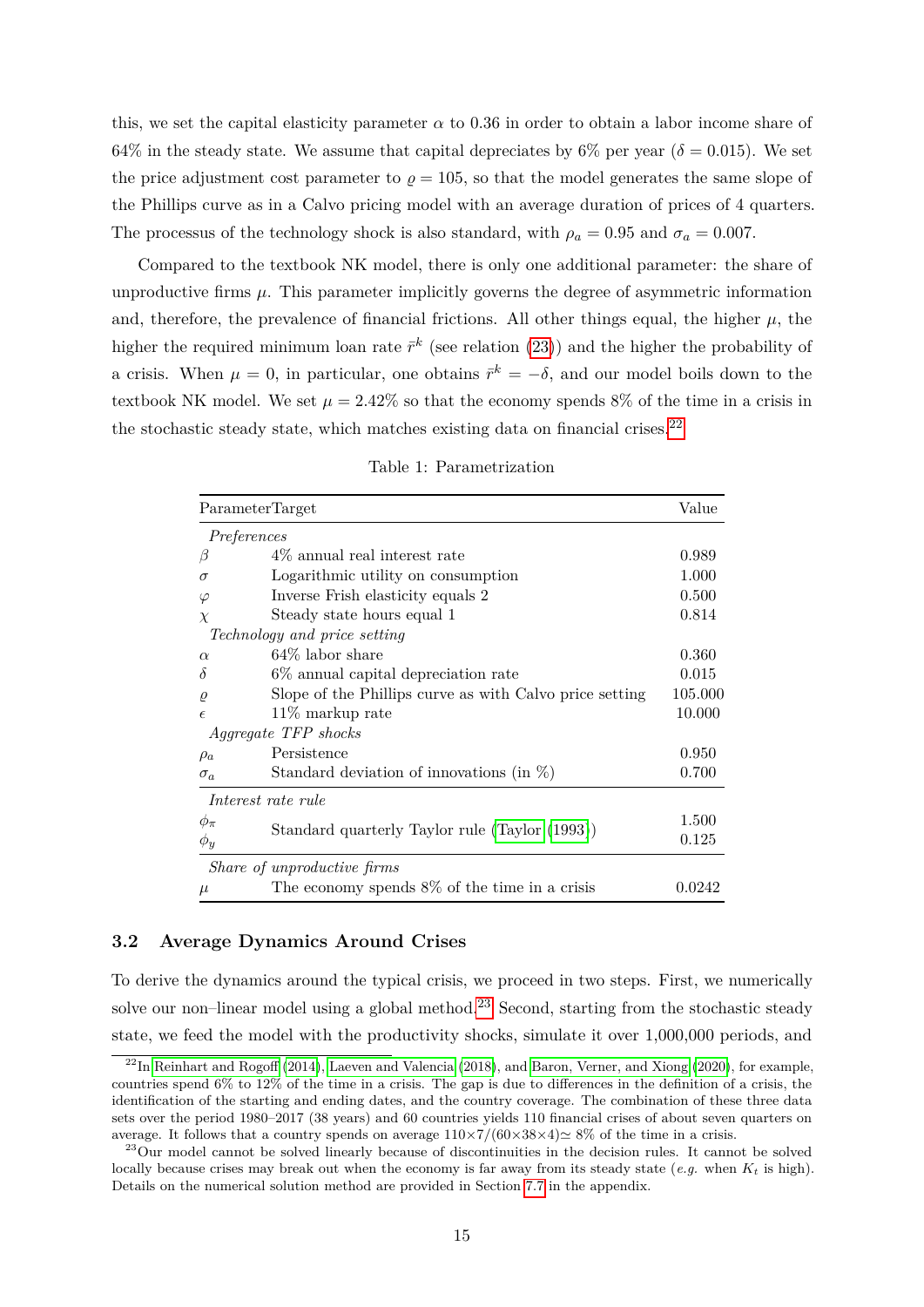identify the crises' starting dates as well as the sequences of shocks around them. We then compute the average dynamics 20 quarters around these dates.<sup>[24](#page-15-0)</sup> The results are reported in Figure [2.](#page-15-1)

The main insight from the analysis is that the average crisis occurs on the heels of a protracted economic boom (Figure [2,](#page-15-1) Panels (b) and (f)) driven by a long sequence of relatively small positive technology shocks (Panel (a)).<sup>[25](#page-15-2)</sup> Throughout the boom, the economy accumulates capital (Panel (b)), which over time gradually exerts downward pressures on productive firms' marginal return on capital (Panel (h)). At first, these pressures are more than compensated by the productivity gains, the credit market reallocates capital effectively to the most productive firms, and the probability of a crisis is relatively small (Panel (c)).

<span id="page-15-1"></span>

Figure 2: Average Dynamics Around Crises

Note: Simulations for the TR93 economy. Average dynamics of the economy around the beginning of a crisis (in quarter 0). To filter out the potential noise due to the aftershocks of past crises, we only report averages for new crises, *i.e.* crises that follow at least 20 quarters of normal times. The dashed line corresponds to the unconditional average across simulation.

As the sequence of favorable TFP shocks runs its course, productivity recedes and output falls back toward its steady state, leaving firms with excess capital. As a result, firms' marginal

<span id="page-15-0"></span><sup>&</sup>lt;sup>24</sup>Further note that the average dynamics mask the heterogeneity and multiple causes of financial crises in our model, which can generate different types of crises, ranging from "exogenous" ones —due to large adverse shocks to "endogenous" ones —due to an investment boom. See Section [7.2](#page-28-1) for a discussion.

<span id="page-15-2"></span><sup>&</sup>lt;sup>25</sup>Note that the average dynamics around crises in Figure [2](#page-15-1) mask the heterogeneity of financial crises in our model, and notably the prevalence of boom–driven crises over shock–driven ones. For a detailed discussion, see Section [7.2](#page-28-1) of the appendix.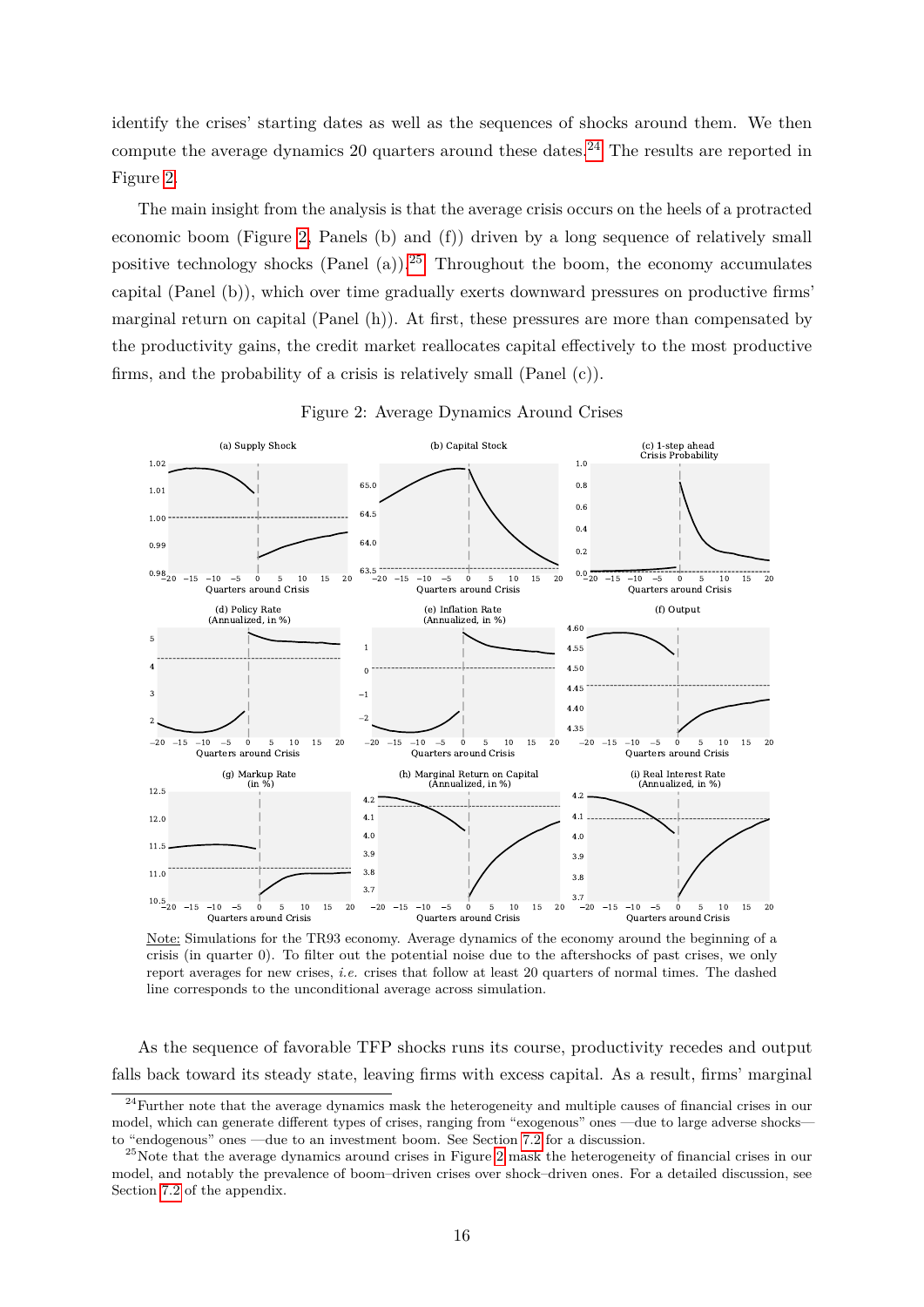return on capital goes down (Panel (h)) and the probability of a crisis goes up (Panel (c)). The crisis eventually breaks out in the face of an adverse shock (of about three standard deviations) that lowers TFP by around 1.5% (about two standard deviations) below its steady state (Panel (a)). Note that this shock is not the only cause of the crisis, in the sense that the same shock would not have led to a crisis, had the capital stock been lower in the first place. As condition [\(27\)](#page-12-1) suggests, a capital overhang is indeed a pre–condition for a financial crisis to break out without an extreme shock. The crisis is characterized by the collapse of the credit market, capital misallocation, a recession (Panel  $(f)$ ), and inflationary pressures (Panel  $(e)$ ).<sup>[26](#page-16-1)</sup>

The reason why crises break out even though they lead to an inefficient outcome is that neither the household nor retailers internalize the effects of their individual choices on financial fragility. To hedge against the future recession and smooth consumption, the household tends to accumulate savings, which contributes to increasing capital even further above what would be necessary to avert the crisis. [Boissay, Collard, and Smets](#page-24-0) [\(2016\)](#page-24-0) refer to this phenomenon as a "the savings glut" externality. Similarly, retailers anticipate that productivity will fall and that prices will rise if a crisis breaks out (Panel (e)). To smooth their menu costs over time, they therefore tend to front–load their price increases ahead of a crisis, which contributes to maintaining high markups and further exposes the credit market to the crisis.[27](#page-16-2) The upshot is that anticipating the crisis paradoxically induces agents to precipitate —rather than avert— it. These externalities call for policy intervention, which we study next.

# <span id="page-16-0"></span>**4 The "Divine Coincidence" Revisited**

We now study whether central banks should account for financial stability risks when setting their policy rate. To do so, we compare welfare under different Taylor–type rules with that under SIT. We use SIT as benchmark because, in the absence of financial frictions, this rule concomitantly eliminates inefficient fluctuations in prices and the output gap and achieves the First Best allocation —the so–called "divine coincidence" (Blanchard and Galí  $(2007)$ ).<sup>[28](#page-16-3)</sup> We are interested in whether the central bank should depart from this benchmark in an environment

<span id="page-16-1"></span><sup>&</sup>lt;sup>26</sup>In a crisis, the adverse TFP shock and capital misallocation both entail aggregate productivity losses and inflationary pressures, which prompt the central bank to raise its policy rate. The latter result is an artifact of TFP shocks being the only aggregate shocks in the economy. One can show that, in an economy with both TFP and demand shocks, the average crisis is triggered by both types of shock, and that the fall in aggregate demand during a crisis mitigates the inflationary pressures. In such an economy, the central bank following TR93 would lower its policy rate during a crisis. For more details, see Section [7.5](#page-31-0) in the appendix.

<span id="page-16-2"></span><sup>&</sup>lt;sup>27</sup>These "markup externalities" come on the top of the usual aggregate demand externalities [\(Blanchard and](#page-24-14) [Kiyotaki](#page-24-14) [\(1987\)](#page-24-14)) and are due to the presence of financial frictions. Figure [7.4](#page-30-0) in the appendix illustrates the incidence of the savings glut and markup externalities under a standard Taylor rule. The experiment consists in comparing the dynamics of capital and markups before the average crisis, *i.e.* between quarters -20 and -1, with their dynamics in an economy without financial frictions —and fed with the very same shocks. The latter counterfactual dynamics indicate how capital and markups would have evolved absent financial frictions. Since the credit market functions equally well in the two economies between quarters -20 and -1, the difference pins down the pure effect of crisis expectations. The bottom panels of Figure [7.4](#page-30-0) show that the differences are positive, which means that capital and markups increase by more during the boom when the household and retailers anticipate a crisis.

<span id="page-16-3"></span><sup>&</sup>lt;sup>28</sup>The comparison of welfare under the various policy rules in the absence of financial frictions in Table [2](#page-17-0) (column "Frictionless credit market") illustrates this established result.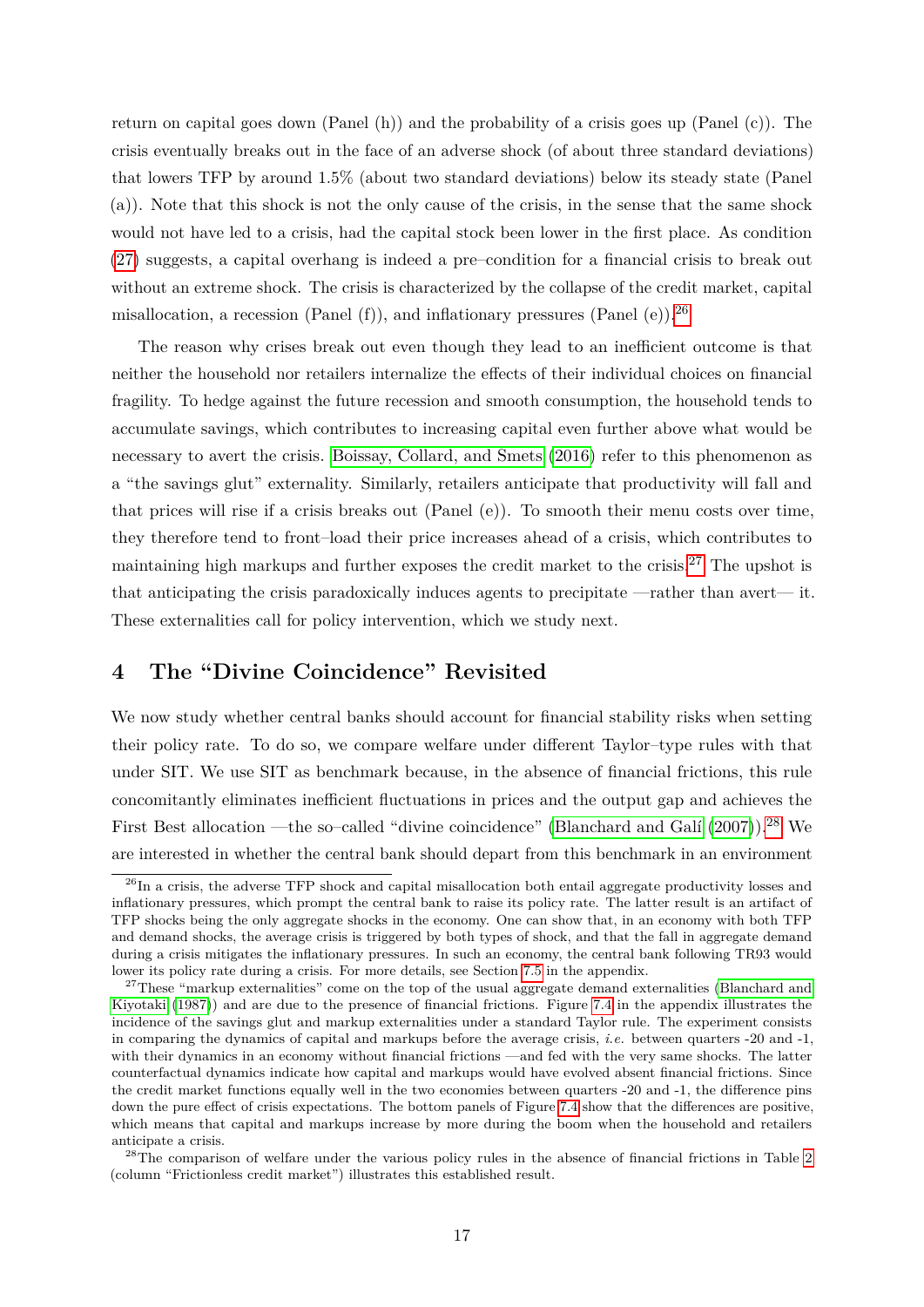where the credit market is fragile.

As a first step, we establish that SIT does not deliver the first best allocation in that environment, as the welfare loss under  $SIT$  amounts to  $0.11\%$  in terms of consumption equivalent variation, as shown in Table [2.](#page-17-0) Since the distortions due to sticky prices are fully neutralized under SIT, these welfare losses are entirely due to the cost of financial crises.

Can welfare be raised by following a monetary policy rule other than SIT? If so, this will necessarily come at the cost of deviating from price stability, implying a tradeoff between price and financial stability. To study this question, we report in Table [2](#page-17-0) the statistics on the incidence of crises and price volatility in the stochastic steady state of the economy, when the central bank follows Taylor–type rules that differ in terms of the response to fluctuations in output, *i.e.* parameter  $\phi_y$  in relation [\(1\)](#page-4-1). On the one hand, responding more aggressively to output significantly reduces the time spent in a crisis, from 9.85% under SIT to 0.45% under a Taylor–type rule with  $\phi_y = 0.75$  (column "Crisis time"). On the other hand, inflation is more volatile as  $\phi_y$  goes up (last column). All in all, we find that responding to output improves welfare, provided that the central bank responds "enough". For example, the welfare loss is 0.015pp lower under TR93 than under SIT (0*.*0964 − 0*.*1114 = 0*.*015, fourth versus first row). This contrasts with the case of a frictionless credit market, where attaching a larger weight to output stabilization is associated with a reduction in welfare (column "Frictionless").

<span id="page-17-0"></span>

|                                                                                    |                | Frictionless           | Frictional credit market |                |                     |                       |                       |
|------------------------------------------------------------------------------------|----------------|------------------------|--------------------------|----------------|---------------------|-----------------------|-----------------------|
| Rule                                                                               | $\phi_y$       | Welfare<br>$loss (\%)$ | Welfare<br>$loss (\%)$   | Crisis<br>time | Length<br>(quarter) | Output<br>$loss (\%)$ | $\mathbb{E}(\pi_t^2)$ |
| <b>SIT</b>                                                                         |                | 0.0000                 | 0.1114                   | 9.85           | 5.91                | $-5.78$               | 0.0000                |
| rules<br>$\widetilde{\mathbf{5}}$<br>$\rm Taylor$<br>$\mathbf{H}$<br>$(\phi_{\pi}$ | 0.025<br>0.050 | 0.0000<br>0.0001       | 0.1198<br>0.1137         | 10.47<br>9.87  | 5.94<br>5.80        | $-5.75$<br>$-5.53$    | 0.0004<br>0.0012      |
|                                                                                    | 0.125<br>0.250 | 0.0009<br>0.0037       | 0.0964<br>0.0706         | [8.00]<br>5.00 | 5.31<br>4.58        | $-4.94$<br>$-4.24$    | 0.0064<br>0.0200      |
|                                                                                    | 0.500<br>0.750 | 0.0116<br>0.0197       | 0.0466<br>0.0467         | 1.39<br>0.45   | 3.64<br>4.49        | $-3.16$<br>$-2.45$    | 0.0516<br>0.0817      |

Table 2: Economic Performance and Welfare Under Alternative Policy Rules

Note: Statistics of the stochastic steady state ergodic distribution. "Crisis time" is the percentage of the time that the economy spends in a crisis (in %). "Length" is the average duration of a crisis (in quarters). "Output loss" is the percentage fall in output from one quarter before the crisis until the trough of the crisis (in %). "Welfare loss" is the loss of welfare relative to the First Best economy, expressed in terms of consumption equivalent variation (in %), *i.e.* corresponds to the percentage of permanent consumption the household should be deprived of in the First Best economy to reach the same level of welfare as in our economy with nominal rigidities and financial frictions. In the case of the frictionless credit market economy (column "Frictionless"), the SIT economy reaches the First Best and there is no welfare loss in this case. In the case of the frictional credit market and the TR93 rule (case with  $\phi_y = 0.125$ ), the economy spends by construction 8% of the time in a crisis (square brackets; see Section [3.1\)](#page-13-3).

To gain intuition for the above results, we analyze the effects of monetary policy on financial stability. As already noted, these effects play out in both the medium and short run. In the medium run, leaning against investment booms helps reduce the probability of a crisis by reining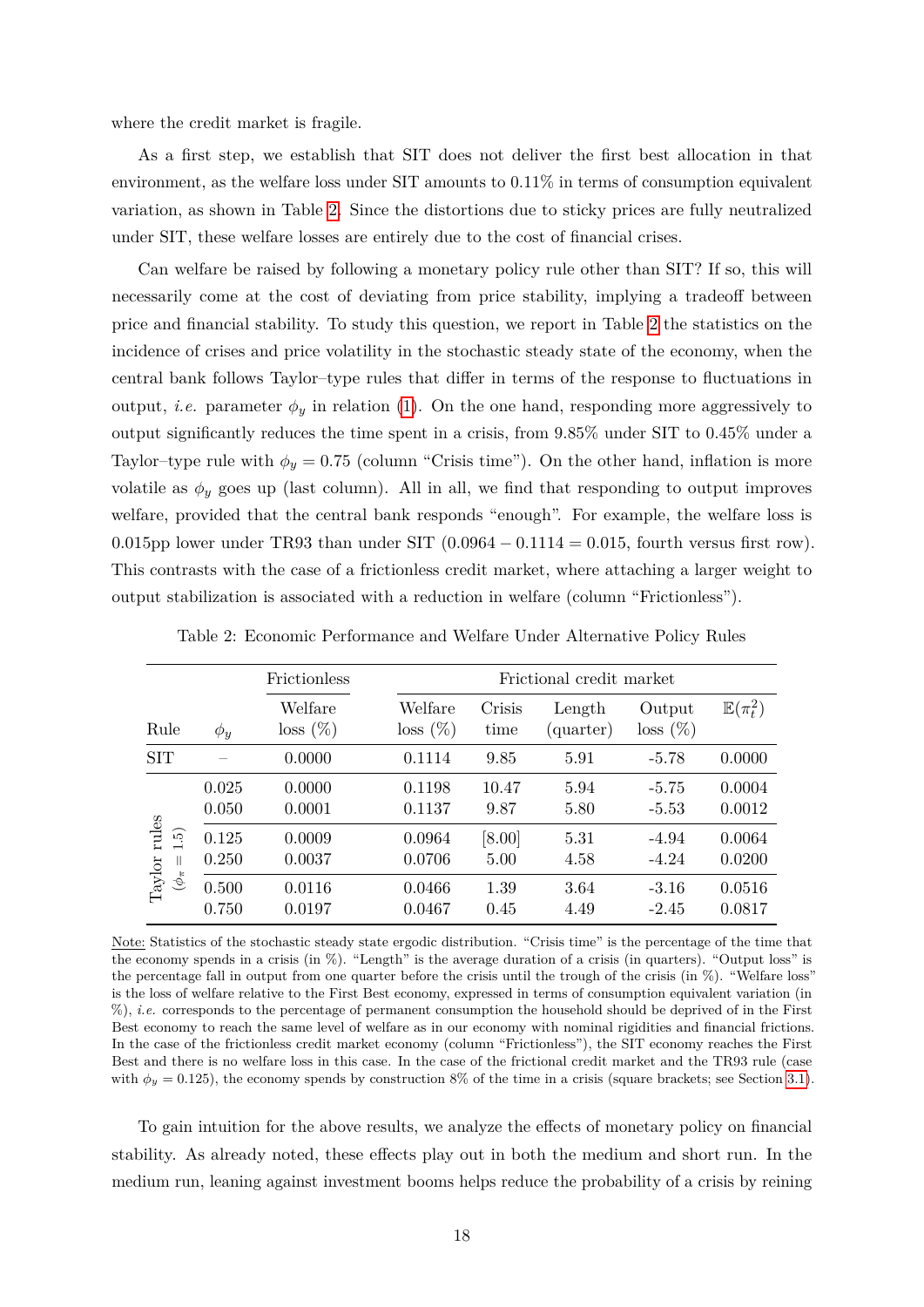in the build–up of macro–financial imbalances. Figure [3](#page-18-0) illustrates this point by comparing the average dynamics around crises under SIT with the average dynamics of the economies under Taylor–type rules, when the latter are fed with the very same sequences of shocks as those leading to a crisis under SIT (Panel (a)). These counterfactual dynamics show that capital would have been accumulated more slowly had the central bank followed these rules instead of SIT (Panel (b)). The reason is twofold. First, there is the usual effect of the expected rate of return of capital on capital accumulation. As the central bank commits itself to curbing growth, it also lowers investors' expected returns during booms and thus makes capital investment less attractive. Second, by smoothing the business cycle, such a policy in effect provides the household with an insurance against future aggregate shocks, and helps them smooth their consumption. This, in turn, reduces the need for precautionary savings and contributes to slowing down the accumulation of capital during expansions, making the economy more resilient. The upshot is that a monetary policy rule with a higher  $\phi_y$  may lower the probability of a crisis. Because capital accumulation takes time, these effects only materialize over multiple years.

<span id="page-18-0"></span>



Notes: For SIT: average dynamics around crises. For the two Taylor–type rules with  $\phi_y = 0.125$ (TR93) or  $\phi_y = 0.25$ : counterfactual average dynamics, when the economy starts with the same capital stock in quarter  $t = -20$  and is fed with the same technology shocks as the SIT economy  $( Panel (a)).$ 

Monetary policy also affects the probability of a crisis through its short run macro–stabilization properties. Indeed, recall that the average crisis is triggered by a relatively mild adverse technology shock. Following such a shock, output falls by less and retailers' markups fall by more under a Taylor–type rule than under SIT, propping up firms' marginal return on capital.[29](#page-18-1) All else equal,

<span id="page-18-1"></span><sup>&</sup>lt;sup>29</sup>Recall that, around the steady state, our model essentially boils down to the textbook NK model with capital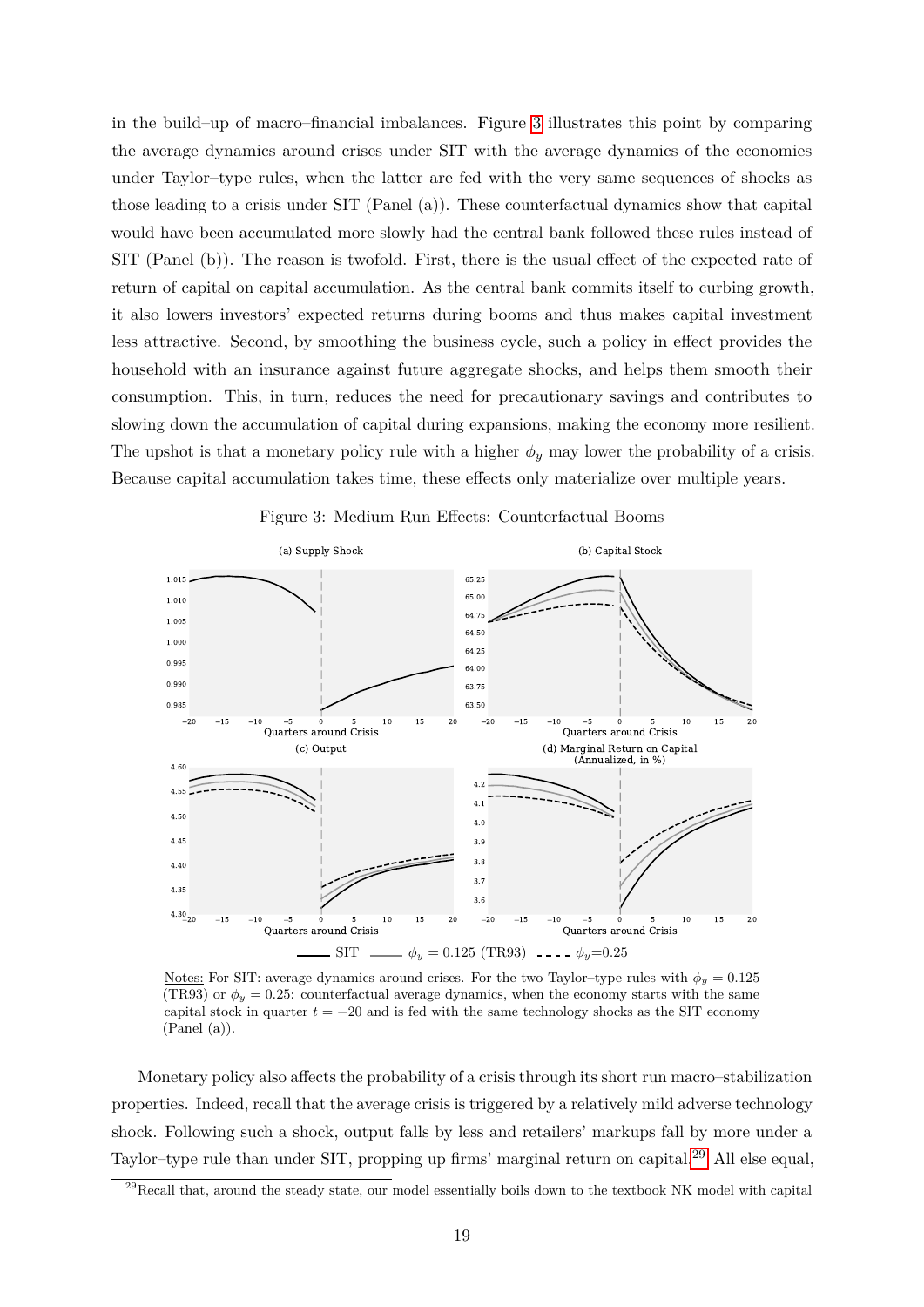the credit market is therefore more resilient when the central bank mitigates the fall in output.

Next, we are interested in how hard the central bank should lean. The comparison between the last two rows of Table [2](#page-17-0) shows that the welfare loss is slightly higher with  $\phi_y = 0.75$  than with  $\phi_y = 0.5$ , suggesting that the marginal welfare gain from leaning is decreasing. To understand this result, we present in Figure [4](#page-19-1) the effects of raising  $\phi_y$  on price and financial stability when the central bank follows a Taylor–type rule. For completeness, we also experiment with three different values of  $\phi_{\pi}$ . Consider the baseline case with  $\phi_{\pi} = 1.5$  first. As  $\phi_{y}$  increases, the central bank stabilizes output and reduces the percentage of time in a crisis which has a positive first order effect on welfare. At the same time, raising  $\phi_y$  works to increase the volatility of markups, as reflected in the increase in the volatility of inflation (Panel (b)). For values of  $\phi_y > 0.6$ , the latter effect more than offsets the welfare gains associated with financial stability (Panel (c)).

Figure 4: The Price Versus Financial Stability Tradeofff

<span id="page-19-1"></span>

Notes: Panel (a): Time spent in a crisis (in %, y–axis), as parameter  $\phi_y$  increases (x–axis), for three different loadings on inflation:  $\phi_{\pi} = 1.25, 1.5, 2$ . Panel (c): Welfare gain relative to SIT of following the Taylor–type rule considered, expressed in terms of consumption equivalent variation (in %). It corresponds to the percentage of permanent consumption the household should be given under SIT to reach the same level of welfare as under the Taylor–type rule considered. The black dot corresponds to our baseline calibration —where the economy spends 8% of the time in a crisis.

The price versus financial stability tradeoff is even starker when the central bank responds less forcefully to inflation. When  $\phi_{\pi} = 1.25$  (dotted line), for example, markup volatility increases faster with  $\phi_y$  than in the baseline case (Panel (b)). As a consequence, the percentage of time the economy spends in a crisis at first falls with  $\phi_y$  until  $\phi_y \approx 0.55$  and then increases with  $\phi_y$ beyond that threshold (Panel (a), dotted line). This is because, as  $\phi_y$  goes up and the central bank leans harder during booms, the financial stability gain from slower capital accumulation (K–channel) gets more than offset by the financial stability loss due to higher markup volatility (M–channel). The upshot is that, beyond a certain level (here around  $\phi_y \approx 0.3$ ), leaning "too hard" may undermine both price and financial stability, and overall reduce welfare (Panel  $(c)$ , dotted line).

### <span id="page-19-0"></span>**5 Alternative Monetary Policy Strategies**

accumulation and, therefore, that the response of the economy to small shocks is standard. Figure [7.5](#page-31-1) in the appendix, which compares the impulse responses to a negative one–standard deviation technology shock under SIT *versus* Taylor–type rules, illustrates this point.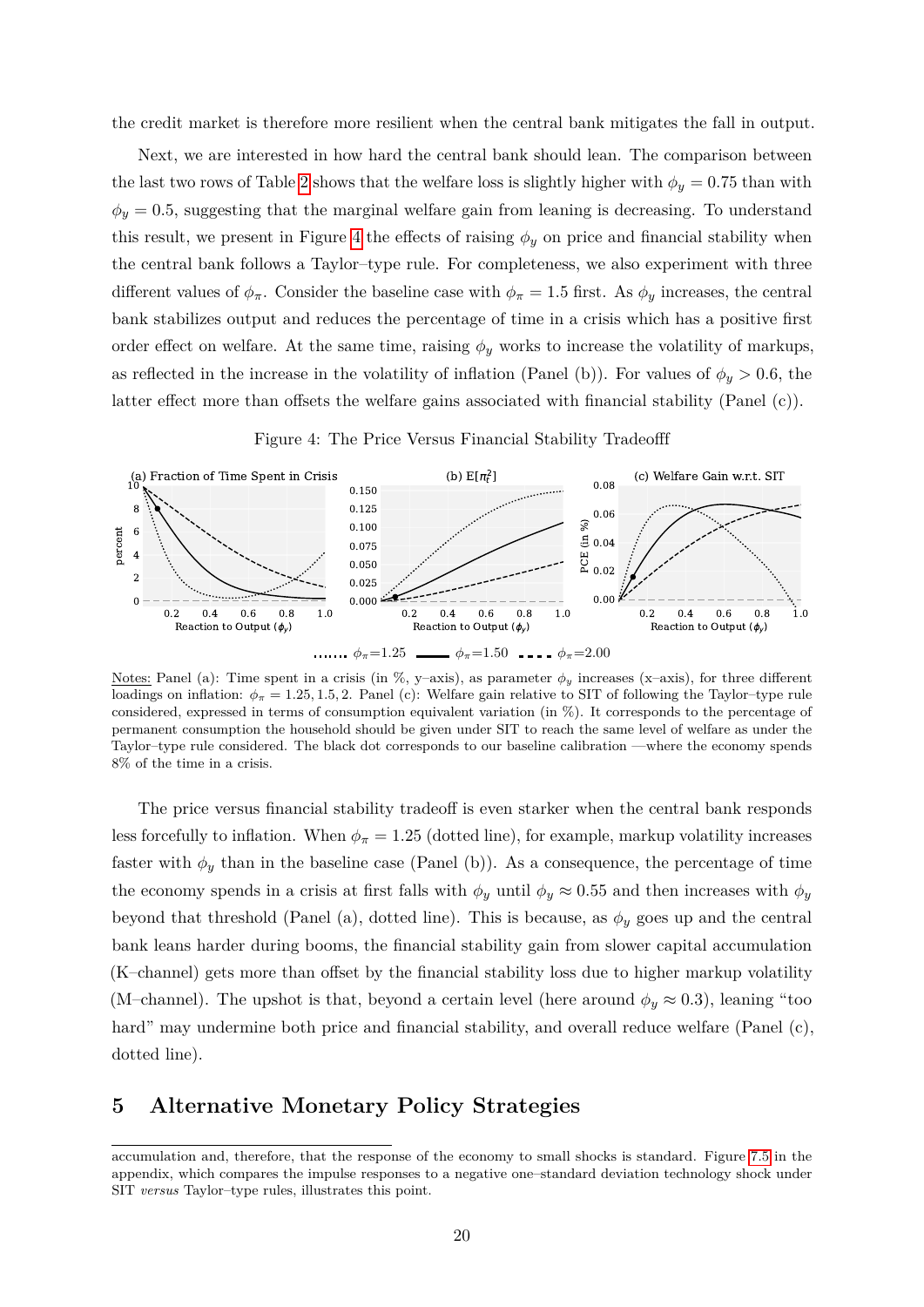### **5.1 Monetary Policy Discretion and Financial Instability**

In his narrative of the GFC, [Taylor](#page-27-1) [\(2011\)](#page-27-1) argues that discretionary and loose monetary policy may have exposed the economy to financial stability risks —the "Great Deviation" view. This section revisits this narrative and assesses the potential detrimental effects of monetary shocks —as opposed to rules— on financial stability. To do so, we consider a TR93 economy that experiences random deviations from the policy rule —"monetary policy shocks"— and where these shocks are the only source of aggregate uncertainty. More specifically, we consider a monetary policy rule of the form

$$
1 + i_t = \frac{1}{\beta} (1 + \pi_t)^{1.5} \left(\frac{Y_t}{\overline{Y}}\right)^{0.125} \varsigma_t
$$

with two alternatives exogenous processes for the monetary policy shock  $\varsigma_t$ . One is an AR(1) process  $ln(\varsigma_t) = \rho_{\varsigma} ln(\varsigma_{t-1}) + \epsilon_t^{\varsigma}$ , with  $\rho_{\varsigma} = 0.5$  and  $\sigma_{\varsigma} = 0.0025$ , as in Galí [\(2015\)](#page-25-12). The other is a random independently and identically distributed (i.i.d.) shock that has the same volatility. We are interested in the dynamics of monetary policy shocks around crises in this new environment.

<span id="page-20-0"></span>

Figure 5: Rates too Low for too Long May Lead to a Crisis

Notes: Average dynamics around crises of the monetary policy shock (Panel (a)) and capital stock (Panel (b)), in an economy with only monetary policy shocks and where the central bank otherwise follows the TR93 rule.

The results, reported in Figure [5,](#page-20-0) show that the average crisis breaks out following a long period of unexpected monetary easing (Panel (a)) that feeds an investment boom (Panel (b)). In other words, by keeping the policy rate *too low for too long*, the central bank feeds macro– financial imbalances, leading the economy to a crisis. Moreover, the crisis is triggered by three consecutive periods of unwarranted (according to the rule) and abrupt interest rate hikes toward the end of the boom in the case of the persistent shock and a one–off 60 basis point jolt in the case of the i.i.d. shock. This latter finding is consistent with recent empirical evidence that unanticipated "last minute" interest rate hikes at the end of a boom are more likely to trigger a crisis than to avert it [\(Schularick, Ter Steege, and Ward](#page-27-9) [\(2021\)](#page-27-9)). Overall, our analysis highlights that discretionary monetary policy may be a source of financial instability.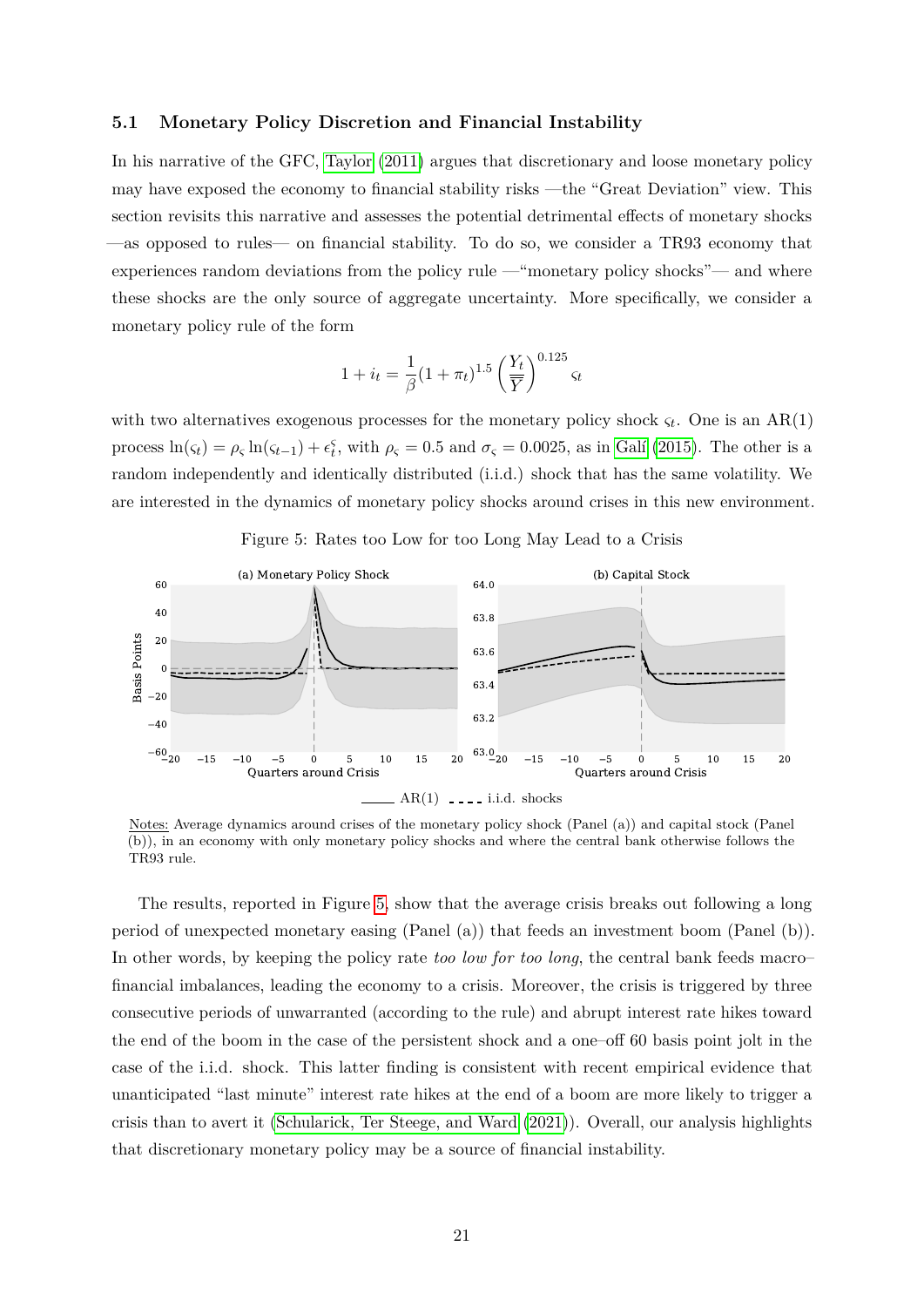### **5.2 Monetary Policy as Backstop**

Should the central bank systematically backstop the credit market during financial distress episodes? This section aims at evaluating the potential welfare gains from this type of policy. More precisely, we consider non–linear interest rate rules whereby the central bank commits itself to following SIT or a Taylor–type rule in normal times but also to doing *whatever it takes whenever needed* —and therefore exceptionally deviating from these rules— to forestall a crisis. In those instances, we assume that the central bank deviates "just enough" to avert the crisis, *i.e.* sets its policy rate so that  $r_t^k = \bar{r}^k$  (see condition [\(23\)](#page-11-1)).<sup>[30](#page-21-0)</sup> We refer to such a contingent, non–linear rule as a "backstop" rule.<sup>[31](#page-21-1)</sup>

<span id="page-21-2"></span>

Figure 6: Backstop Interventions Required to Stave off a Crisis

Notes: Average deviations from the normal times' policy rule that the central bank must commit itself to and implement in order to forestall financial crises. Panel (a): deviation of the policy rate, in basis points, when the central bank otherwise follows TR93. Panel (b): deviation of the inflation target from zero, in percentage point, when the central bank otherwise follows SIT.

As a first step, we show in Figure [6](#page-21-2) the average deviations from TR93 (Panel (a)) and SIT (Panel (b)) that are needed in order to stave off a crisis. These deviations are reported in terms of the policy rate (in basis points) for TR93 and in terms of the annualized inflation rate (in percentage points) for SIT. In both cases, the central bank must loosen its policy compared to normal times, which means to lower its policy rate by 20bps below TR93 or temporarily tolerate a 0.6pp higher inflation rate under SIT.

Next, we compare the welfare gain of following a backstop rule. The welfare results, reported in Table [3,](#page-22-0) are directly comparable with those in Table [2.](#page-17-0) Two findings stand out. First, backstopping the economy improves welfare significantly and, depending on the policy rule, may almost entirely eliminate the welfare cost of financial crises. In the case of SIT (first row), in particular, the welfare loss falls to  $0.001\%$  with backstop, from  $0.11\%$  without backstop.<sup>[32](#page-21-3)</sup>

<span id="page-21-0"></span><sup>&</sup>lt;sup>30</sup>In the case of a Taylor–type rule  $1 + i_t = \frac{1}{\beta}(1 + \pi_t)^{1.5} \left(\frac{Y_t}{Y}\right)^{0.125} \zeta_t$ , for example, this consists in setting the term  $\varsigma_t = 1$  if  $r_t^k \geq \overline{r}^k$ , and setting  $\varsigma_t$  such that  $r_t^k = \overline{r}^k$  whenever (and only then)  $r_t^k$  would otherwise be lower than  $\bar{r}^k$ . Likewise, in the SIT case, the central bank tolerates deviations from strict inflation targeting just enough so that  $r_t^k = \bar{r}^k$ .

<span id="page-21-1"></span><sup>&</sup>lt;sup>31</sup>Our notion of backstopping is related to, but different from, the notion of "cleaning", whereby the central bank mitigates the effects of a crisis only once it broke out.

<span id="page-21-3"></span> $32$ In the case of the Taylor–type rules, welfare decreases with  $\phi_y$  because, when the central bank backstops the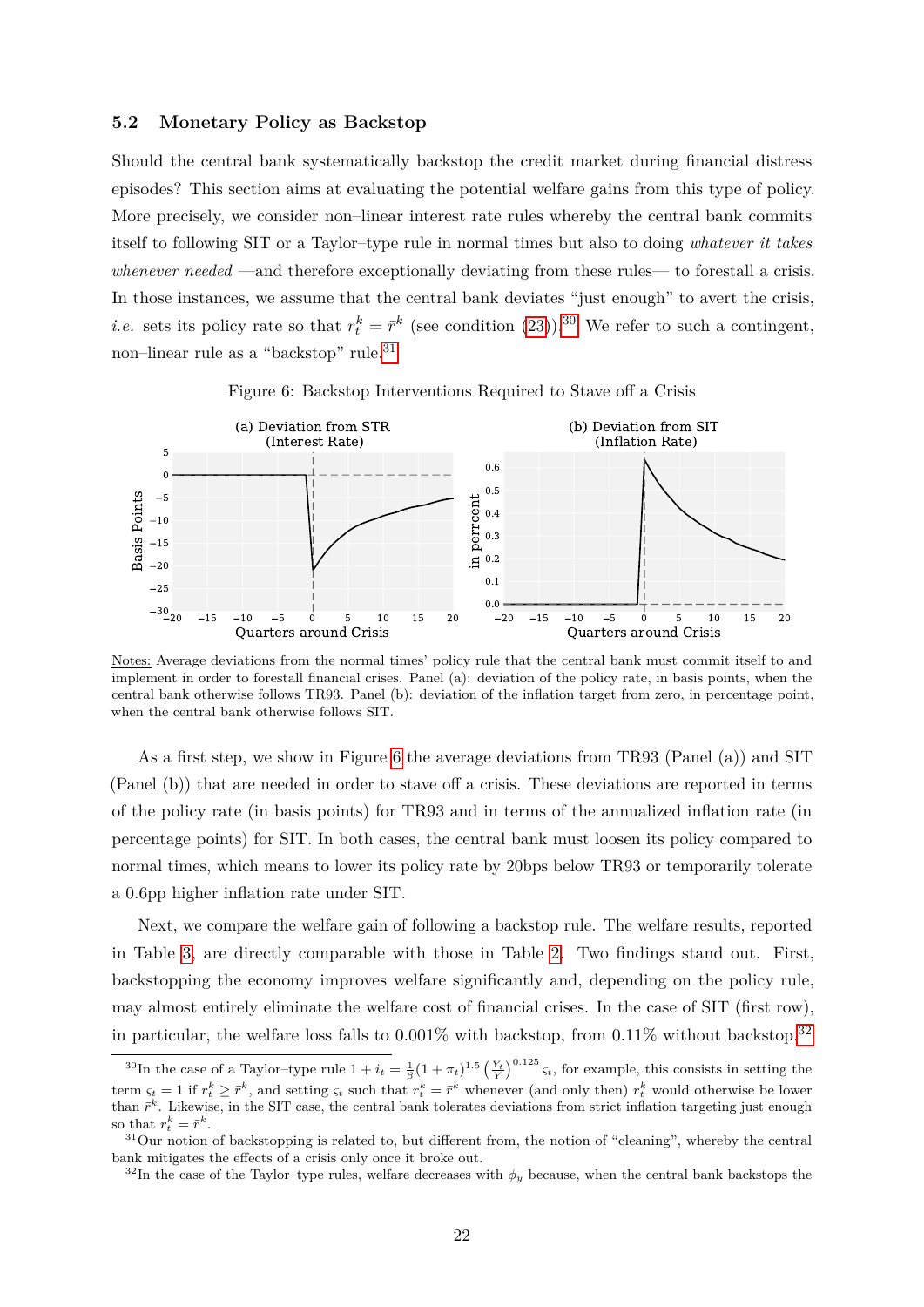Second, the financial sector is paradoxically more fragile when the central bank commits itself to backstopping the economy. Under SIT, for instance, the central bank has to backstop the economy —and therefore deviate from its normal times policy rule— slightly more than 15% of the time, whereas without backstop the economy would spend less than 10% of the time in a crisis (compare the column "BP time" with the column "Crisis time" in Table [2\)](#page-17-0). This greater fragility is due to backstopping episodes being both more likely and more persistent (column "Length") than crisis episodes (column "Length" in Table [2\)](#page-17-0). Indeed, when the central bank backstops the economy, it eliminates the negative wealth effects associated with financial crises. All else equal, the capital stock thus tends to be on average higher in that case, which makes the credit market more vulnerable than in an economy without backstop. Moreover, when the central bank intervenes to stave off a crisis, it also slows down the downward adjustment of capital that would be necessary to eliminate the existing imbalances. As a result, financial distress lasts longer and requires the central bank to intervene over around two years in the case of SIT and TR93.

<span id="page-22-0"></span>

| Rule                                                                          | $\phi_y$                | Welfare<br>$loss (\%)$     | BP time<br>$(\%)$       | Length<br>(quarter)  | $\mathbb{E}(\pi_t^2)$      |
|-------------------------------------------------------------------------------|-------------------------|----------------------------|-------------------------|----------------------|----------------------------|
| <b>SIT</b>                                                                    |                         | 0.0013                     | 15.16                   | 8.84                 | 0.0019                     |
| rules<br>1.5)<br>$\parallel$                                                  | 0.025<br>0.050<br>0.125 | 0.0012<br>0.0013<br>0.0019 | 17.99<br>16.30<br>11.81 | 9.17<br>8.70<br>7.45 | 0.0011<br>0.0017<br>0.0063 |
| $\label{eq:2.1} \begin{aligned} \mathrm{Taylor} \\ (\phi_\pi = \end{aligned}$ | 0.250                   | 0.0044                     | 6.30                    | 5.93                 | 0.0196                     |
|                                                                               | 0.500<br>0.750          | 0.0117<br>0.0196           | 1.38<br>0.37            | 4.43<br>5.11         | 0.0196<br>0.0821           |

Table 3: Economic Performance and Welfare Under Backstop Policies (BP)

Note: Statistics of the stochastic steady state ergodic distribution. "BP time" is the percentage of the time that central bank must backstop the economy (in %). The other statistics are the same as in Table [2.](#page-17-0)

# **6 Conclusion**

*What are the channels through which monetary policy affects financial stability? Should central banks deviate from their objective of price stability to promote financial stability? To what extent may monetary policy itself brew financial vulnerabilities?* To address these questions, we have extended the textbook NK model with capital accumulation, heterogeneous firms, and a credit market that allows the economy to reallocate capital across firms. Absent frictions on the credit market, the equilibrium outcome boils down to that of the standard model with a representative firm. With financial frictions, in contrast, there is an upper bound on the leverage ratio of any individual firm resulting from an incentive–compatibility constraint, which at times prevents capital from being fully reallocated to the most efficient firms. When the average return on

economy, there is little benefit from leaning against investment booms in normal times. In this case, it is desirable that the central bank follow a rule that addresses the welfare cost of nominal rigidities in normal times —very much like in the standard NK model.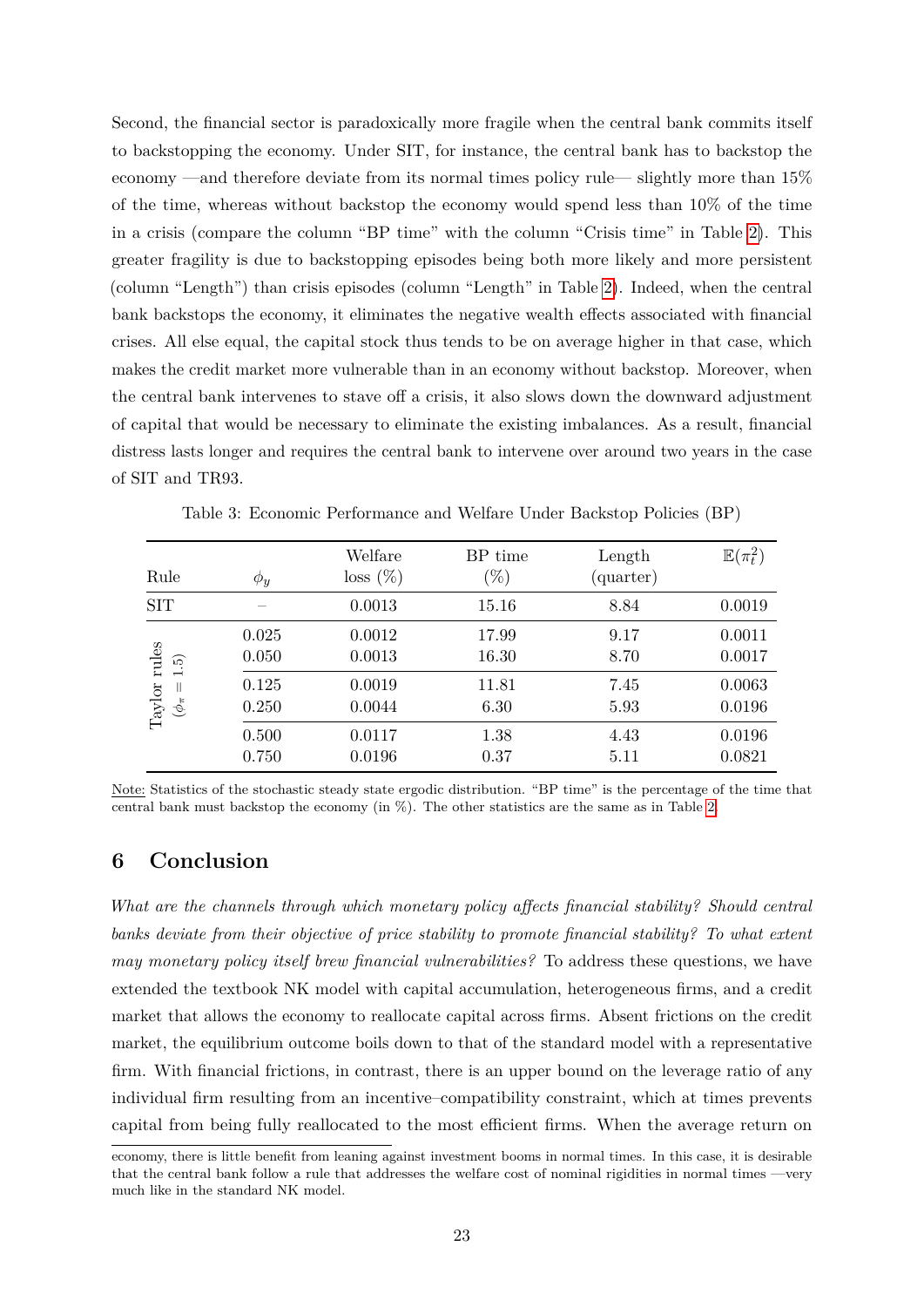capital is too low, possibly due to a capital overhang at the end of a long boom, the credit market collapses, triggering a financial crisis and a fall in activity due to capital misallocation.

We show that conventional monetary policy affects financial stability through three main channels: in the short run, through its effects on aggregate demand and markups, and in the medium run, through its effects on capital accumulation. We also show that, by deviating from strict inflation targeting and systematically leaning against investment booms, the central bank may not only reduce the probability of a crisis but also improve welfare. Finally, we show that discretionary monetary policy actions, such as keeping policy rates too low for too long and then unexpectedly and abruptly raising them toward the end of an investment boom, can lead to a financial crisis.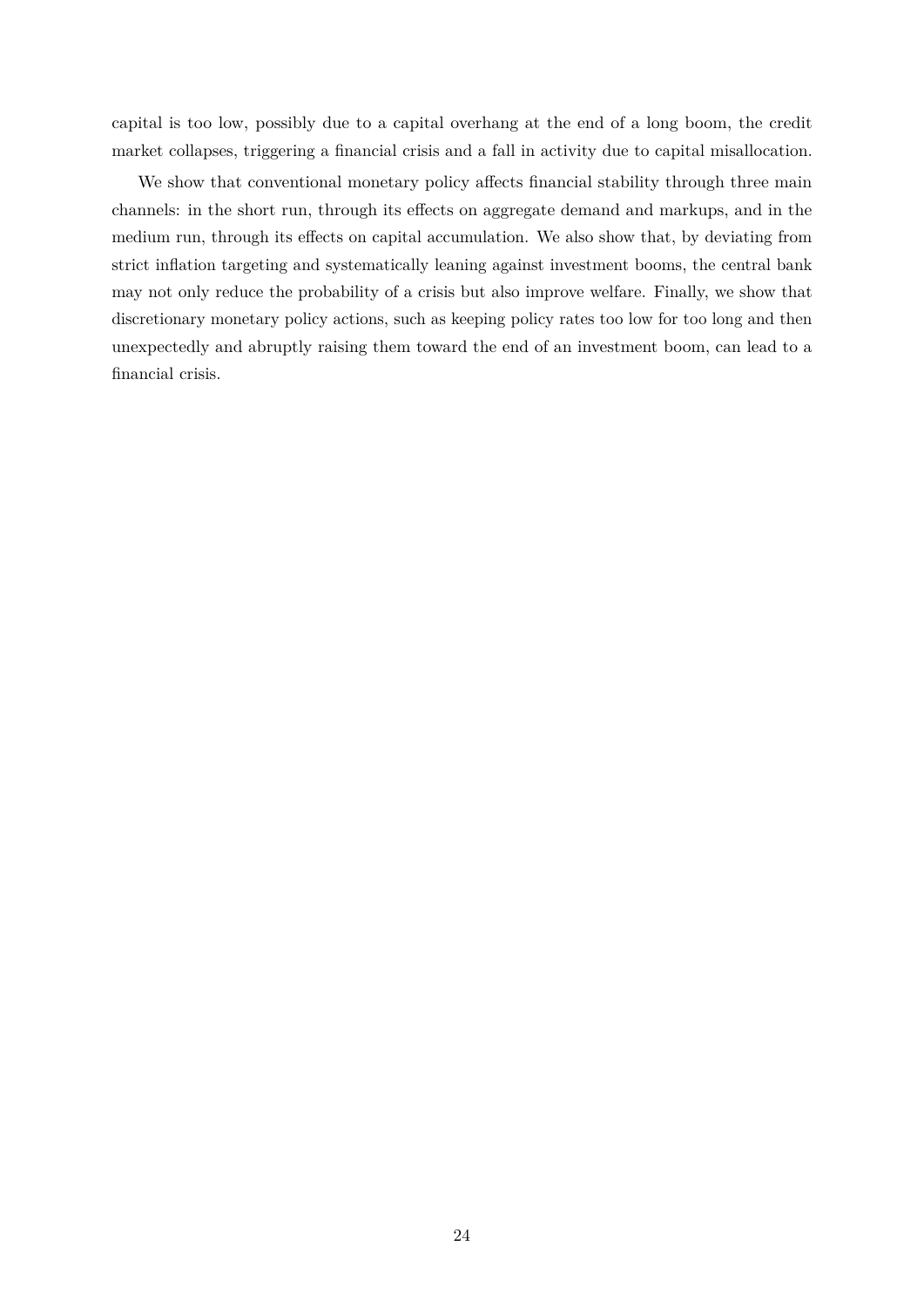### **References**

- <span id="page-24-2"></span>Adam, K., and H. Weber (2019): "Optimal Trend Inflation," *American Economic Review*, 109(2), 702–37.
- <span id="page-24-5"></span>AJELLO, A., T. LAUBACH, D. LÓPEZ-SALIDO, AND R. NAKATA (2019): "Financial stability and optimal interest rate policy," *International Journal of Central Banking*, 15(1), 279–326.
- <span id="page-24-10"></span>Argente, D., M. Lee, and S. Moreira (2018): "Innovation and product reallocation in the great recession," *Journal of Monetary Economics*, 93, 1–20.
- <span id="page-24-1"></span>Auclert, A. (2019): "Monetary Policy and the Redistribution Channel," *American Economic Review*, 109(6), 2333–67.
- <span id="page-24-11"></span>Azariadis, C., and B. Smith (1998): "Financial intermediation and regime switching in business cycles," *American Economic Review*, 88(3), 516–536.
- <span id="page-24-12"></span>Baron, M., E. Verner, and W. Xiong (2020): "Banking Crises Without Panics," *The Quarterly Journal of Economics*, 136(1), 51–113.
- <span id="page-24-8"></span>BEAUDRY, P., AND C. MEH (2021): "Monetary policy, trends in real interest rates and depressed demand," Bank of Canada staff Working Paper No 2021-27.
- <span id="page-24-6"></span>Benigno, G., and L. Fornaro (2018): "Stagnation Traps," *The Review of Economic Studies*, 85(3), 1425–1470.
- <span id="page-24-3"></span>BERNANKE, B., AND M. GERTLER (2000): "Monetary policy and asset price volatility," NBER Working Paper No 7559.
- <span id="page-24-13"></span>BLANCHARD, O., AND J. GALÍ (2007): "Real wage rigidities and the New Keynesian model," *Journal of money, credit and banking*, 39, 35–65.
- <span id="page-24-14"></span>BLANCHARD, O., AND N. KIYOTAKI (1987): "Monopolistic competition and the effects of aggregate demand," *American Economic Review*, 77(4), 647–666.
- <span id="page-24-0"></span>Boissay, F., F. Collard, and F. Smets (2016): "Booms and Banking Crises," *Journal of Political Economy*, 124(2), 489–538.
- <span id="page-24-7"></span>BORIO, C., P. DISYATAT, AND RUNGCHAROENKITKUL (2019): "Monetary policy hysteresis and the financial cycle," BIS Working Paper No 817.
- <span id="page-24-4"></span>CAIRÓ, I., AND J. SIM (2018): "Income Inequality, Financial Crises, and Monetary Policy," Federal Reserve Board, Finance and Economics Discussion Series, No 2018-048.
- <span id="page-24-9"></span>Campello, M., J. R. Graham, and C. Harvey (2010): "The real effects of financial constraints: Evidence from a financial crisis," *Journal of Financial Economics*, 97, 470–487.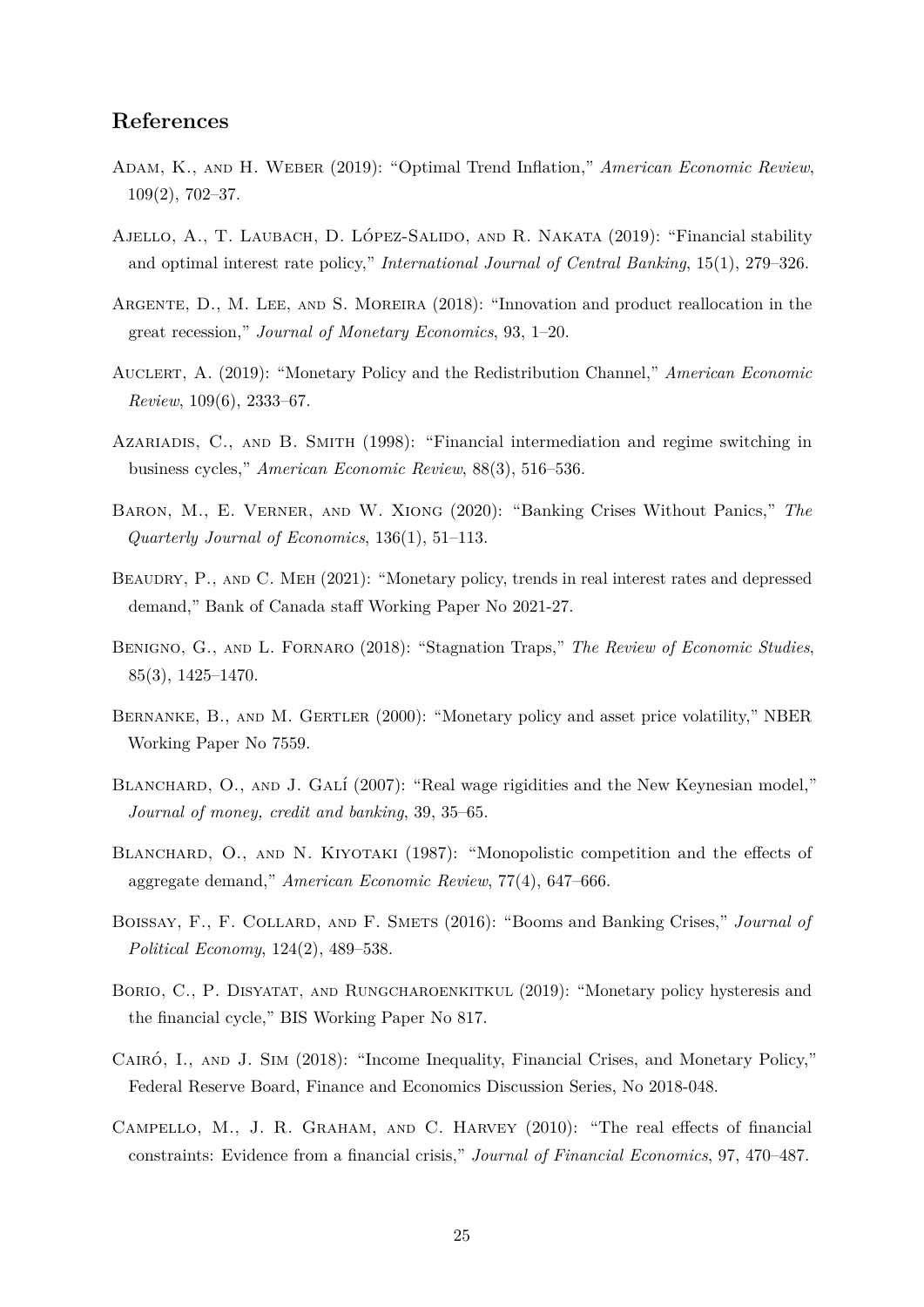- <span id="page-25-14"></span>CHRISTIANO, L., AND J. FISHER (2000): "Algorithms for Solving Dynamic Models with Occasionally Binding Constraints," *Journal of Economic Dynamics and Control*, 24(8), 1179– 1232.
- <span id="page-25-6"></span>DEBORTOLI, D., AND J. GALÍ (2021): "Monetary policy with heterogeneous agents: Insights from TANK models," Universitat Pompeu Fabra, Economics Working Papers, No 1686.
- <span id="page-25-9"></span>Dou, W., A. Lo, A. Muley, and H. Uhlig (2020): "Macroeconomic Models for Monetary Policy: A Critical Review from a Finance Perspective," *Annual Review of Financial Economics*, 12, 95–140.
- <span id="page-25-1"></span>ECB (2021): "The role of financial stability considerations in monetary policy and the interaction with macroprudential policy in the euro area," Occasional Paper Series  $#272$ .
- <span id="page-25-10"></span>EISFELDT, A. L., AND A. A. RAMPINI (2006): "Capital reallocation and liquidity," *Journal of Monetary Economics*, 53(3), 369–399.
- <span id="page-25-8"></span>FILARDO, A., AND P. RUNGCHAROENKITKUL (2016): "A quantitative case for leaning against the wind," BIS Working Paper No 594.
- <span id="page-25-11"></span>Foster, L., C. Grim, and J. Haltiwanger (2016): "Reallocation in the Great Recession: Cleansing or Not?," *Journal of Labor Economics*, 34(S1), S296–S331.
- <span id="page-25-12"></span>GALÍ, J. (2015): *Monetary policy, inflation, and the business cycle: an introduction to the New Keynesian framework and its applications*. Princeton Univesity Press.
- <span id="page-25-7"></span>GALÍ, J. (2014): "Monetary Policy and Rational Asset Price Bubbles," *American Economic Review*, 104(3), 721–52.
- <span id="page-25-4"></span>Gertler, M., and N. Kiyotaki (2015): "Banking, Liquidity, and Bank Runs in an Infinite Horizon Economy," *American Economic Review*, 105(7), 2011–43.
- <span id="page-25-5"></span>Gertler, M., N. Kiyotaki, and A. Prestipino (2019): "A macroeconomic model with financial panics," *The Review of Economic Studies*, 87(1), 240–288.
- <span id="page-25-13"></span>Gertler, M., and K. Rogoff (1990): "North-South lending and endogenous domestic capital market inefficiencies," *Journal of Monetary Economics*, 26, 245–66.
- <span id="page-25-0"></span>GOLDBERG, J., E. KLEE, E. S. PRESCOTT, AND P. WOOD (2020): "Monetary policy strategies and tools: financial stability considerations," Federal Reserve Board Finance and Economics Discussion Series  $# 2020-074$ .
- <span id="page-25-3"></span>GORTON, G., AND G. ORDOÑEZ (2019): "Good Booms, Bad Booms," *Journal of the European Economic Association*, 18(2), 618–665.
- <span id="page-25-2"></span>GOURIO, F., A. KASHYAP, AND J. SIM (2018): "The trade–offs in leaning against the wind," *IMF Economic Review*, 66, 70–115.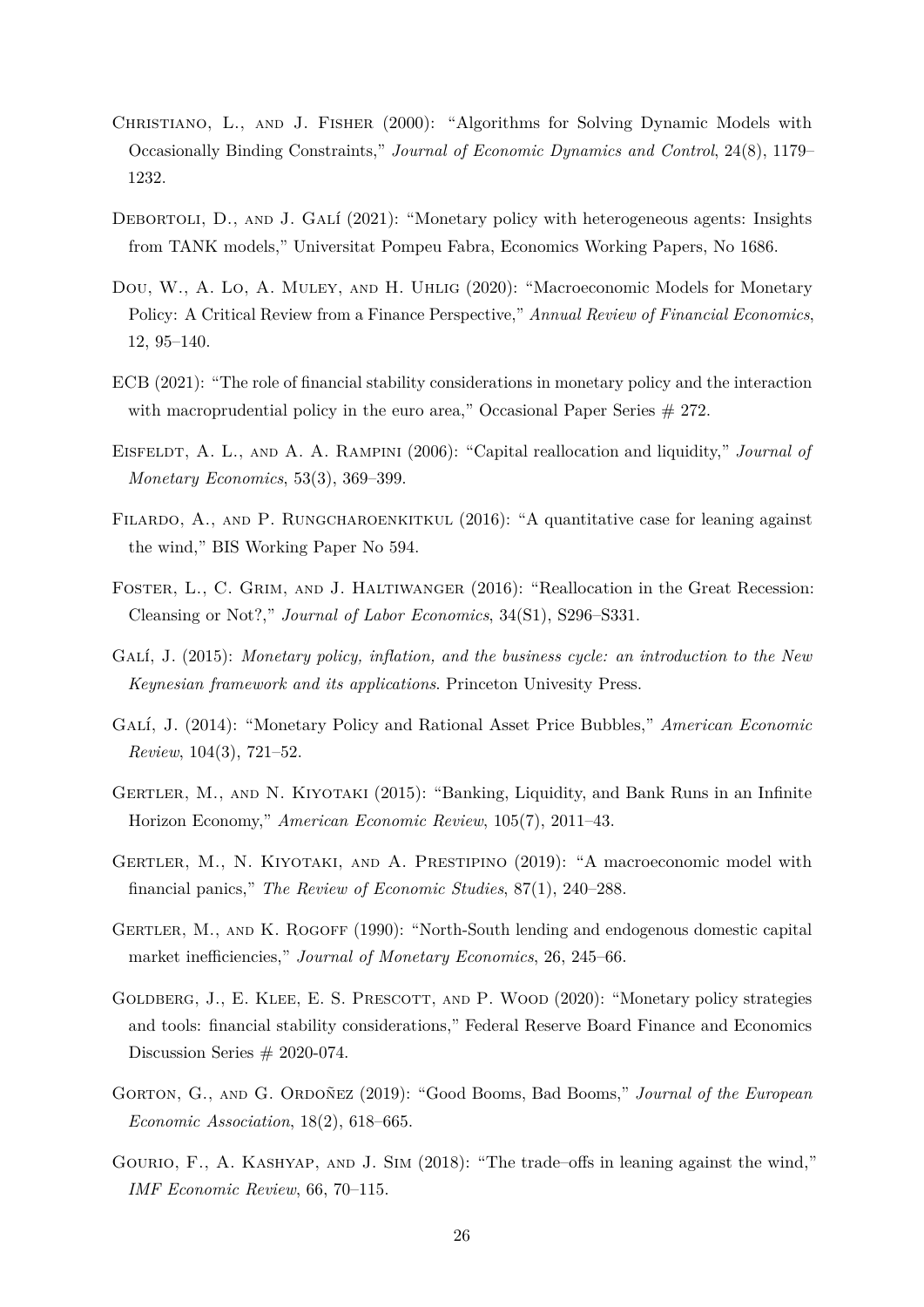- <span id="page-26-12"></span>Greenwood, R., S. Hanson, A. Schleifer, and J. Ahm Sørensen (2021): "Predictable financial crises," *Journal of Finance, forthcoming*.
- <span id="page-26-3"></span>GUERRIERI, V., AND G. LORENZONI (2017): "Credit Crises, Precautionary Savings, and the Liquidity Trap," *The Quarterly Journal of Economics*, 132(3), 1427–1467.
- <span id="page-26-1"></span>JIMÉNEZ, G., S. ONGENA, J.-L. PEYDRÓ, AND J. SAURINA (2014): "Hazardous times for monetary policy: what do twenty-three million bank loans say about the effects of monetary policy on credit risk-taking?," *Econometrica*, 82(2), 463–505.
- <span id="page-26-4"></span>Kaplan, G., B. Moll, and G. L. Violante (2018): "Monetary Policy According to HANK," *American Economic Review*, 108(3), 697–743.
- <span id="page-26-11"></span>Laeven, L., and F. Valencia (2018): "Systemic Banking Crises Revisited," *IMF Working Papers*.
- <span id="page-26-0"></span>MADDALONI, A., AND J.-L. PEYDRÓ (2011): "Bank Risk-taking, Securitization, Supervision, and Low Interest Rates: Evidence from the Euro-area and the U.S. Lending Standards," *The Review of Financial Studies*, 24(6), 2121–2165.
- <span id="page-26-5"></span>Manea, C. (2020): "Monetary policy with financially constrained and unconstrained firms," Essays in Monetary Economics, PhD Thesis, Universitat Pompeu Fabra.
- <span id="page-26-9"></span>Mas-Colell, A., M. Whinston, and J. Green (1995): *Microeconomic Theory*. Oxford university Press.
- <span id="page-26-6"></span>OTTONELLO, P., AND T. WINBERRY (2020): "Financial Heterogeneity and the Investment Channel of Monetary Policy," *Econometrica*, 88(6), 2473–2502.
- <span id="page-26-7"></span>Paul, P. (2020): "A macroeconomic model with occasional financial crises," *Journal of Economic Dynamics and Control*, 112.
- <span id="page-26-10"></span>REINHART, C., AND K. ROGOFF (2014): "This time is different: a panoramic view of eight centuries of financial crises," *Annals of Economics and Finance*, pp. 215–268.
- <span id="page-26-8"></span>ROTEMBERG, J. J. (1982): "Monopolistic Price Adjustment and Aggregate Output," The *Review of Economic Studies*, 49(4), 517–531.
- <span id="page-26-13"></span>Rouwenhorst, K. (1995): *Asset Pricing Implications of Equilibrium Business Cycle Models,* pp. 294–330. In *Frontiers of Business Cycle Research*, Princeton University Press, T. F. Cooley Editor.
- <span id="page-26-2"></span>Schnabel, I. (2021a): "Monetary policy and financial stability," Speech by Isabel Schnabel, Member of the Executive Board of the ECB, at the fifth annual conference of the European Systemic Risk Board.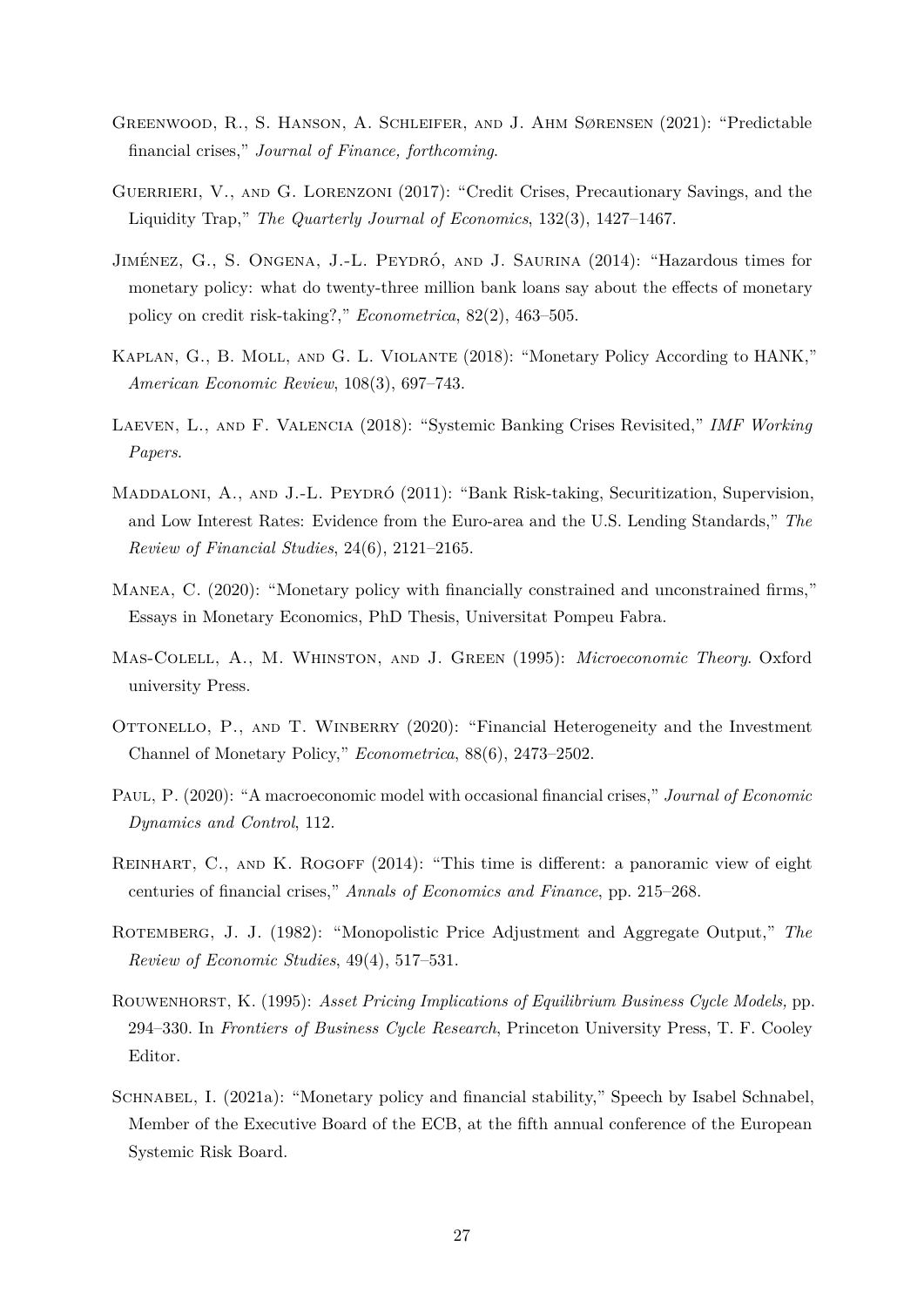<span id="page-27-2"></span>(2021b): "A new strategy for a changing world," Speech at the Peterson Institute for International Economics's virtual Financial Statements Series.

- <span id="page-27-4"></span>Schularick, M., and A. M. Taylor (2012): "Credit Booms Gone Bust: Monetary Policy, Leverage Cycles, and Financial Crises, 1870-2008," *American Economic Review*, 102(2), 1029–61.
- <span id="page-27-9"></span>SCHULARICK, M., L. TER STEEGE, AND F. WARD (2021): "Leaning against the wind and crisis risk," *American Economic Review: Insights*, (forthcoming).
- <span id="page-27-7"></span>SMETS, F. (2014): "Financial stability and monetary policy: how closely interlinked?," *International Journal of Central Banking*, 10, 263–300.
- <span id="page-27-10"></span>SMETS, F., AND R. WOUTERS (2007): "Shocks and Frictions in US Business Cycles: A Bayesian DSGE Approach," *American Economic Review*, 97(3), 586–606.
- <span id="page-27-0"></span>Stein, J. (2013): "Overheating in Credit Markets: Origins, Measurement, and Policy Responses," Remarks at "Restoring Household Financial Stability after the Great Recession: Why Household Balance Sheets Matter" Research Symposium, Federal Reserve Bank of St. Louis, St. Louis, Missouri.
- <span id="page-27-5"></span>Sufi, A., and A. Taylor (2021): "Financial crises: a survey," NBER Working Paper No 29155.
- <span id="page-27-6"></span>Svensson, L. E. (2017): "Cost-benefit analysis of leaning against the wind," *Journal of Monetary Economics*, 90, 193–213.
- <span id="page-27-8"></span>Taylor, J. (1993): "Discretion versus policy rules in practice," *Carnegie-Rochester Conference Series on Public Policy*, 39, 195–214.
- <span id="page-27-1"></span>(2011): *Macroeconomic Lessons from the Great Deviation*, vol. 25 of *NBER Macroeconomics Annual*. University of Chicago Press.
- <span id="page-27-3"></span>WOODFORD, M. (2012): "Inflation targeting and financial stability," *Sveriges Riksbank Economic Review*, 1, 1–32.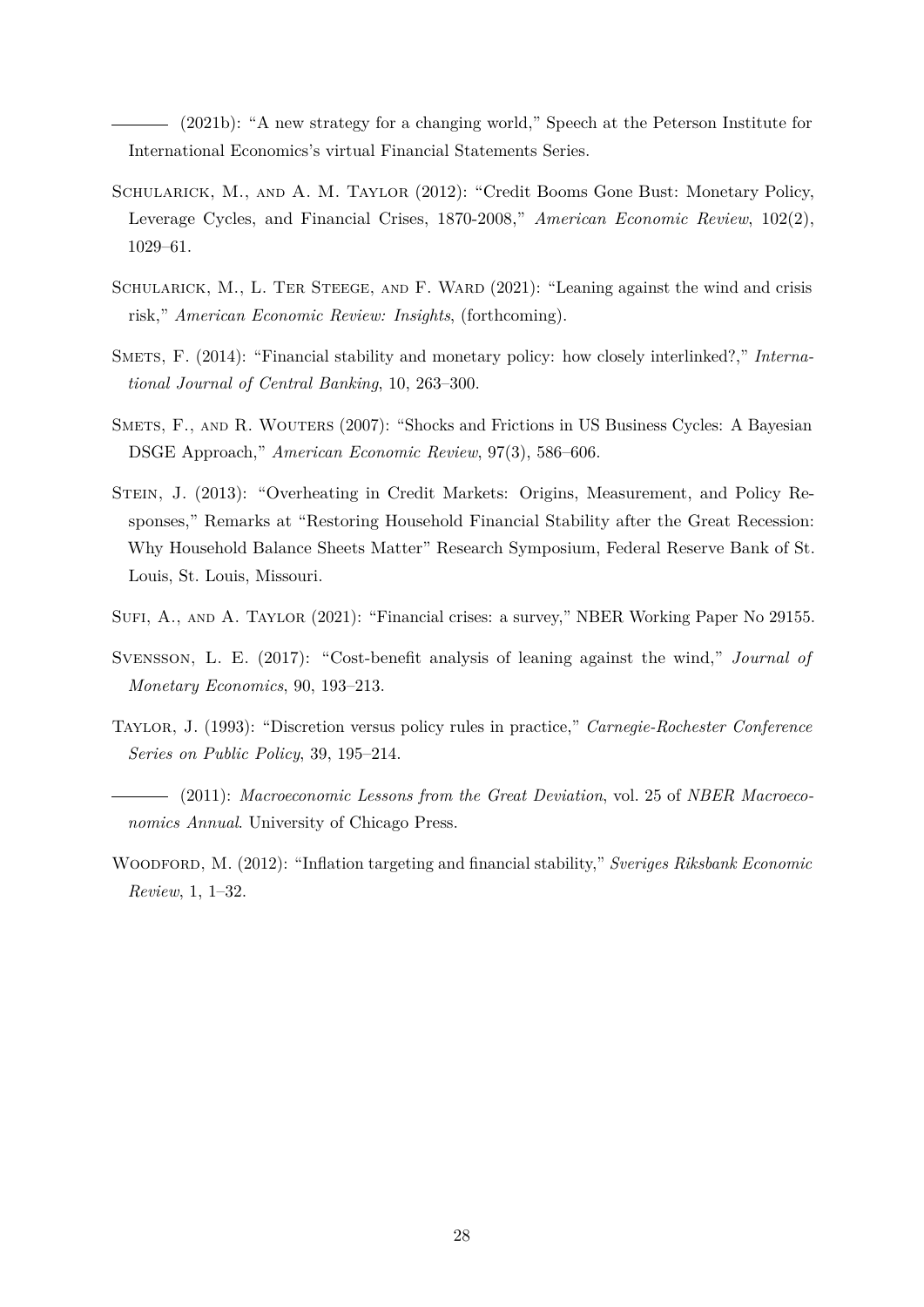# **7 Appendix**

### **7.1 Frictionless Credit Market Equilibrium**

<span id="page-28-0"></span>Figure [7.1](#page-28-0) presents unproductive firms' aggregate credit supply (black) and productive firms' incentive–compatible aggregate demand (gray) curves in the absence of financial frictions (see Section [2.2.1\)](#page-9-4).





Note: This figure illustrates unproductive firms' aggregate credit supply (black) and productive firms' aggregate loan demand (gray) curves, in the absence of financial frictions

### <span id="page-28-1"></span>**7.2 Financial Crises: Polar Types and Multiple Causes**

Figure [7.2](#page-29-0) is a stylized representation of the optimal capital accumulation decision rule, which expresses  $K_{t+1}$  as a function of state variables  $K_t$  and  $A_t$ . During a crisis, the household dis-saves to consume, which generates less investment and a fall in the capital stock, as captured by the discontinuous downward breaks in the decision rules. There are two polar types of crises. The first one can be —loosely— characterized as "exogenous": for a given level of capital stock  $K_t^{\text{average}}$ <sup>th</sup>
<sup>average</sup>, a crisis breaks out when productive firms' marginal return on capital,  $r_t^k$ , falls below the required incentive compatible loan rate,  $\bar{r}^k$  (condition [\(23\)](#page-11-1)). In Figure [7.2,](#page-29-0) this is the case in equilibrium  $A_{\text{exog}}$ , where aggregate productivity  $A_t$  falls from  $A_t^{\text{average}}$  $t_t^{\text{average}}$  to  $A_t^{\text{low}}$ . The other polar type of crisis can be —loosely— characterized as "endogenous": following an unexpectedly long period of high productivity  $A_t^{\text{high}}$  $t_t^{\text{mgn}}$ , the household accumulates savings and feeds an investment boom that increases the stock of capital. All other things equal, the rise in the capital stock reduces productive firms' marginal return on capital until  $r_t^k < \bar{r}^k$ . The crisis then breaks out as  $K_t$  exceeds  $K_t^{\text{high}}$  $t_t^{\text{nign}}$ , as in equilibrium  $A_{\text{endog}}$ . Accordingly, monetary policy can reduce the incidence of financial crises either by dampening the effects of shocks through a macro–economic stabilization policy (via the Y– or M–channel), or by improving the resilience of the economy by slowing down capital accumulation during booms (via notably the K–channel), or by doing both.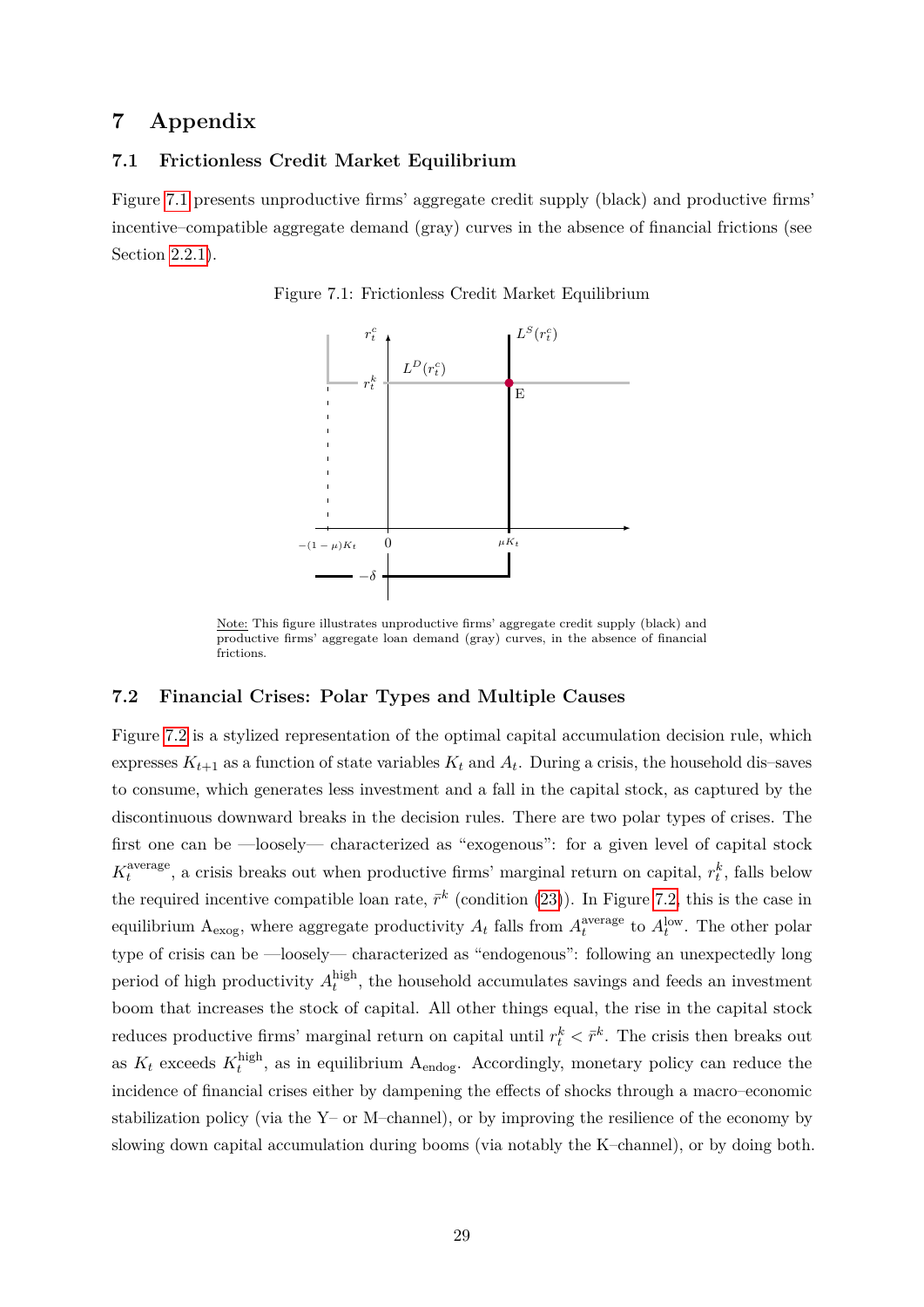<span id="page-29-0"></span>Figure 7.2: Optimal Decision Rules  $K_{t+1}(K_t, A_t)$  and Two Polar Types of Crisis



Figure 7.3: Predicted Versus Unpredicted Financial Crises

<span id="page-29-1"></span>

Note: Simulations for the TR93 economy. Average dynamics of the economy around the beginning of all (black line), predicted (dashed) and unpredicted (grey) crises (quarter 0), as in Figure [2.](#page-15-1) The subset of predicted (unpredicted) crises corresponds to the crises whose one–step–ahead probability in quarter -1 is in the top (bottom) decile of its distribution (Panel (c)).

As the above discussion suggests, the average dynamics around crises reported in Figure [2](#page-15-1)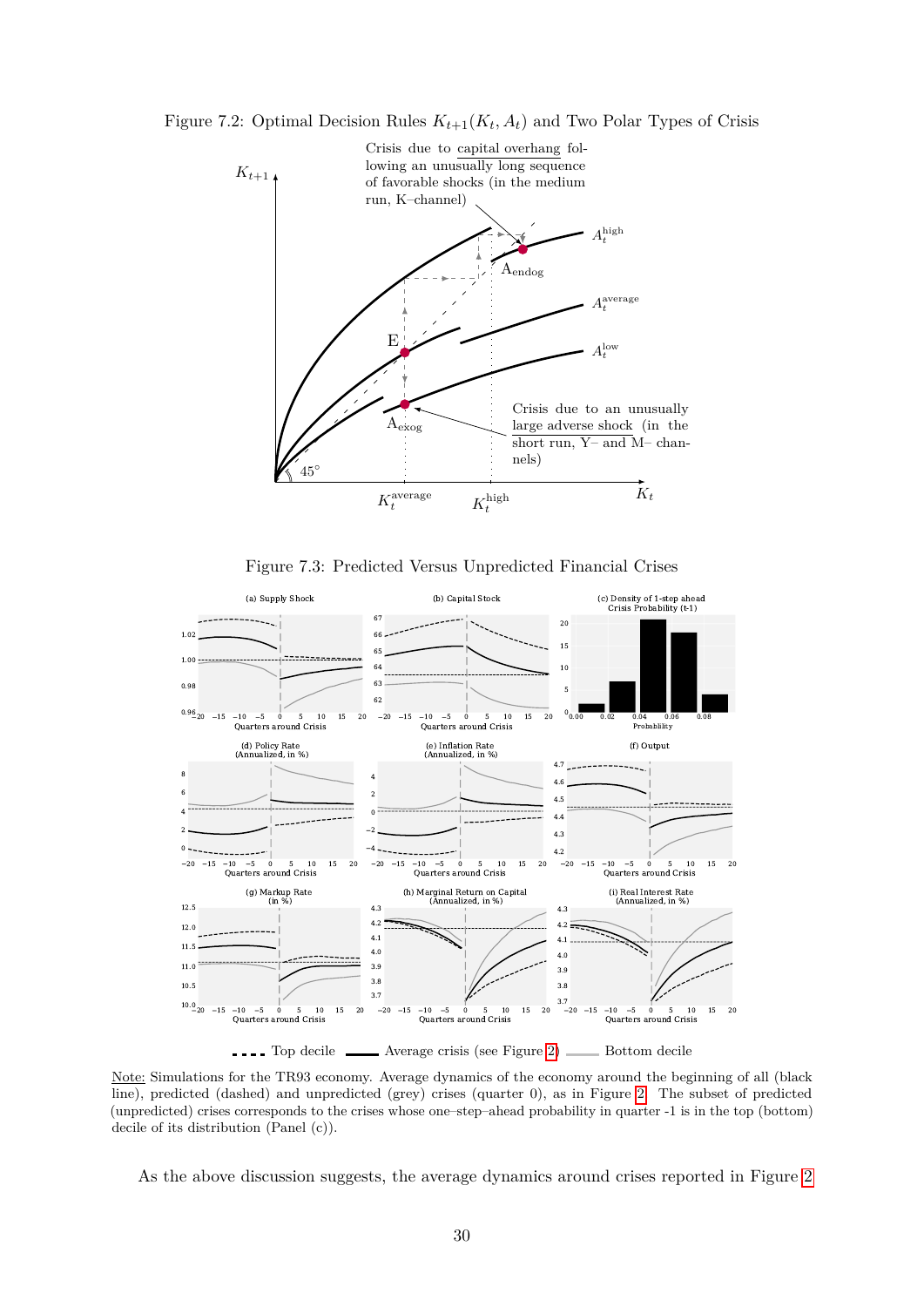mask the heterogeneity of financial crises in our model. To document this heterogeneity, we contrast in Figure [7.3](#page-29-1) the average dynamics around predicted (dashed line) and unpredicted (grey line) crises with those of the average crisis (black line and Figure [2\)](#page-15-1). For the purpose of this exercise, we define a crisis as "predicted" (respectively "unpredicted") if the crisis probability in the quarter that precedes it (*i.e.* quarter −1) is in the top (respectively bottom) decile of its distribution (Panel  $(c)$ ). Our prior is that endogenous crises are more predictable than exogenous ones and, therefore, that the crisis probability can be used as a reasonable measure of endogeneity. The main findings are twofold. First, in line with our prior, unpredicted crises occur when aggregate productivity is low (Panel (a), grey line), as in the case of crisis  $A_{\text{exog}}$  in Figure [7.2,](#page-29-0) whereas predicted ones follow an investment boom (Panel (b), dashed line), and occur despite aggregate productivity being above average (Panel (a), dashed line), as in the case of crisis  $A_{\text{endog}}$ . Second, the distribution of the one–quarter–ahead crisis probability is left–skewed (Panel (c)), with means that the bulk of crises in our model are predicted/endogenous —albeit imperfectly. These findings are consistent with recent empirical evidence and the notion that financial crises are the byproduct of predictable boom–bust financial cycles (see [Greenwood,](#page-26-12) [Hanson, Schleifer, and Ahm Sørensen](#page-26-12) [\(2021\)](#page-26-12), [Sufi and Taylor](#page-27-5) [\(2021\)](#page-27-5)).

### <span id="page-30-0"></span>**7.3 The Role of Crisis Expectations: Savings Glut and Markup Externalities**



Figure 7.4: Savings Glut and Markup Externalities

Note: The dashed lines correspond to the unconditional average in each economy. Difference (Frictional credit market − Frictionless credit market)



Notes: Comparison of two economies under TR93 with a frictional versus frictionless credit market. For the frictional credit market economy: same average dynamics as in Figure [2.](#page-15-1) For the frictionless credit market economy: counterfactual average dynamics, when the economy (*i.e.* the textbook NK economy) starts with the same capital stock in quarter  $t = -20$  and is fed with the same technology shocks as the frictional credit market economy (Figure [2,](#page-15-1) Panels (a)).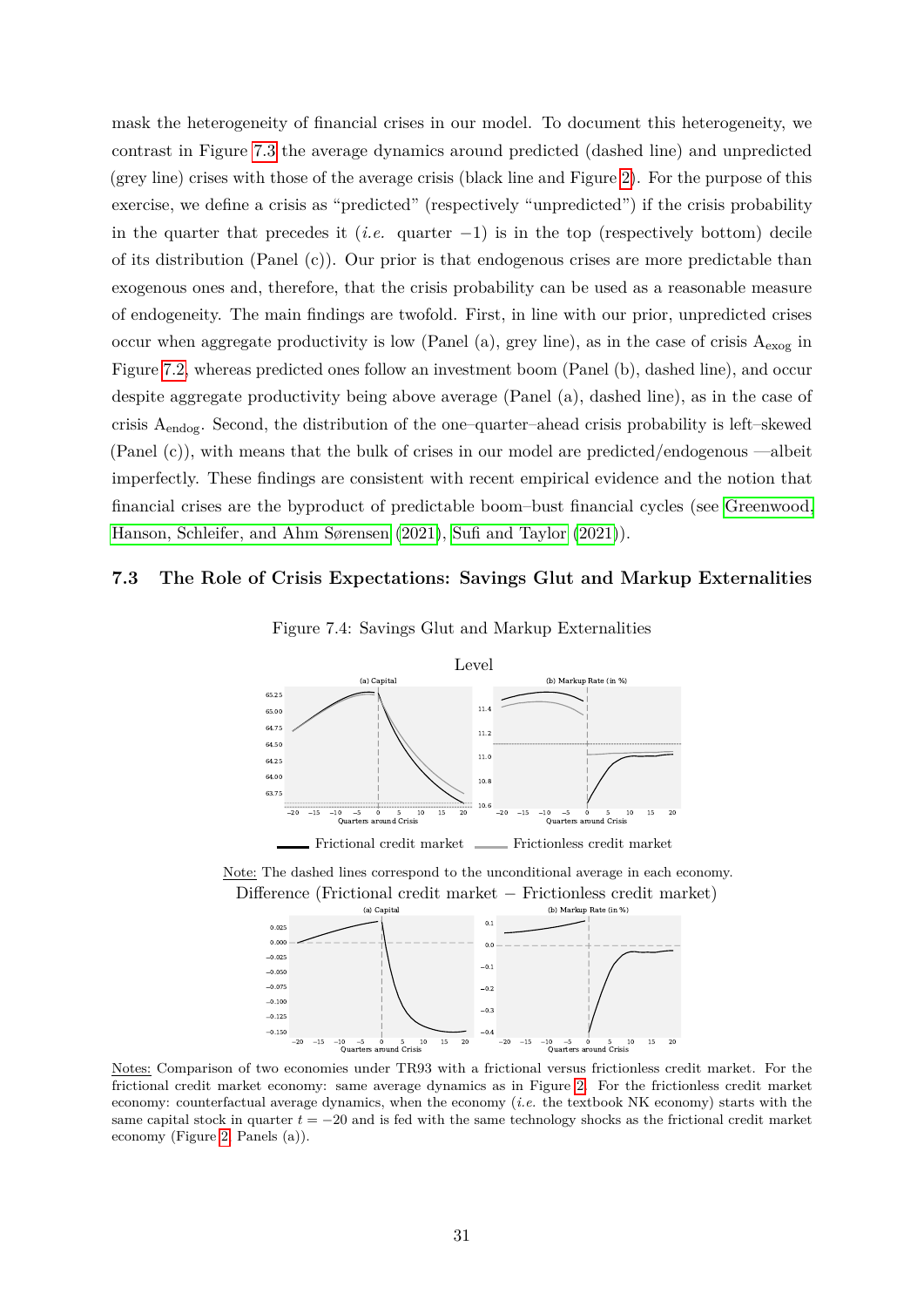Figure [7.4](#page-30-0) illustrates the effects of crisis expectations during investment booms. It compares the dynamics of capital and markups during booms in an economy with a frictional credit market (black line) and an economy with a frictionless credit market (grey line). Our focus is on the period from quarter -20 to quarter -1. During this period, the credit market functions perfectly and the entire capital stock is used productively and efficiently in both economies. The *only* difference between the two economies over this period is that, in the frictional credit market one, the household and retailers anticipate that a crisis is forthcoming. These anticipations result in higher capital stock and markups (bottom panels), reflecting the accumulation of precautionary savings by the household (savings glut externality) and retailers' front–loading of price increases (markup externality) ahead of the crisis.

### <span id="page-31-1"></span>**7.4 Standard Behavior of the Model Around Steady State**



Figure 7.5: Short Run Effects: Impulse Response Functions

Note: Generalized impulse response functions following a negative technology under SIT, and the Taylor–type rule with  $\phi_{\pi} = 1.5$  and  $\phi_{y} = 0.125$  (TR93) or  $\phi_{y} = 0.25$ , around the average of the ergodic distribution in the stochastic steady state.

Figure [7.5](#page-31-1) compares the effects of a negative one–standard deviation technology shock on output, markups, and productive firms' marginal return on capital, under SIT (black line), TR93 (grey line), and a Taylor–type rule with  $\phi_y = 0.25$  (dashed line), at the stochastic steady state of the economy. Around this steady state, the economy is in normal times, the probability of a crisis is small, and the economy behaves like an economy with a frictionless credit market, which corresponds to the textbook NK economy. The differences across policy rules are well known. Following the negative shock, output falls by less while markups fall by more under Taylor–type rules than under SIT. As both effects limit the fall in productive firms' marginal return on capital, following a Taylor–type rule makes the economy more resilient than following SIT (see relation  $(23)$ ).

### <span id="page-31-0"></span>**7.5 Model with Both Technology and Demand Shocks**

The aim of this section is to briefly describe the dynamics of our model in the presence of both technology and demand (risk–premium) shocks à la [Smets and Wouters](#page-27-10) [\(2007\)](#page-27-10).<sup>[33](#page-31-2)</sup> For

<span id="page-31-2"></span><sup>&</sup>lt;sup>33</sup>Such a shock creates a wedge between the interest rate controlled by the central bank and the return on assets held by the household, and has the exact opposite effects of a demand shock. A positive risk–premium (hence a negative demand) shock typically increases the required return on assets and reduces current consumption. At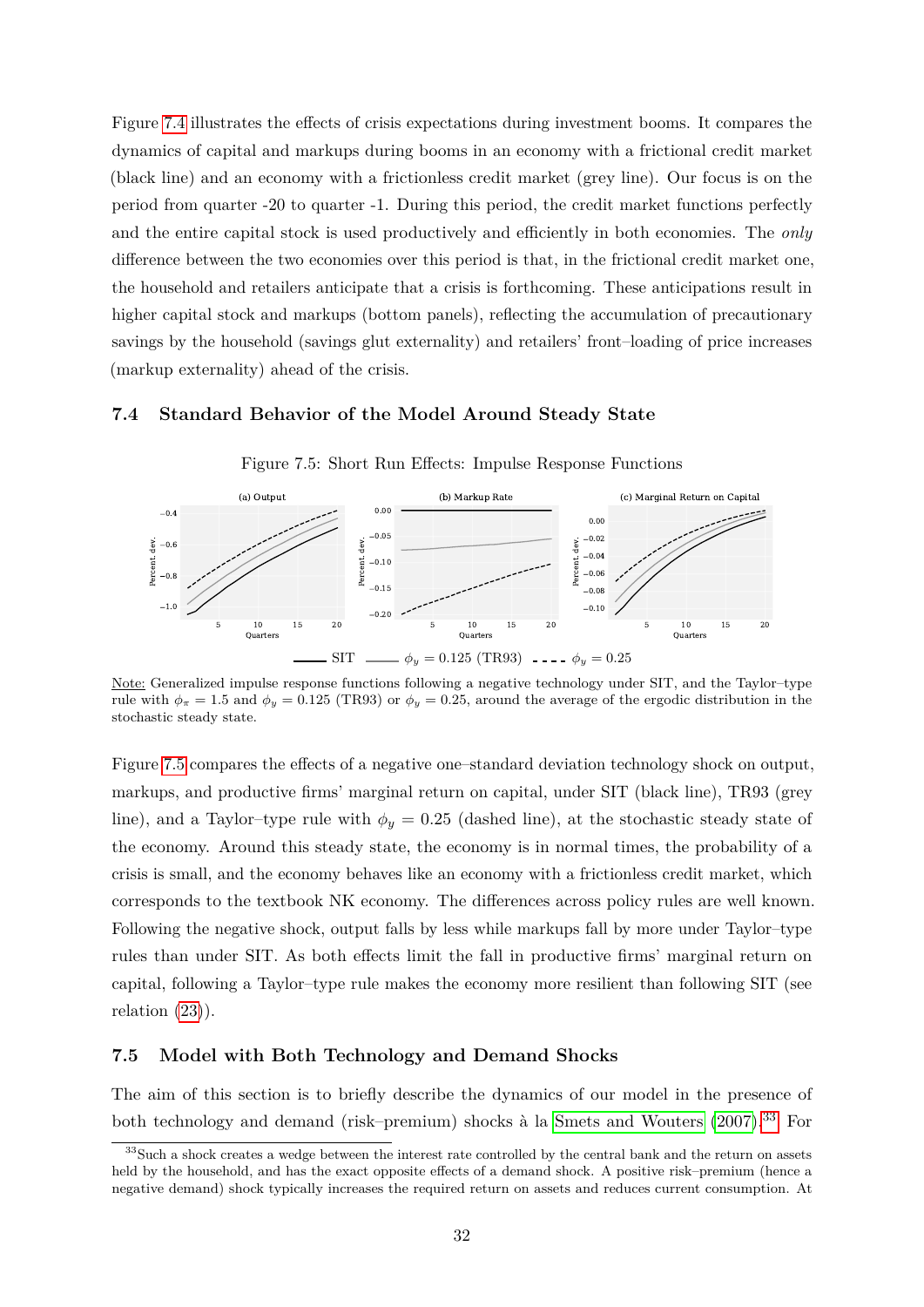<span id="page-32-0"></span>the purpose of comparison with our baseline case with technology shocks only, we re–calibrate parameter  $\mu$  so that the economy still spends  $8\%$  of the time in a crisis in the presence of demand shocks, all the other parameters being unchanged (see Tables [1](#page-14-0) and [7.1\)](#page-32-0).

| Parameter  | Target                                                  | Value |
|------------|---------------------------------------------------------|-------|
|            | Aggregate risk-premium shocks                           |       |
| $\rho_z$   | As in Smets and Wouters (2007)                          |       |
| $\sigma_z$ |                                                         |       |
|            | Share of unproductive firms                             |       |
| $\mu$      | The economy spends $8\%$ of the time in a crisis 0.0239 |       |

Table 7.1: Parametrization with Both Technology and Demand Shocks

Figure [7.6](#page-32-1) reports the average dynamics around crises in this economy. The comparison with Figure [2](#page-15-1) in the main text shows that the presence of demand shocks does not affect the main dynamics and, in particular, the way macro–financial imbalances build up ahead of crises. The main difference with our baseline economy with technology shock only is to be found in the economy's short run response to shocks. Under TR93, the central bank lets output decline in the face of negative technology and demand shocks, which explains why crises coincide with recessions —the Y–channel. At the same time, markups typically increase following negative demand shocks and decrease following negative technology shocks. These shocks therefore affect the probability of a crisis in opposite directions through the M–channel (see Figure [7.6\)](#page-32-1).

<span id="page-32-1"></span>Figure 7.6: Average Dynamics Around Crises with Both Technology and Demand Shocks



Note: Simulations for the TR93 economy, in the presence of both technology and risk–premium shocks à la [Smets](#page-27-10) [and Wouters](#page-27-10) [\(2007\)](#page-27-10). Average dynamics of the economy around the beginning of a crisis (in quarter 0), as in Figure [2.](#page-15-1)

the same time, it also increases firms' cost of capital and reduces the value of capital and investment. In a model with endogenous capital accumulation but without capital adjustment costs, like ours, this type of demand shock thus generates a positive correlation between consumption and investment —unlike a discount factor shock.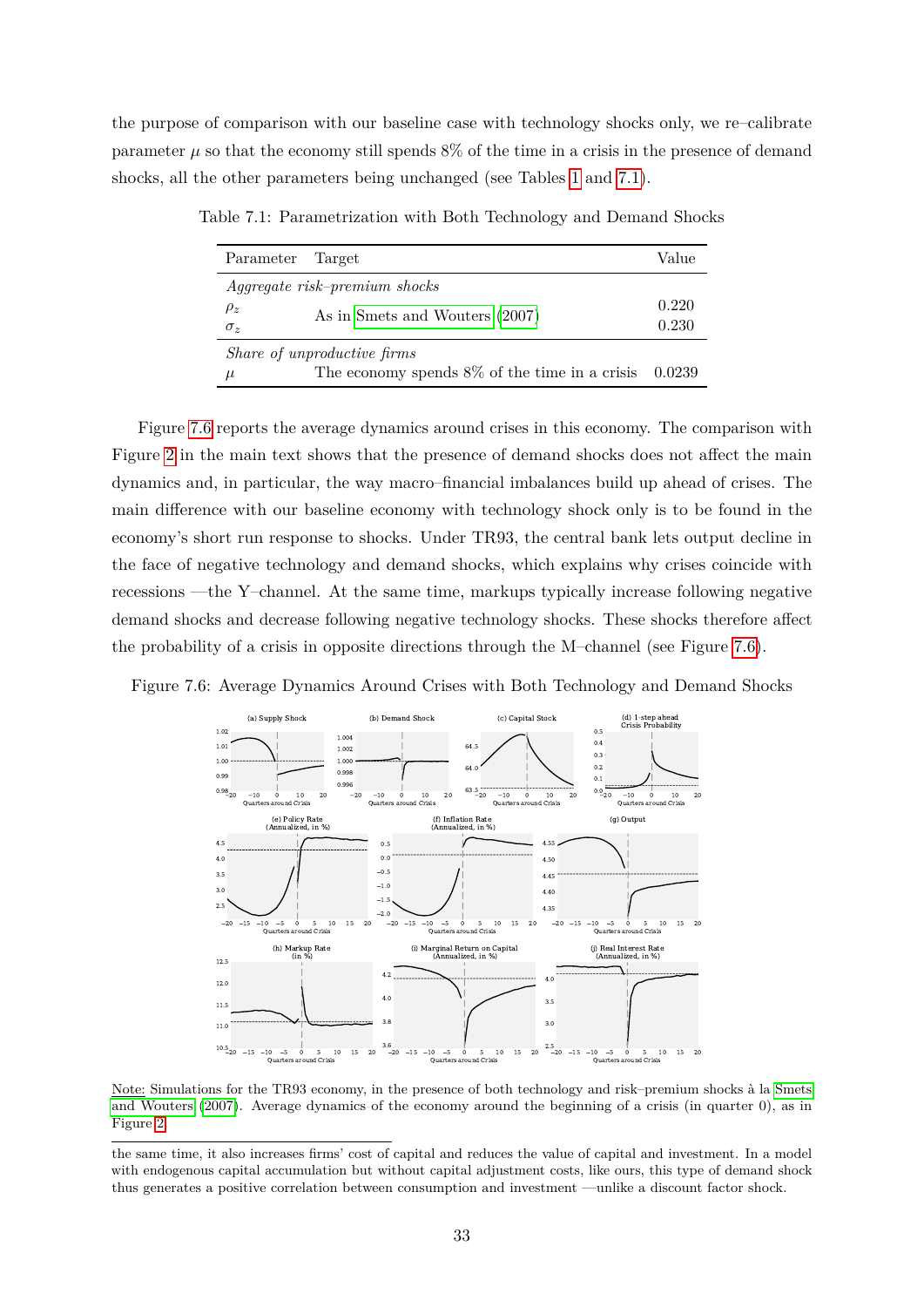Whether a crisis breaks out depends on the relative strengths of the  $Y-M$ – and  $K$ – channels as well as the size of the technology versus demand shocks. To get a sense of which type of shock is most conducive to a crisis, we solve and simulate our model separately for two "counterfactual" economies that experience either technology or demand shocks —not both— and compute statistics on crises (see Table [7.2](#page-33-0) as well as Figure [7.7\)](#page-33-1). The main result is that crises are essentially due to technology shocks —either alone or in combination with demand shocks. Being relatively more persistent (see Table [1\)](#page-14-0), such shocks are indeed more likely to give rise to protracted booms and capital overhang, which are pre-conditions for a crisis. Technology–driven crises also last twice as long as the demand–driven ones and, accordingly, are associated with larger losses in output.

<span id="page-33-1"></span>



Note: Simulations under TR93 for counterfactual economies with either technology (black line) or risk–premium shocks à la [Smets and Wouters](#page-27-10) [\(2007\)](#page-27-10) (grey line). Average dynamics of the economy around the beginning of a crisis (in quarter 0), as in Figure [2.](#page-15-1)

<span id="page-33-0"></span>Table 7.2: Crisis Statistics and Origins with Both Technology and Demand Shocks

|                                 | Crisis<br>time $(\%)$ | Output<br>$\cos(\%)$ |
|---------------------------------|-----------------------|----------------------|
| Economy with both shocks        | [8.00]                | $-3.20$              |
| Economy with TFP shocks only    | 3.42                  | $-4.76$              |
| Economy with demand shocks only | 0.00                  | $-2.90$              |

Note: The first row reports statistics of the stochastic steady state ergodic distribution in the economy with both technology and demand shocks. The second and third rows report the same statistics, in counterfactual economies that experience either technology or demand shocks. In all cases, we assume that the central bank follows a TR93. "Crisis time" is the percentage of the time that the economy spends in a crisis (in  $\%$ ). By construction, it is equal to 8% under TR93 (square brackets). "Output loss" is the percentage fall in output from one quarter before the crisis until the trough of the crisis (in %).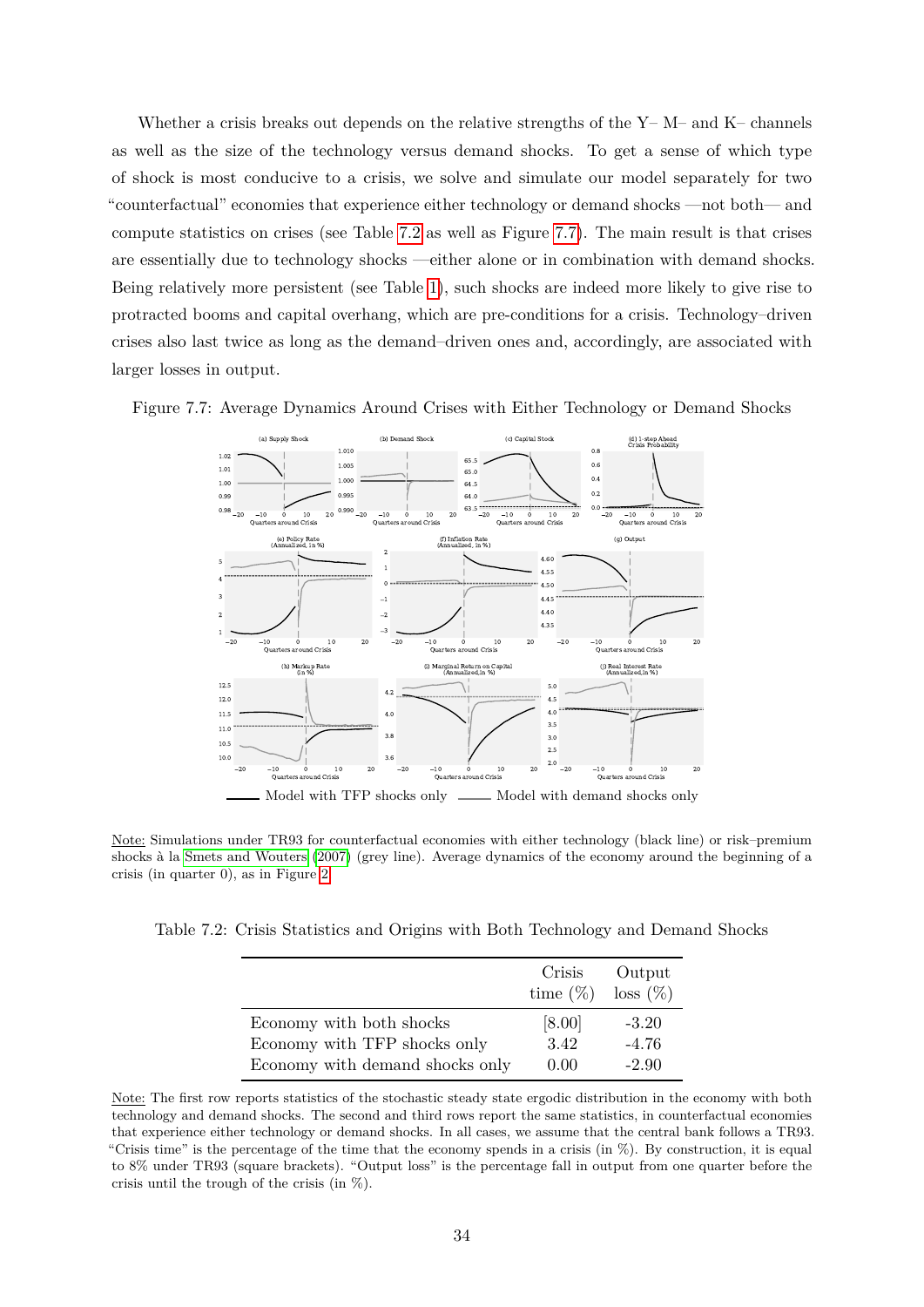|                                                                                                            |                | Frictionless           | Frictional credit market |                       |                     |                      |                       |  |
|------------------------------------------------------------------------------------------------------------|----------------|------------------------|--------------------------|-----------------------|---------------------|----------------------|-----------------------|--|
| Rule                                                                                                       | $\phi_y$       | Welfare<br>$loss (\%)$ | Welfare<br>$\cos(\%)$    | Crisis<br>time $(\%)$ | Length<br>(quarter) | Output<br>$\cos(\%)$ | $\mathbb{E}(\pi_t^2)$ |  |
| <b>SIT</b>                                                                                                 |                | 0.0000                 | 0.0563                   | 5.03                  | 4.59                | $-5.60$              | 0.0000                |  |
| rules<br>$\widetilde{\mathfrak{g}}$<br>$\rm Taylor$<br>$\mathbb{I}$<br>$(\phi_{\pi}% ^{r},\phi_{\pi}^{r})$ | 0.025<br>0.050 | 0.0116<br>0.0093       | 0.1575<br>0.1407         | 13.11<br>11.74        | 1.75<br>1.77        | $-4.06$<br>$-3.77$   | 0.0006<br>0.0014      |  |
|                                                                                                            | 0.125<br>0.250 | 0.0062<br>0.0064       | 0.0994<br>0.0587         | $[8.00]$<br>3.93      | 1.78<br>1.75        | $-3.20$<br>$-2.71$   | 0.0065<br>0.0200      |  |
|                                                                                                            | 0.500<br>0.750 | 0.0126<br>0.0203       | 0.0297<br>0.0333         | 0.46<br>0.04          | 1.46<br>1.18        | $-2.10$<br>$-1.53$   | 0.0524<br>0.0834      |  |

Table 7.3: Economic Performance and Welfare Under Alternative Policy Rules with Both Supply and Demand Shocks

Note: Same statistics as in Table [2.](#page-17-0)

# **7.6 Equations of the Model**

The differences between our model and the textbook NK model are highlighted in red.

1. 
$$
1 = \mathbb{E}_{t} \left\{ \Lambda_{t,t+1}(1 + r_{t+1}) \right\}
$$
  
\n2. 
$$
1 = \mathbb{E}_{t} \left\{ \Lambda_{t,t+1}(1 + r_{t+1}^{k}) \right\}
$$
  
\n3. 
$$
\frac{W_{t}}{P_{t}} = \chi N_{t}^{\varphi} C_{t}^{\sigma}
$$
  
\n4. 
$$
Y_{t} = A_{t} (\omega_{t} K_{t})^{\alpha} N_{t}^{1-\alpha}
$$
  
\n5. 
$$
\frac{W_{t}}{P_{t}} = \frac{\epsilon}{\epsilon - 1} \frac{(1 - \alpha)Y_{t}}{\mathcal{M}_{t} N_{t}}
$$
  
\n6. 
$$
r_{t}^{k} + \delta = \frac{\epsilon}{\epsilon - 1} \frac{\alpha Y_{t}}{\mathcal{M}_{t} N_{t}}
$$
  
\n7. 
$$
(1 + \pi_{t}) \pi_{t} = \mathbb{E}_{t} \left( \Lambda_{t,t+1} \frac{Y_{t+1}}{Y_{t}} (1 + \pi_{t+1}) \pi_{t+1} \right) - \frac{\epsilon - 1}{\varrho} \left( 1 - \frac{\epsilon}{\epsilon - 1} \cdot \frac{1}{\mathcal{M}_{t}} \right)
$$
  
\n8. 
$$
1 + i_{t} = \frac{1}{\beta} (1 + \pi_{t})^{\phi_{\pi}} \left( \frac{Y_{t}}{Y} \right)^{\phi_{y}}
$$
  
\n9. 
$$
Y_{t} = C_{t} + I_{t}
$$
  
\n10. 
$$
\Lambda_{t,t+1} \equiv \beta \frac{C_{t+1}^{-\sigma}}{C_{t}^{-\sigma}}
$$
  
\n11. 
$$
1 + r_{t} = \frac{1 + i_{t-1}}{1 + \pi_{t}}
$$
  
\n12. 
$$
K_{t+1} = I_{t} + (1 - \delta)K_{t}
$$
  
\n13. 
$$
\omega_{t} = \begin{cases} 1 & \text{if } r_{t}^{k} \ge \frac{\mu - \delta}{1 - \mu} \\ 1 - \mu & \text{otherwise} \end{cases}
$$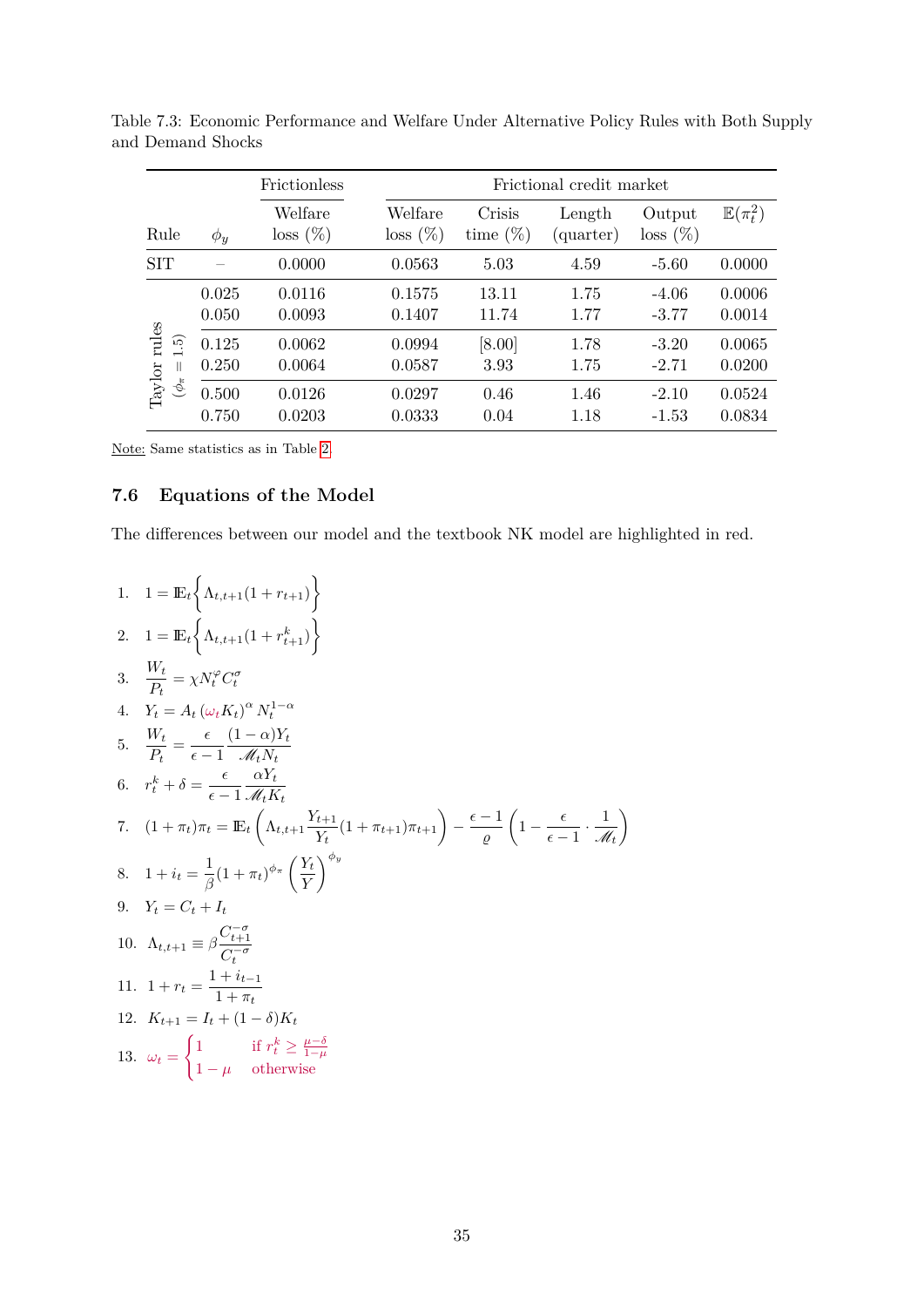### <span id="page-35-0"></span>**7.7 Global Solution Method**

The model is solved by approximating expectations using a collocation technique (see [Christiano](#page-25-14) [and Fisher](#page-25-14) [\(2000\)](#page-25-14)). We first discretize the distribution of the shocks using the approach proposed by [Rouwenhorst](#page-26-13) [\(1995\)](#page-26-13). This leads to a Markov chain representation of the shock,  $s_t$ , with  $s_t \in \{a_1, \ldots, a_{n_a}\} \times \{z_1, \ldots, z_{n_z}\}\$  and transition matrix  $\mathbb{T} = (\varpi_{ij})_{i,j=1}^{n_a n_z}$  where  $\varpi_{ij} =$  $\mathbb{P}(s_{t+1} = s_j | s_t = s_i)$ . In what follows, we use  $n_a = 5$  and  $n_z = 5$ . We look for an approximate representation of consumption, gross inflation and the gross nominal interest rate as a function of the endogenous state variables in each regime, *e.g.* normal times and crisis times. More specifically, we use the approximation  $34$ 

$$
G_x(K_t; s) = \begin{cases} \sum_{j=0}^{p_x} \psi_j^x(n, s) T_j(\nu(K)) & \text{if } K \leq K^\star(s) \\ \sum_{j=0}^{p_x} \psi_j^x(c, s) T_j(\nu(K)) & \text{if } K > K^\star(s) \end{cases} \text{ for } x = \{c, \hat{\pi}, \hat{\imath}\}
$$

where  $T_j(\cdot)$  is the Chebychev polynomial of order *j* and  $\nu(\cdot)$  maps  $[\underline{K}; K^*(s)]$  in the normal regime (respectively  $[K^*(s), \overline{K}]$  in the crisis regime into) [-1;1].<sup>[35](#page-35-2)</sup>  $\psi_j^x(r, s)$  denotes the coefficient of the Chebychev polynomial of order  $j$  is the approximation of variable  $x$  when the economy is in regime *r* and the shocks are  $s = (a, z)$ .  $p_x$  denotes the order of Chebychev polynomial we use for approximating variable *x*.

 $K^*(s)$  denotes the threshold in physical capital beyond which the economy falls in a crisis, defined as

<span id="page-35-4"></span>
$$
r_t^k + \delta = \frac{\alpha Y_t}{(1 - \tau)\mathcal{M}_t K_t} = \frac{\mu(1 - \delta)}{1 - \mu}
$$
\n(28)

This value is unknown at the beginning of the algorithm as it depends on the decisions of the agents. We therefore also need to formulate a guess for this threshold.

### **7.7.1 Algorithm**

The algorithm proceeds as follows.

- 1. Choose a domain  $[K_m, K_s]$  of approximation for  $K_t$  and stopping criteria  $\varepsilon > 0$  and  $\varepsilon_k > 0$ . The domain is chosen such that  $K_m$  and  $K_s$  are located 30% away from the deterministic steady state of the model (located in the normal regime). We chose  $\varepsilon = \varepsilon_k = 1e^{-4}$ .
- 2. Choose an order of approximation  $p_x$  (we chose  $p_x = 9$ ) for  $x = \{c, \hat{\pi}, \hat{i}\}\)$ , compute the  $n_k$ roots of the Chebychev polynomial of order  $n_k > p$  as

$$
\zeta_{\ell} = \cos\left(\frac{(2\ell-1)\hat{\pi}}{2n_k}\right) \text{ for } \ell = 1,\ldots,n_k
$$

and formulate an initial guess<sup>[36](#page-35-3)</sup> for  $\psi_j^x(n, s)$  for  $x = \{c, \hat{\pi}, \hat{\imath}\}\$ and  $i = 1, \ldots, n_a \times n_z$ . Formulate a guess for the threshold  $K^*(s)$ .

<span id="page-35-2"></span><span id="page-35-1"></span><sup>34</sup>Throughout this section, we denote  $\hat{\pi} = 1 + \pi$  and  $\hat{i} = 1 + i$ .

<sup>&</sup>lt;sup>35</sup>More precisely,  $\nu(K)$  takes the form  $\nu(K) = 2\frac{K-K}{K*(s)-K} - 1$  in the normal regime and  $\nu(K) = 2\frac{K-K*(a,z)}{\overline{K}-K*(s)} - 1$ in the crisis regime.

<span id="page-35-3"></span><sup>&</sup>lt;sup>36</sup>The initial guess is obtained from a first order approximation of the model around the deterministic steady state.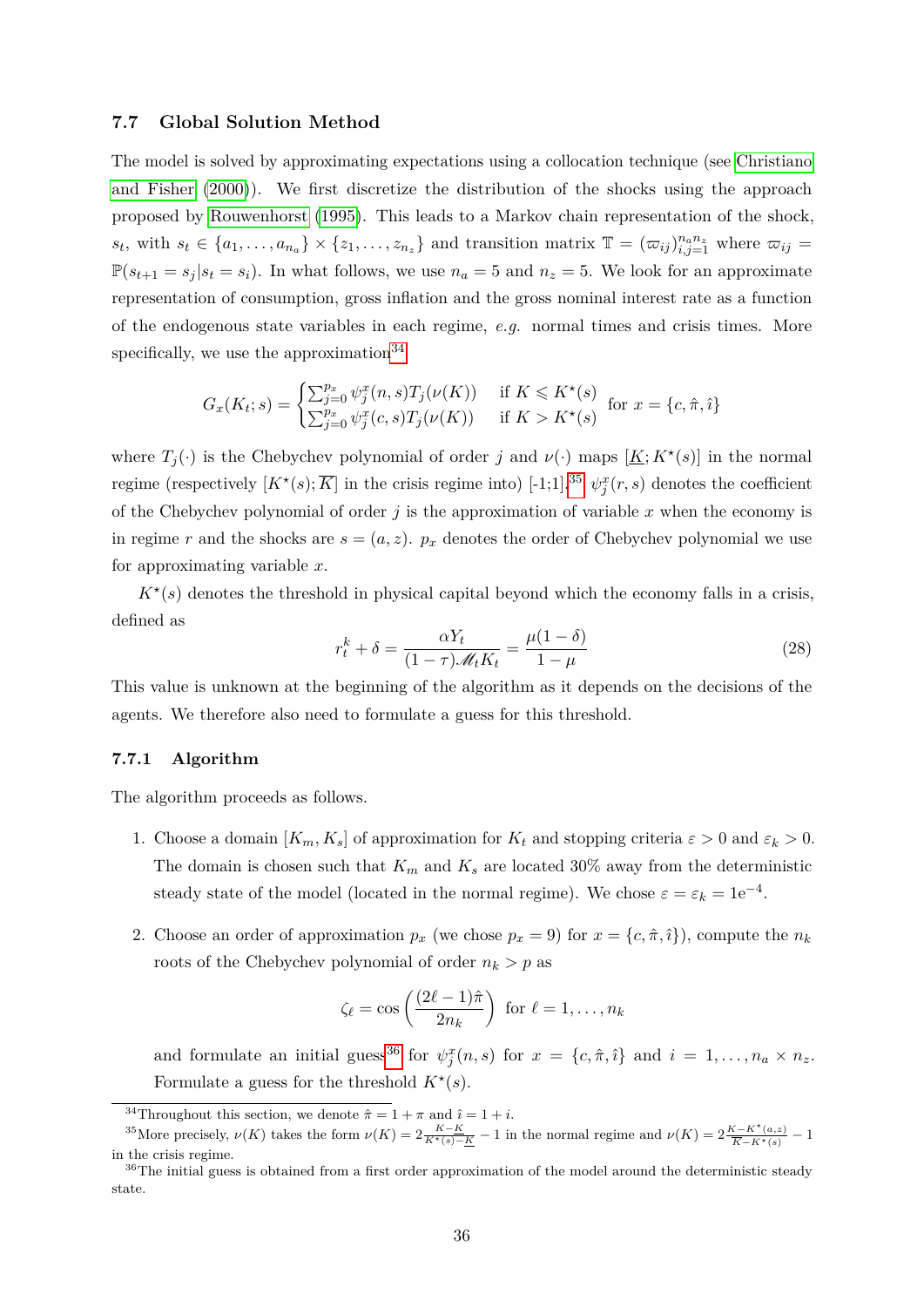3. Compute  $K_{\ell}, \ell = 1, \ldots, 2n_k$  as

$$
K_{\ell} = \begin{cases} (\zeta_{\ell} + 1) \frac{K^{\star}(s) - K_m}{2} + K_m & \text{for } K \leqslant K^{\star}(s) \\ (\zeta_{\ell} + 1) \frac{K_s - K^{\star}(s)}{2} + K^{\star}(s) & \text{for } K > K^{\star}(s) \end{cases}
$$

for  $\ell = 1, ..., 2n_k$ .

- 4. Using a candidate solution  $\Psi = {\psi_j^x(r, s_i); x = {c, \hat{\pi}, \hat{\imath}}, r = {n, c}, i = 0...p_x},$  compute approximate solutions  $G_c(K; s_i)$ ,  $G_{\hat{\pi}}(K; s_i)$  and  $G_i(K; s_i)$  for each level of  $K_{\ell}$ ,  $\ell = 1, \ldots, 2n_k$  and each possible realization of the shock vector  $s_i$ ,  $i = 1, \ldots, n_a \times n_z$  and the over quantities of the model using the definition of the general equilibrium of the economy (see below). In particular, compute the next period capital  $K'_{\ell,i} = G_K(K_{\ell}; z_i)$  for each  $\ell = 1, \ldots, 2n_k$  and  $i = 1 \ldots n_a \times n_z$ .
- 5. Using the next period capital and the candidate approximation, solve the general equilibrium to obtain next period quantities and prices entering the expectations in the household's Euler equations and in the price setting equation. Compute expectations

$$
\tilde{\mathcal{E}}_{c,t} = \beta \sum_{s=1}^{n_z} \varpi_{i,s} \bigg[ u' (G_c(K'_{\ell,i}, z'_s)) (1 + r^{k'} (K'_{\ell,i}, z'_s)) \bigg] \tag{29}
$$

$$
\tilde{\mathcal{E}}_{i,t} = \beta \sum_{s=1}^{n_z} \varpi_{i,s} \left[ \frac{u'(G_c(K'_{\ell,i}, z'_s))}{G_{\hat{\pi}}(K'_{\ell,i}, z'_s)} \right]
$$
\n(30)

$$
\tilde{\mathcal{E}}_{\hat{\pi},t} = \beta \sum_{s=1}^{n_z} \varpi_{i,s} \bigg[ u' (G_c(K'_{\ell,i}, z'_s)) G_Y(K'_{\ell,i}, z'_s) G_{\hat{\pi}}(K'_{\ell,i}, z'_s) (G_{\hat{\pi}}(K'_{\ell,i}, z'_s) - 1) \bigg] \tag{31}
$$

6. Use expectations to compute  $c, \hat{\pi}$  and  $\hat{\imath}$ 

$$
\tilde{c}_t = u'^{-1} \left( \tilde{\mathcal{E}}_{c,t} \right) \tag{32}
$$

$$
\widetilde{i}_t = z \frac{u'(G_c(K_\ell, z_i))}{\widetilde{\mathscr{E}}_{i,t}}
$$
\n(33)

$$
\widetilde{\hat{\pi}}_t = \frac{\sqrt{1+4\Delta_t} - 1}{2} \tag{34}
$$

where

$$
\Delta_t = \frac{\tilde{\mathscr{E}}_{\hat{\pi},t}}{G_c(K_\ell,z_i)^{-\sigma}G_y(K_\ell,z_i)} - \frac{\epsilon - 1}{\varrho} \left(1 - \frac{\epsilon}{\epsilon - 1} \frac{1}{G_{\mathscr{M}}(K_\ell,z_i)}\right) \tag{35}
$$

7. Project  $\tilde{c}_t$ ,  $\hat{i}_t$ ,  $\hat{\pi}_t$  on the Chebychev polynomial  $T_j(\cdot)$  to obtain a new candidate vector of approximation coefficients,  $\tilde{\Psi}$ . If  $\|\tilde{\Psi} - \Psi\| < \varepsilon \xi$  then a solution was found and go to step 8, otherwise update the candidate solution as

$$
\xi \widetilde{\Psi} + (1 - \xi) \Psi
$$

where  $\xi \in (0,1]$  can be interpreted as a learning rate, and go back to step 3.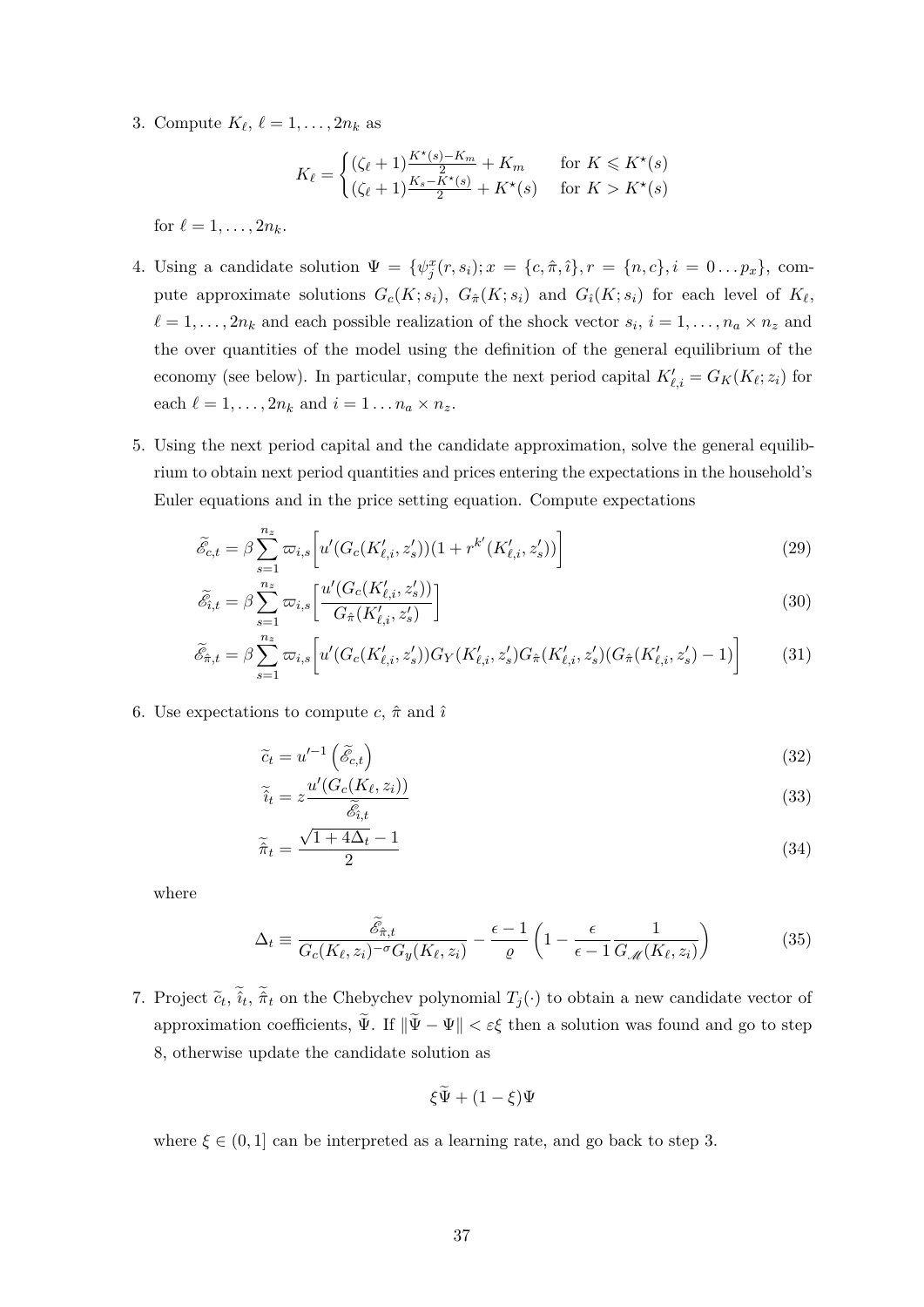8. Upon convergence of  $\Psi$ , compute  $\widetilde{K}^*(s)$  that solves [\(28\)](#page-35-4). If  $\|\widetilde{K}^*(s) - K^*(s)\| < \varepsilon_k \xi_k$  then a solution was found, otherwise update the threshold as

$$
\xi_k \widetilde{K}^\star(s) + (1 - \xi_k) K^\star(s)
$$

where  $\xi_k \in (0,1]$  can be interpreted as a learning rate on the threshold, and go back to step 3.

### **7.7.2 Computing the General Equilibrium**

In this section, we explain how the general equilibrium is solved. Given a candidate solution  $\Psi$ , we present the solution for a given level of the capital stock *K*, a particular realization of the shocks  $(a, z)$ . For convenience, and to save on notation, we drop the time index.

For a given guess on the threshold,  $K^*(a, z)$ , test the position of K.

If  $K \leq K^*(a, z)$ , the economy is in normal times. Using the approximation guess, we get immediately

$$
C = G_c^n(K, s), \, \hat{\pi} = G_{\hat{\pi}}^n(K, s), \, \hat{\imath} = G_{\hat{\imath}}^n(K, s)
$$

and  $\omega = 1$ . If  $K > K^*(a, z)$ , the economy is in crisis times. Using the approximation guess, we get immediately

$$
C=G^c_c(K,s),\ \hat\pi=G^c_{\hat\pi}(K,s),\ \hat\imath=G^c_{\hat\imath}(K,s)
$$

and  $\omega = 1 - \mu$ . Using the Taylor rule, we obtain aggregate output as

$$
Y = \overline{Y} \left(\frac{\beta \hat{\imath}}{\hat{\pi}^{\phi_{\pi}}} \right)^{\frac{1}{\phi_{y}}}
$$

and, from the production function, the level of hours required to produce it as

$$
N = \left(\frac{Y}{a(\omega K^{\alpha})}\right)^{\frac{1}{1-\alpha}}
$$

which leads to a markup rate of

$$
\mathcal{M} = \frac{1 - \alpha}{\chi(1 - \tau)} \frac{Y}{N^{1 + \varphi}} C^{-\sigma}
$$

and a rate of return on capital of

$$
r^k = \frac{\alpha}{1 - \tau} \frac{Y}{\mathscr{M}K} - \delta
$$

The investment level obtains directly from the resource constraint as

$$
x = Y - C
$$

implying a value for the next capital stock of

$$
K' = x + (1 - \delta)K
$$